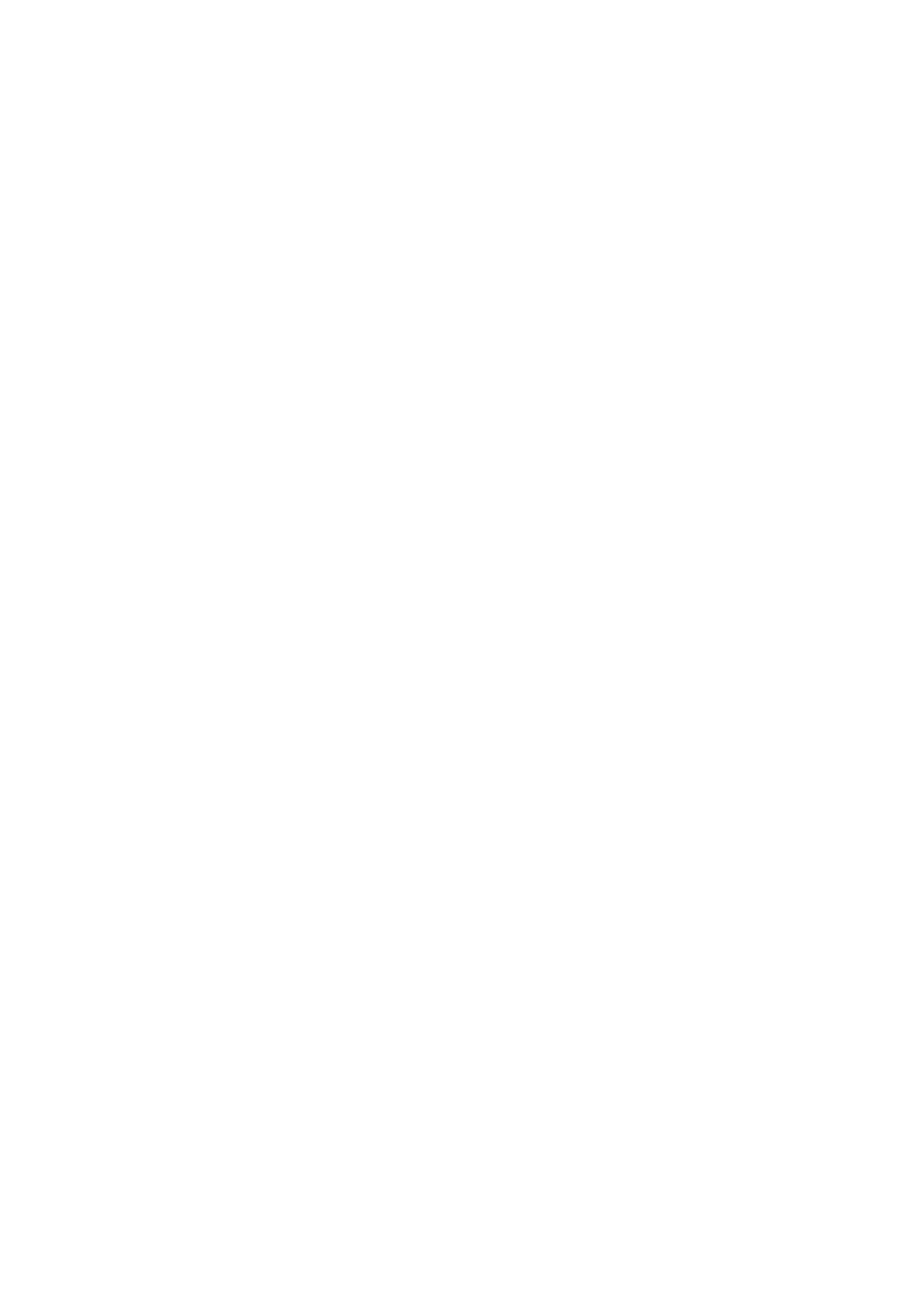## **Pearson Edexcel Level 3 Advanced GCE in Design and Technology (Product Design) specification changes**

# **Issue 2 Changes**

| Summary of changes made between previous issue and this current issue                                                                           | Page<br>number |
|-------------------------------------------------------------------------------------------------------------------------------------------------|----------------|
| Portfolio guidance and Photographic evidence sections amended with updated<br>information on how to submit portfolios and accompanying evidence | -35            |

If you need further information on these changes or what they mean, contact us via our website at: qualifications.pearson.com/en/support/contact-us.html.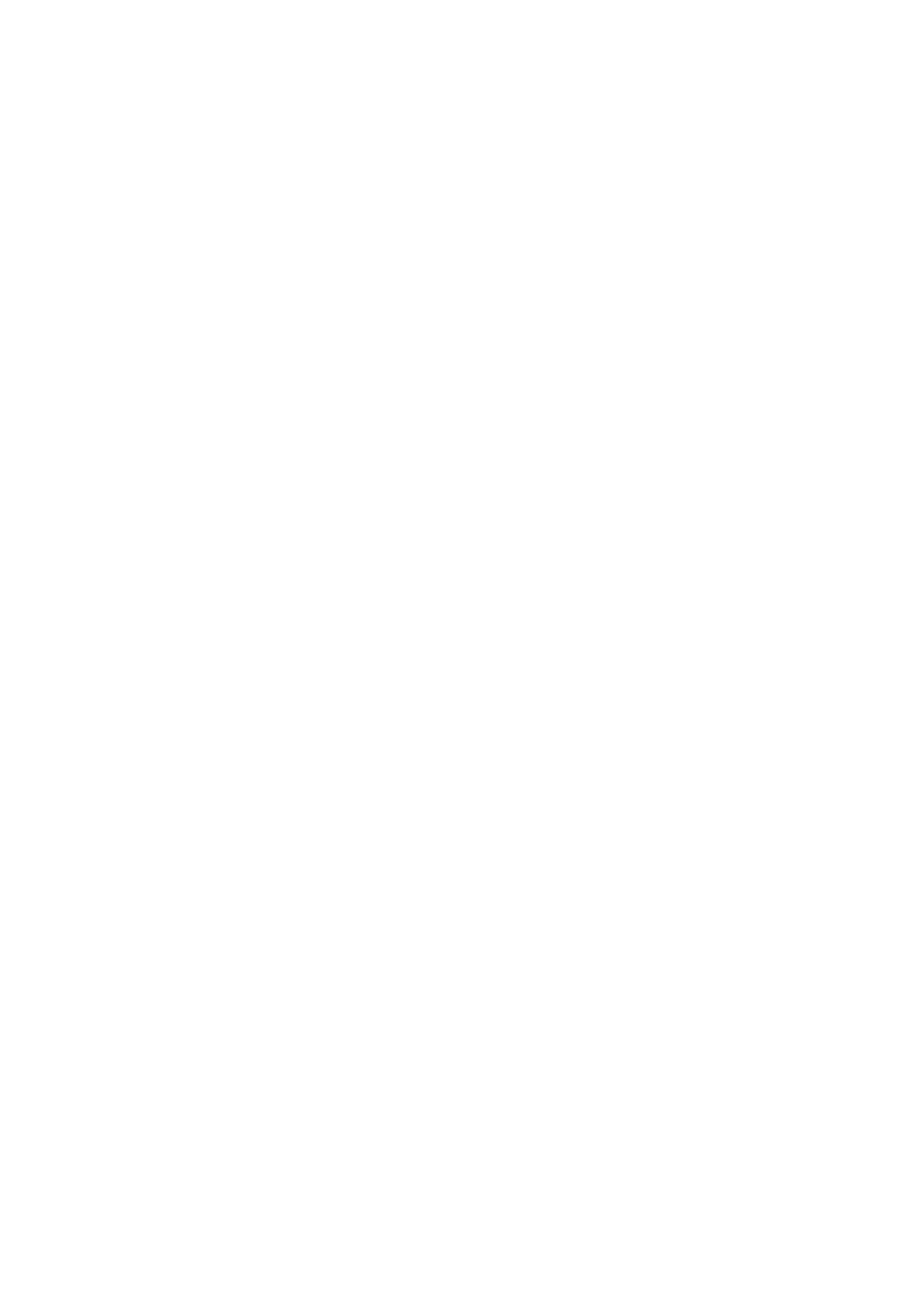# **Contents**

| <b>Introduction</b><br>$\mathbf{1}$                                                   | $\overline{\mathbf{2}}$ |
|---------------------------------------------------------------------------------------|-------------------------|
| Why choose Pearson Edexcel A Level Design and Technology (Product<br>Design)          | $\overline{2}$          |
| Supporting you in planning and implementing this qualification                        | 3                       |
| Qualification at a glance                                                             | 4                       |
| <b>Subject content</b><br>$\mathbf{2}$                                                | 6                       |
| Component 1: Principles of Design and Technology                                      | 8                       |
| Component 2: Independent Design and Make Project                                      | 21                      |
| <b>Assessment Objectives</b>                                                          | 49                      |
| Administration and general information<br>3                                           | 50                      |
| <b>Entries</b>                                                                        | 50                      |
| Access arrangements, reasonable adjustments, special consideration and<br>malpractice | 50                      |
| Student recruitment and progression                                                   | 53                      |
| <b>Appendix 1: Mathematical skills requirement</b>                                    | 57                      |
| <b>Appendix 2: Calculators</b>                                                        | 58                      |
| Appendix 3: Science knowledge and skills requirement                                  | 59                      |
| Appendix 4: Links to other relevant subjects                                          | 60                      |
| <b>Appendix 5: Command word definitions</b>                                           | 62                      |
| Appendix 6: The context for the development of this                                   |                         |
| qualification                                                                         | 64                      |
| <b>Appendix 7: Transferable skills</b>                                                | 66                      |
| Appendix 8: Level 3 Extended Project qualification                                    | 67                      |
| <b>Appendix 9: Codes</b>                                                              | 69                      |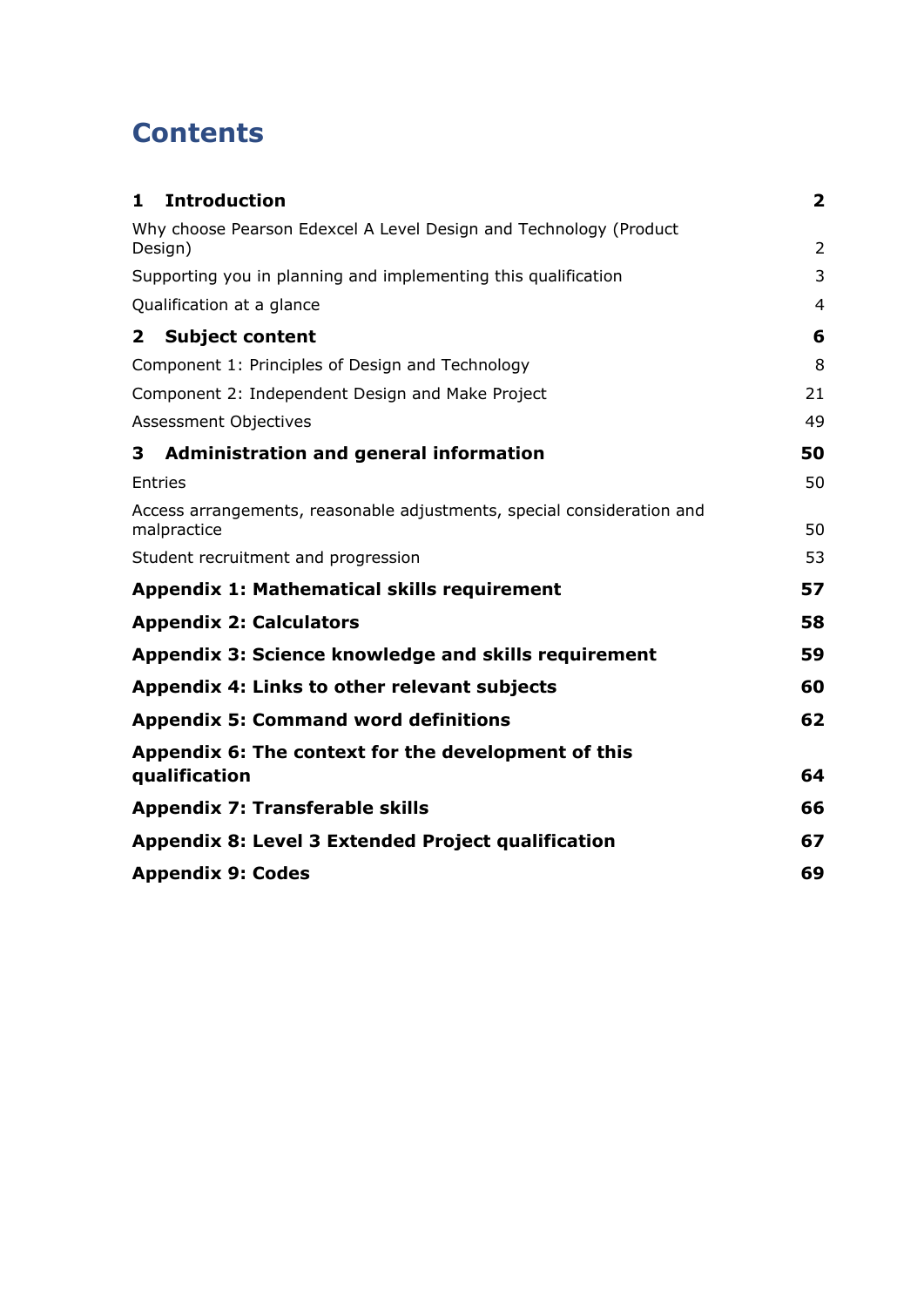# <span id="page-5-0"></span>**1 Introduction**

## <span id="page-5-1"></span>**Why choose Pearson Edexcel A Level Design and Technology (Product Design)**

We've listened to feedback from all parts of the design and technology subject community, including higher education. We've used this opportunity of curriculum change to redesign qualifications that reflect the demands of a truly modern and evolving society – qualifications that enable your students to apply themselves and give them the skills to succeed in their chosen pathway.

**Equipping students with design skills for the future** - Students will be able to recognise design needs and develop an understanding of how current global issues, including integrating technology, impacts on today's world.

**Encourages creativity and innovation** - At A level students will have the confidence to innovate and produce creative design solutions as they develop their own design brief with a client/end user.

**Clear routes through the specification** - We've listened to your feedback and our specification aims to demystify the new rules around the new qualification requirements to make sure you know precisely what you have to teach.

**Progression from GCSE and beyond to HE/Careers** - We've designed the GCSE and A level qualifications together to ensure clear progression of knowledge, understanding and design/making skills so that students will have a coherent experience of moving from the breadth of the GCSE to the specialisation depth of A level and beyond.

**Support with new content** - To help you plan for first teaching with confidence, we'll be running training events to support you in delivering this new qualification and the new requirements for the first time. We'll also give you practical free resources to minimise your lesson planning and allow more productive time in the classroom with your students.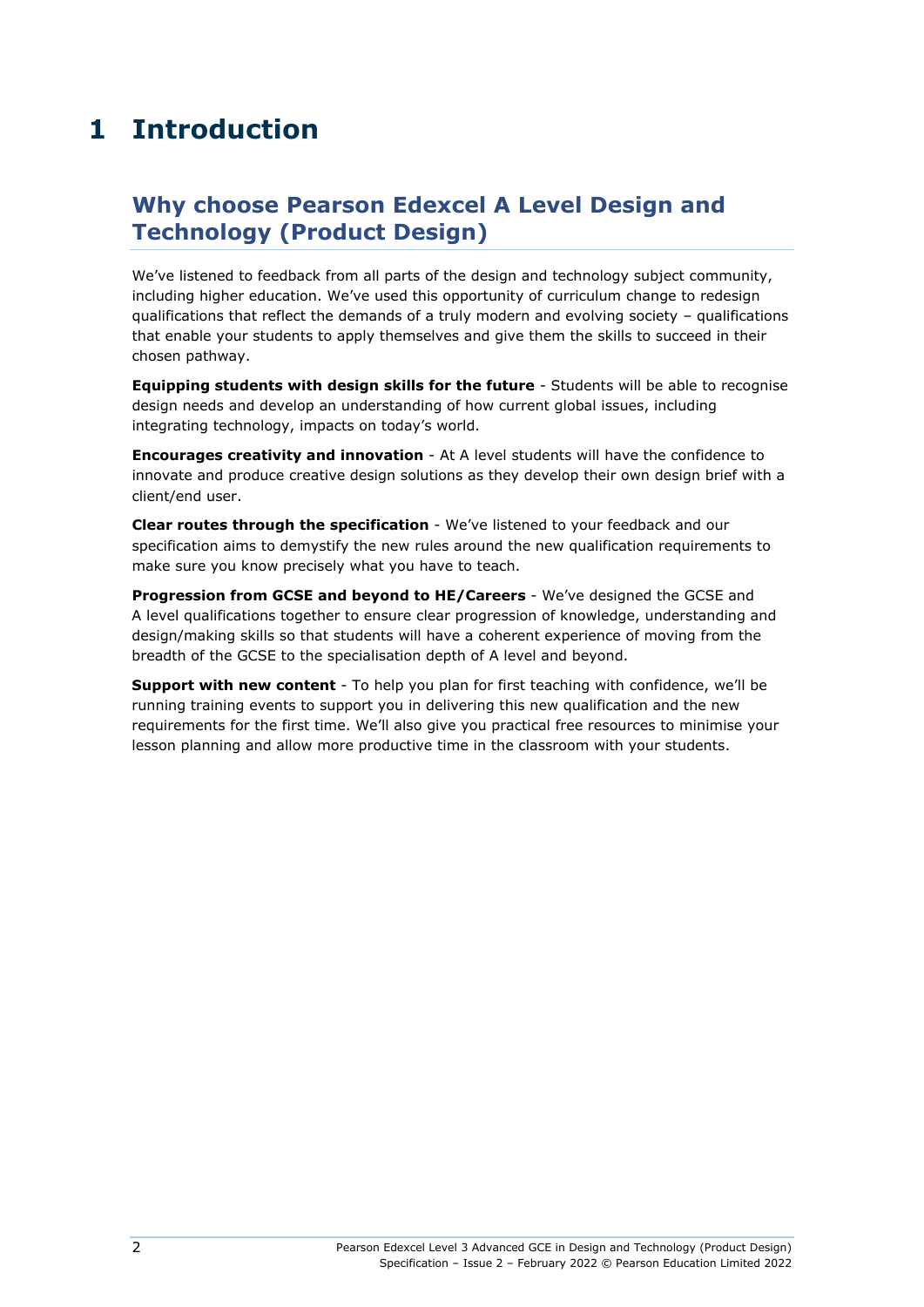## <span id="page-6-0"></span>**Supporting you in planning and implementing this qualification**

#### **Planning**

- Our **Getting Started** quide gives you an overview of the new A Level qualification to help you to get to grips with the changes to content and assessment and to help you understand what these changes mean for you and your students.
- We will give you an editable **course planner** and **scheme of work** that you can adapt to suit your department.
- **Our mapping documents** highlight key differences between the new and current qualifications.

#### **Teaching and learning**

There will be lots of free teaching and learning support to help you deliver the new qualification, including:

- A guide on graphics content.
- A co-teachability quide.
- Hints on delivering mathematical skills.

#### **Preparing for exams**

We will also provide a range of resources to help you prepare your students for the assessments, including:

- additional assessment materials to support formative assessments and mock exams
- marked exemplars of student work with examiner commentaries.

#### **ResultsPlus**

ResultsPlus provides the most detailed analysis available of your students' exam performance. It can help you identify the topics and skills where further learning would benefit your students.

#### **Get help and support**

Our support line will ensure you receive help and guidance from us and that you can share ideas and information with other teachers. The Design and Technology team can be contacted via:

- [teachingdesignandtechnology@pearson.com](mailto:teachingdesignandtechnology@pearson.com)
- $+44(0)$  207 010 2166
- [@PearsonTeachDT](https://twitter.com/@PearsonTeachDT)

Learn more at qualifications.pearson.com.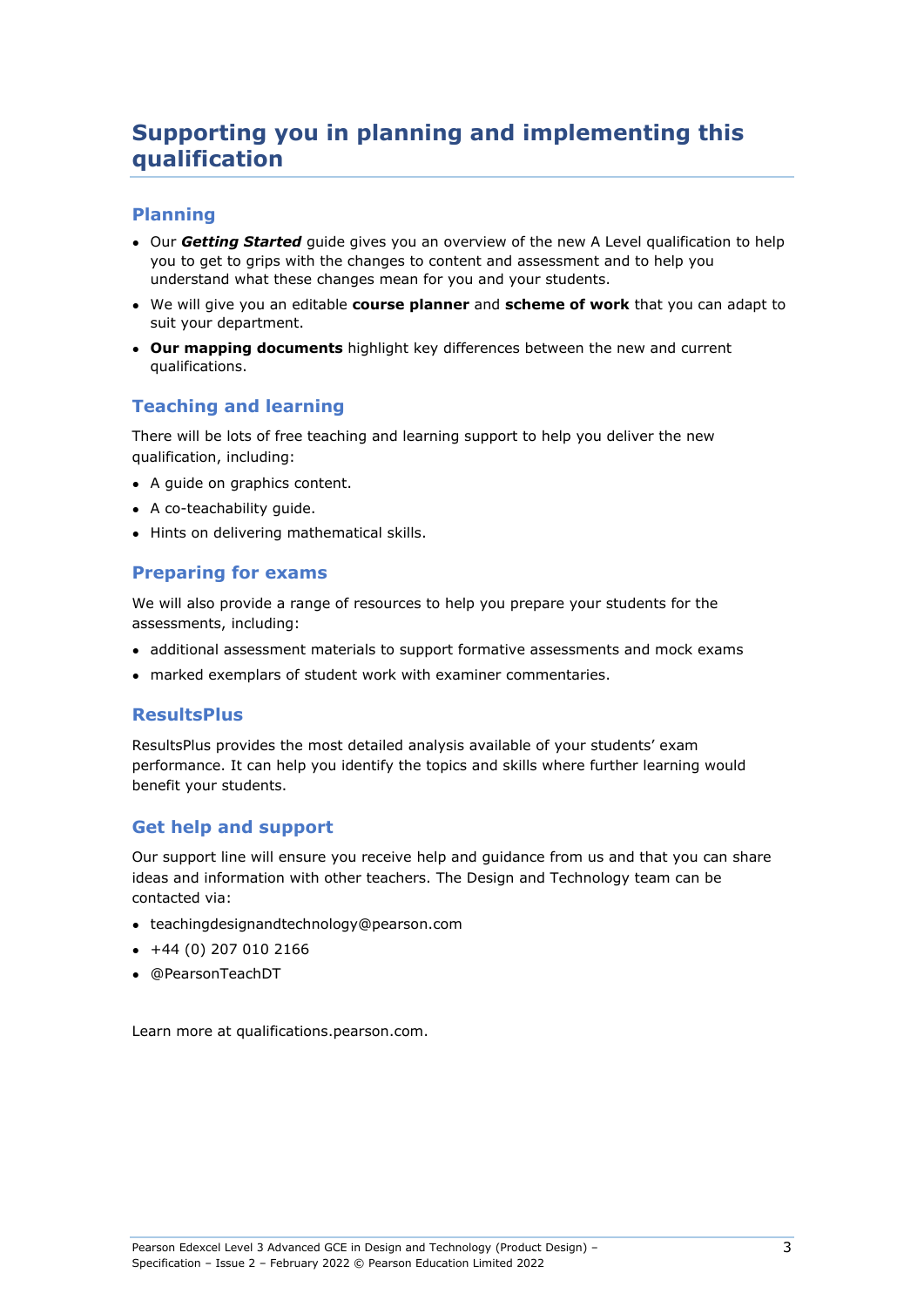# <span id="page-7-0"></span>**Qualification at a glance**

#### **Content and assessment overview**

The Pearson Edexcel Level 3 Advanced GCE in Design and Technology (Product Design) consists of one externally-examined paper and one non-examined assessment component.

Students must complete all assessment in May/June in any single year.

| Component 1: Principles of Design and Technology (Paper code: 9DT0/01)*                                                              |  |  |  |
|--------------------------------------------------------------------------------------------------------------------------------------|--|--|--|
| <b>Written examination: 2 hours 30 minutes</b>                                                                                       |  |  |  |
| 50% of the qualification                                                                                                             |  |  |  |
| 120 marks                                                                                                                            |  |  |  |
| <b>Content overview</b>                                                                                                              |  |  |  |
| Topic 1: Materials                                                                                                                   |  |  |  |
| Topic 2: Performance characteristics of materials                                                                                    |  |  |  |
| Topic 3: Processes and techniques                                                                                                    |  |  |  |
| Topic 4: Digital technologies                                                                                                        |  |  |  |
| Topic 5: Factors influencing the development of products                                                                             |  |  |  |
| Topic 6: Effects of technological developments                                                                                       |  |  |  |
| Topic 7: Potential hazards and risk assessment                                                                                       |  |  |  |
| Topic 8: Features of manufacturing industries                                                                                        |  |  |  |
| Topic 9: Designing for maintenance and the cleaner environment                                                                       |  |  |  |
| Topic 10: Current legislation                                                                                                        |  |  |  |
| Topic 11: Information handling, Modelling and forward planning                                                                       |  |  |  |
| Topic 12: Further processes and techniques.                                                                                          |  |  |  |
| <b>Assessment overview</b>                                                                                                           |  |  |  |
| • The paper includes calculations, short-open and open-response questions, as well as<br>extended-writing questions focused on:      |  |  |  |
| $\circ$ analysis and evaluation of design decisions and outcomes, against a technical principle,<br>for prototypes made by others    |  |  |  |
| $\circ$ analysis and evaluation of wider issues in design technology, including social, moral,<br>ethical and environmental impacts. |  |  |  |
| • Students must answer all questions.                                                                                                |  |  |  |
| • Students must have calculators and rulers in the examination.                                                                      |  |  |  |
| Calculators may be used in the examination. Information on the use of calculators during the                                         |  |  |  |

\*See *Appendix 9: Codes* for a description of this code and all other codes relevant to this qualification.

examinations for this qualification can be found in *Appendix 2: Calculators*.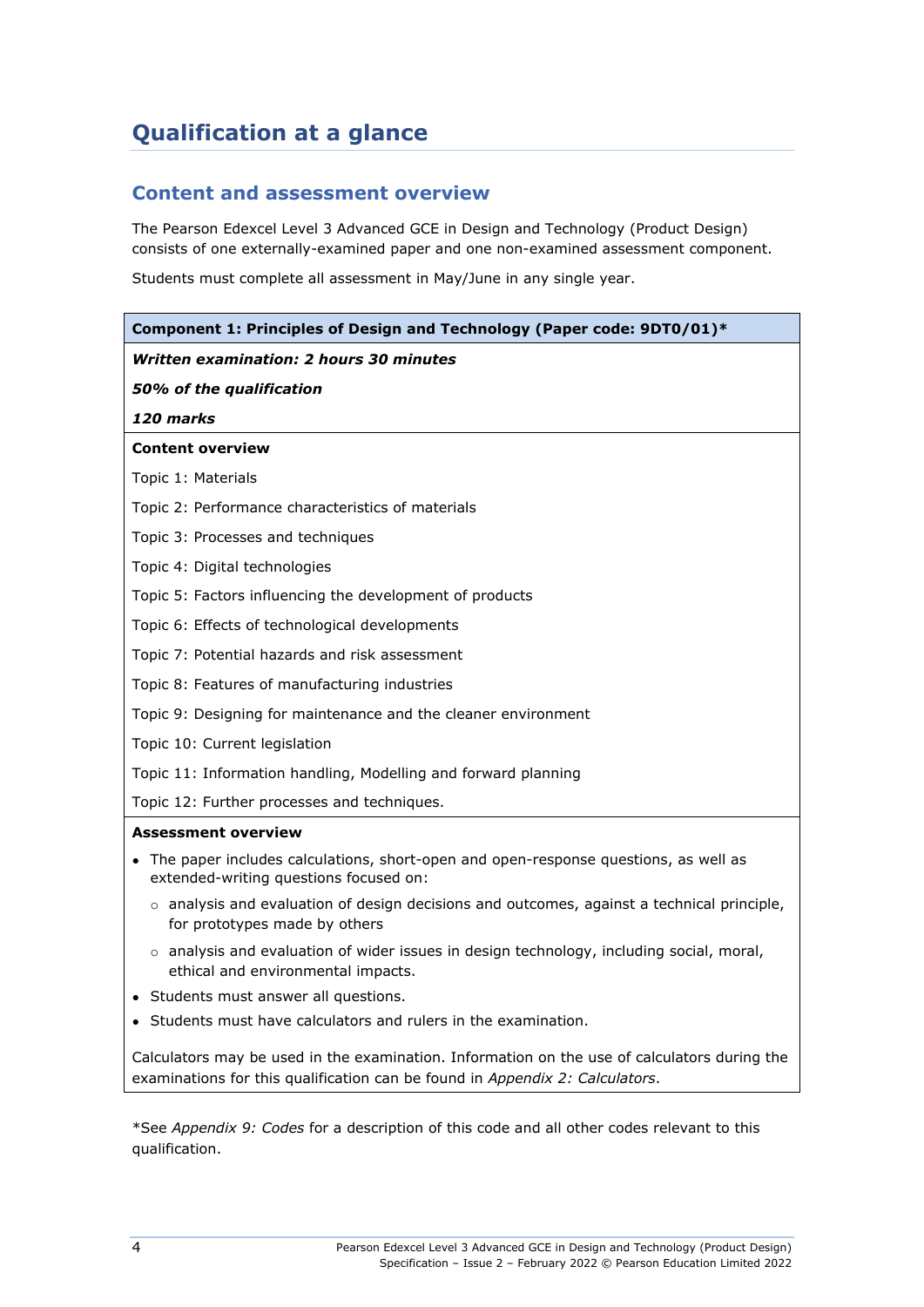#### **Component 2: Independent Design and Make Project (Paper code: 9DT0/02)**

#### *Non-examined assessment*

#### *50% of the qualification*

#### *120 marks*

#### **Content overview**

- Students individually and/or in consultation with a client/end user identify a problem and design context.
- Students will develop a range of potential solutions which include the use of computer aided design and evidence of modelling.
- Students will be expected to make decisions about the designing and development of the prototype in conjunction with the opinions of the client/end user.
- Students will realise one potential solution through practical making activities with evidence of project management and plan for production.
- Students will incorporate issues related to sustainability and the impact their prototype may have on the environment
- Students are expected to analyse and evaluate design decisions and outcomes for prototypes/products made by themselves and others
- Students are expected to analyse and evaluate of wider issues in design technology, including social, moral, ethical and environmental impacts.

#### **Assessment overview**

- The investigation report is internally assessed and externally moderated.
- Students will produce a substantial design, make and evaluate project which consists of a portfolio and a prototype
- The portfolio will contain approximately 40 sides of A3 paper (or electronic equivalent)
- There are four parts to the assessment**:**
	- o **Part 1: Identifying and outlining possibilities for design** Identification and investigation of a design possibility, investigation of client/end user needs, wants and values, research and production of a specification

#### o **Part 2: Designing a prototype**

Design ideas, development of design idea, final design solution, review of development and final design and communication of design ideas

- o **Part 3: Making a final prototype** Design, manufacture and realisation of a final prototype, including tools and equipment and quality and accuracy
- o **Part 4: Evaluating own design and prototype** Testing and evaluation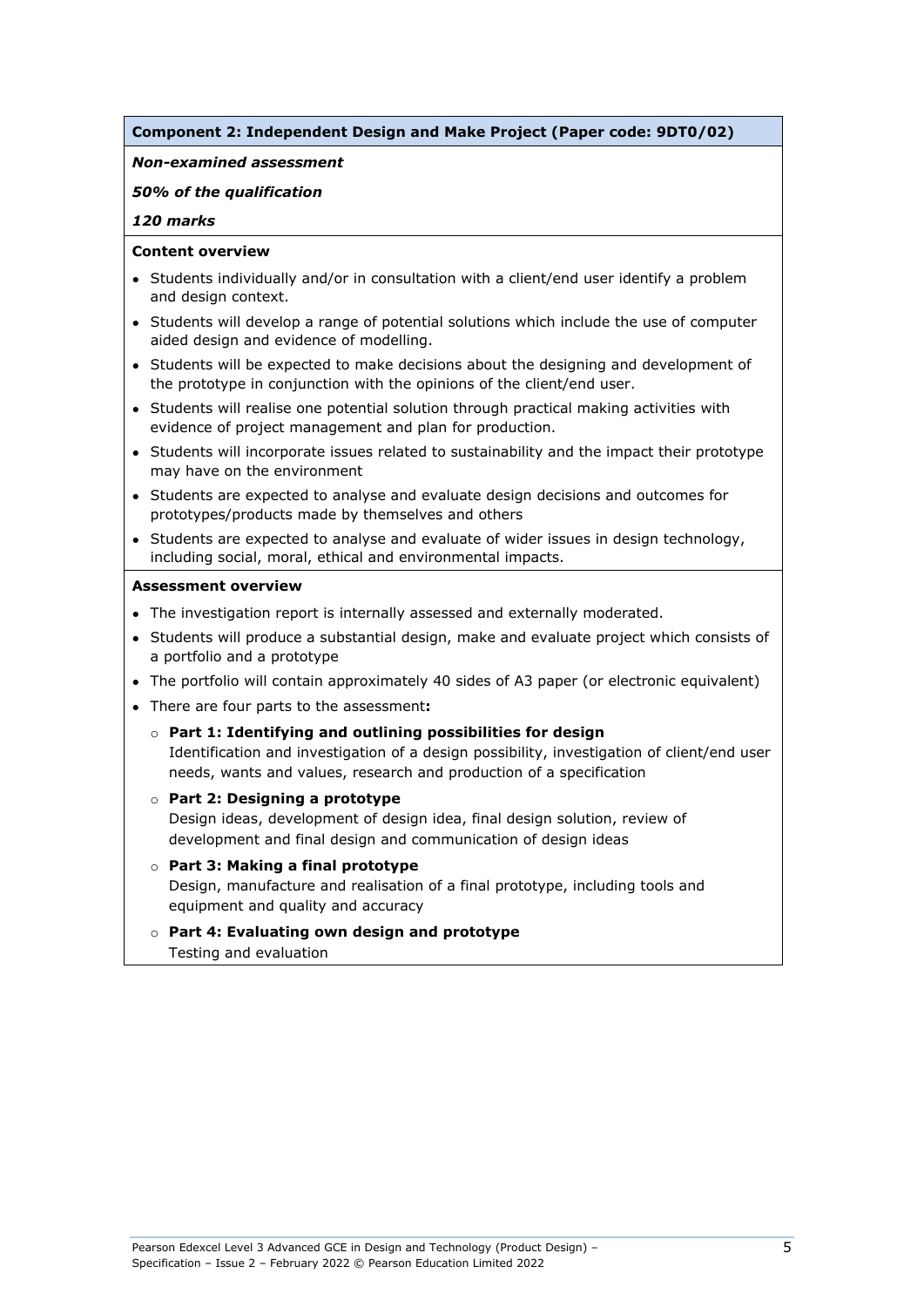# <span id="page-9-0"></span>**2 Subject content**

The subject content sets out the knowledge, understanding and skills relevant to this qualification. Together with the assessment information, it provides the framework within which centres create their programmes of study, so ensuring the possibilities for progression to higher education.

#### **Qualification aims and objectives**

The aims and objectives of this qualification are to enable students to:

- use creativity and imagination when applying iterative design processes to develop and modify designs, and to design and make prototypes that solve real world problems, considering their own and others' needs, wants, aspirations and values
- identify market needs and opportunities for new products, initiate and develop design solutions, and make and test prototypes
- acquire subject knowledge in design and technology, including how a product can be developed through the stages of prototyping, realisation and commercial manufacture
- take every opportunity to integrate and apply their understanding and knowledge from other subject areas studied during Key Stage 4, with a particular focus on science and mathematics, and those subjects they are studying alongside A Level Design and Technology
- be open to taking design risks, showing innovation and enterprise while considering their role as responsible designers and citizens
- develop intellectual curiosity about the design and manufacture of products and systems, and their impact on daily life and the wider world
- work collaboratively to develop and refine their ideas, responding to feedback from users, peers and expert practitioners
- gain an insight into the creative, engineering and/or manufacturing industries
- develop the capacity to think creatively, innovatively and critically through focused research and exploration of design opportunities arising from the needs, wants and values of clients/end users
- develop an in-depth knowledge and understanding of materials, components and processes associated with the creation of products that can be tested and evaluated in use
- be able to make informed design decisions through an in-depth understanding of the management and development of taking a design through to a prototype
- be able to create and analyse a design concept and use a range of skills and knowledge from other subject areas, including mathematics and science, to inform decisions in design and the application or development of technology
- be able to work safely and skilfully to produce high-quality prototypes
- have a critical understanding of the wider influences on design and technology, including cultural, economic, environmental, historical and social factors
- develop the ability to draw on and apply a range of skills and knowledge from other subject areas, including the use of mathematics and science for analysis and informing decisions in design.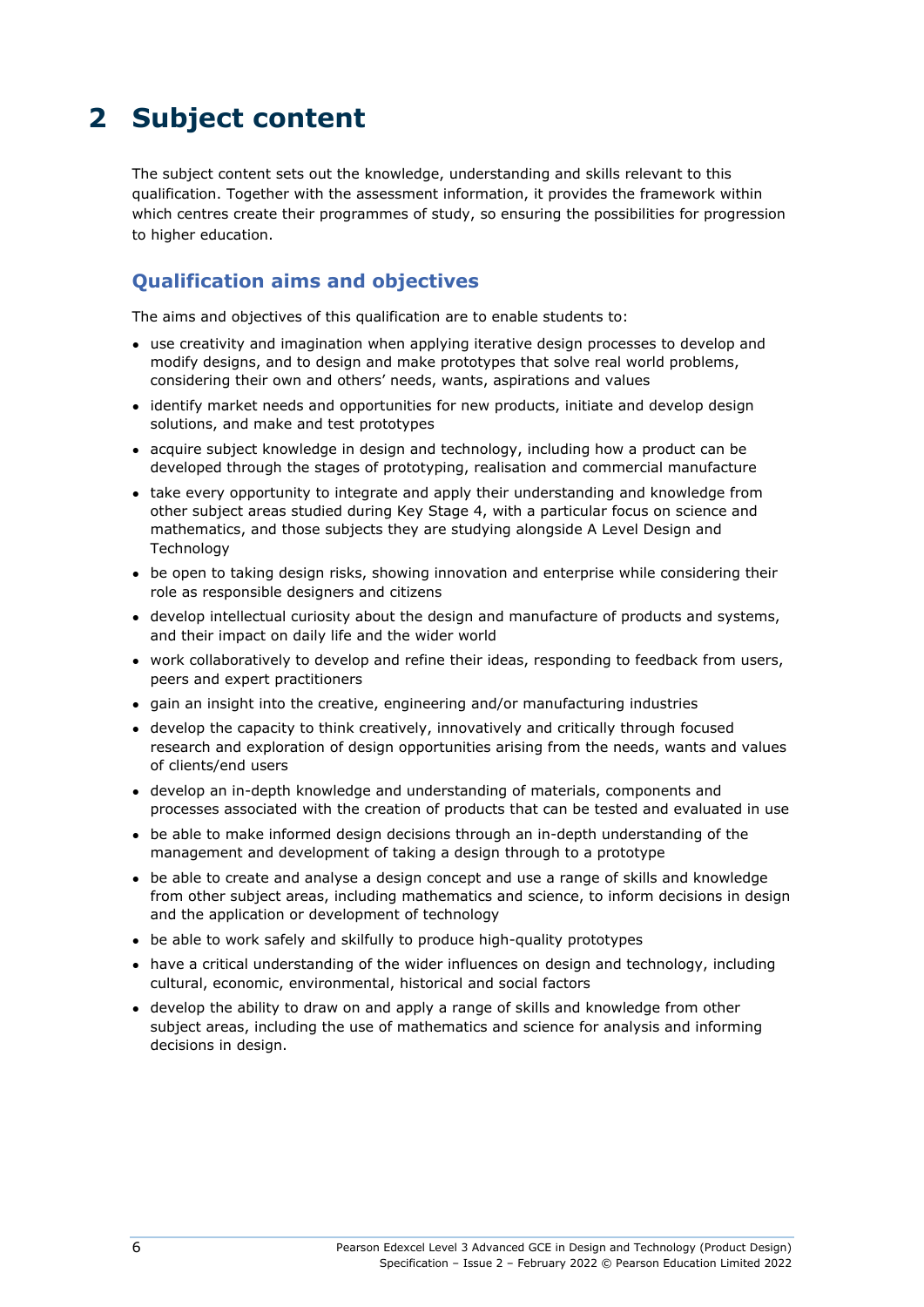#### **Mathematics**

Maths skills are fundamental to design and technology. These will be embedded within the examination for this qualification. Please see *Appendix 1: Mathematical skills requirements* for full details of these.

#### **Scientific skills, knowledge and understanding**

Science skills, knowledge and understanding underpin the theory and practice of design and technology. These science skills will be embedded within the examination of this qualification. Please see *Appendix 3: Science knowledge and skills requirements* for full details of these.

#### **Links to other relevant subjects**

In addition to maths and science, the A Level GCE in Design and Technology embeds knowledge, techniques and practices from a wide range of subjects including art and design, business, computer science and geography (see *Appendix 4*).

#### **How to use Appendices 1, 3 and 4**

As part of the delivery of this qualification, teachers should use these appendices to ensure students gain an awareness and appreciation for the ways in which skills and knowledge from maths, science and other subjects inform decisions in design and the application or development of technology.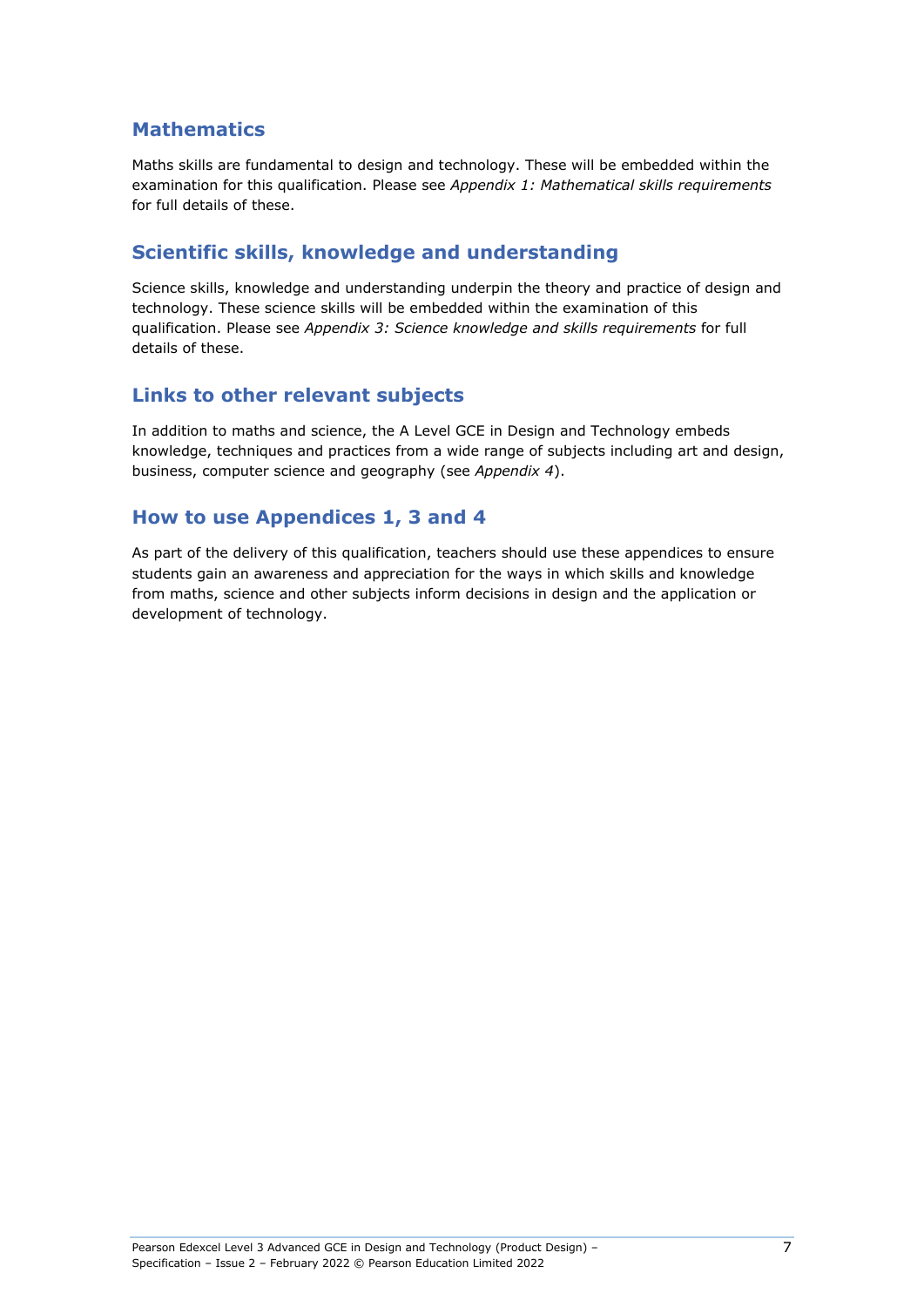# <span id="page-11-0"></span>**Component 1: Principles of Design and Technology**

#### **Overview**

Students will be required to apply knowledge and understanding of a wide range of materials; including modern and smart materials, and processes used in product design and manufacture. They will be required to develop an understanding of contemporary industrial and commercial practices applied to designing and manufacturing products, and to appreciate the risks involved. Students should have a good working knowledge of health and safety procedures and relevant legislation.

Students must have a sound working knowledge of the use of ICT and systems and control, including modern manufacturing processes and systems, and students will be expected to understand how these might be applied in the design and manufacture of products.

Designers from the past provide inspiration for present and future designing. Students should be aware of the important contribution that key historical movements and figures have on modern design thinking.

It is increasingly important that students develop an awareness of wider issues in design and technology, that design and technological activities can have a profound impact on the environment and on society and that these, together with sustainability, are key features of design and manufacturing practice.

Mathematical and scientific principles are an important part of designing and developing products and students will be expected to apply these principles when considering the designs of others. Please see *Appendix 1: Mathematical skills requirement* and *Appendix 3: Science knowledge and skills requirement.*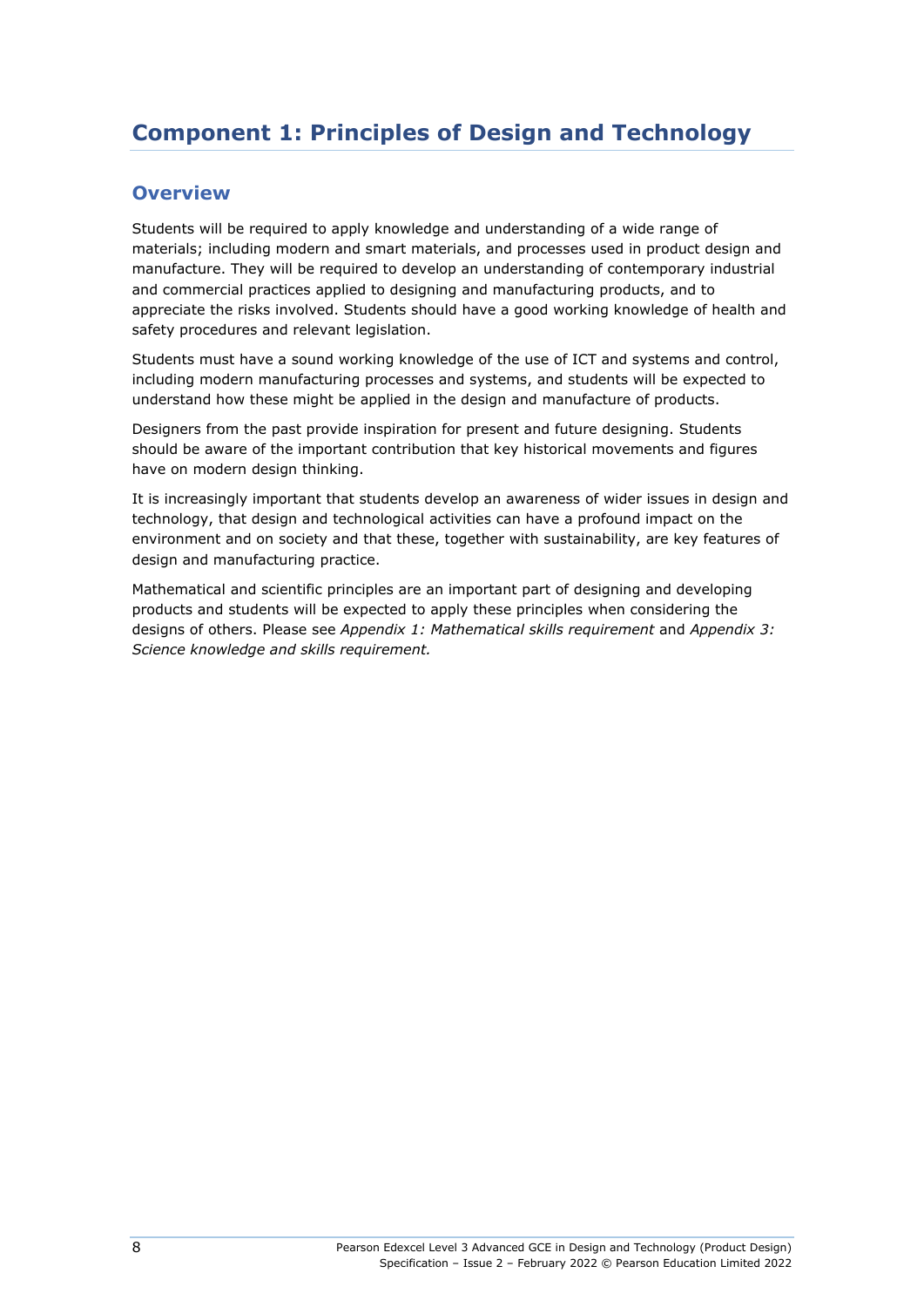#### **Content**

| <b>Topic</b>          |                                                                                                                                                                                                                                        | <b>What students need to learn:</b>                                                                                                                                    |  |
|-----------------------|----------------------------------------------------------------------------------------------------------------------------------------------------------------------------------------------------------------------------------------|------------------------------------------------------------------------------------------------------------------------------------------------------------------------|--|
| 1<br><b>Materials</b> | To apply a knowledge and understanding of working properties,<br>characteristics, applications, advantages and disadvantages of the<br>following types of materials in order to discriminate between them<br>and select appropriately. |                                                                                                                                                                        |  |
|                       | 1.1                                                                                                                                                                                                                                    | Woods:                                                                                                                                                                 |  |
|                       |                                                                                                                                                                                                                                        | hardwoods - oak, mahogany, beech, jelutong, balsa<br>a)                                                                                                                |  |
|                       |                                                                                                                                                                                                                                        | softwoods - pine, cedar, larch, redwood.<br>b)                                                                                                                         |  |
|                       | 1.2                                                                                                                                                                                                                                    | Metals:                                                                                                                                                                |  |
|                       |                                                                                                                                                                                                                                        | a) ferrous metals - mild steel, carbon steels, cast iron                                                                                                               |  |
|                       |                                                                                                                                                                                                                                        | non-ferrous metals - aluminium, copper, zinc, tin<br>b)                                                                                                                |  |
|                       |                                                                                                                                                                                                                                        | alloys (ferrous and non-ferrous) - stainless steel,<br>C)<br>duralumin, brass.                                                                                         |  |
|                       | 1.3                                                                                                                                                                                                                                    | Polymers:                                                                                                                                                              |  |
|                       |                                                                                                                                                                                                                                        | a) thermoplastics - acrylic, polyethylene, polyethylene<br>terephthalate (PET), polyvinyl chloride (PVC),<br>polypropylene (PP), acrylonitrile butadiene styrene (ABS) |  |
|                       |                                                                                                                                                                                                                                        | b) thermosetting plastics $-$ epoxy resins (ER), urea<br>formaldehyde (UF), polyester resin (PR).                                                                      |  |
|                       |                                                                                                                                                                                                                                        | elastomers - rubber.<br>C)                                                                                                                                             |  |
|                       | 1.4                                                                                                                                                                                                                                    | Composites:                                                                                                                                                            |  |
|                       |                                                                                                                                                                                                                                        | a) composites - carbon fibre (CFRP), glass fibre (GRP),<br>Medium Density Fibre Board (MDF), hardboard,<br>chipboard, plywood.                                         |  |
|                       | 1.5                                                                                                                                                                                                                                    | Papers and boards:                                                                                                                                                     |  |
|                       |                                                                                                                                                                                                                                        | drawing papers - layout, tracing, copier, cartridge<br>a)                                                                                                              |  |
|                       |                                                                                                                                                                                                                                        | commercial printing papers - bond, coated<br>b)                                                                                                                        |  |
|                       |                                                                                                                                                                                                                                        | boards - mounting board, corrugated board, foam board,<br>C)<br>folding box board, foil-lined board.                                                                   |  |
|                       | 1.6                                                                                                                                                                                                                                    | Textiles:                                                                                                                                                              |  |
|                       |                                                                                                                                                                                                                                        | natural fibres - cotton, linen, wool<br>a)                                                                                                                             |  |
|                       |                                                                                                                                                                                                                                        | manmade fibres - nylon, polypropylene, polyester<br>b)                                                                                                                 |  |
|                       |                                                                                                                                                                                                                                        | textile treatments - flame resistant,<br>C)<br>polytetrafluoroethylene (PTFE).                                                                                         |  |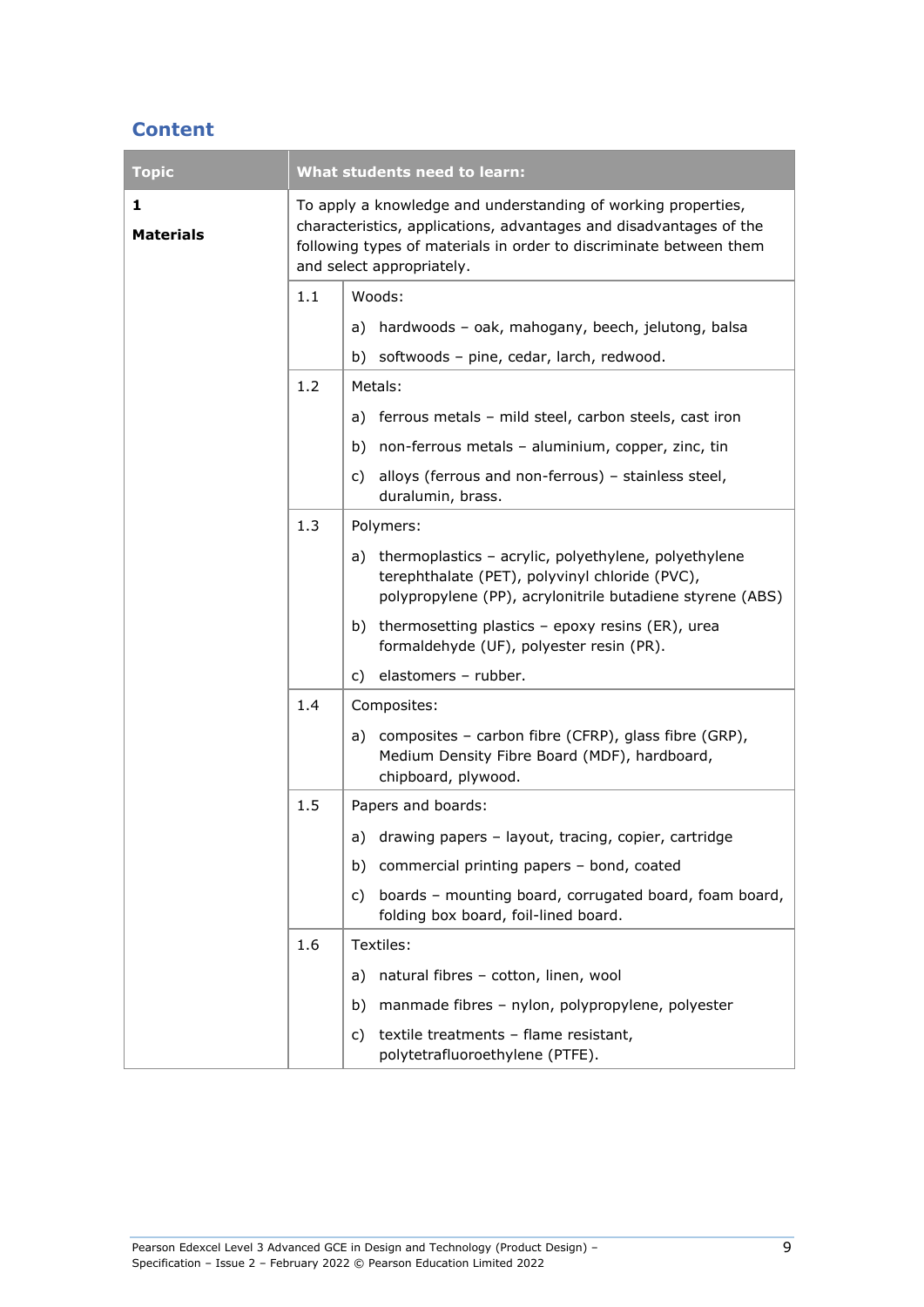| Topic | What students need to learn: |                                      |  |
|-------|------------------------------|--------------------------------------|--|
|       | 1.7                          | Smart and modern materials:          |  |
|       |                              | thermo-ceramics<br>a)                |  |
|       |                              | shape memory alloys (SMA)<br>b)      |  |
|       |                              | reactive glass<br>C)                 |  |
|       |                              | liquid crystal displays (LCD)<br>d)  |  |
|       |                              | photo-chromic materials<br>e)        |  |
|       |                              | thermo-chromic materials<br>f)       |  |
|       |                              | quantum tunnelling composites.<br>q) |  |

| <b>Topic</b>                                                            | What students need to learn: |                                                                                                                                                                                                           |
|-------------------------------------------------------------------------|------------------------------|-----------------------------------------------------------------------------------------------------------------------------------------------------------------------------------------------------------|
| $\overline{2}$<br><b>Performance</b><br>characteristics of<br>materials | 2.1                          | Performance characteristics of woods, metals, polymers,<br>smart and modern materials, papers, boards, textiles and<br>composites in order to discriminate between materials and<br>select appropriately: |
|                                                                         |                              | a) conductivity                                                                                                                                                                                           |
|                                                                         |                              | strength<br>b)                                                                                                                                                                                            |
|                                                                         |                              | elasticity<br>C)                                                                                                                                                                                          |
|                                                                         |                              | d)<br>plasticity                                                                                                                                                                                          |
|                                                                         |                              | malleability<br>e)                                                                                                                                                                                        |
|                                                                         |                              | $f$ )<br>ductility                                                                                                                                                                                        |
|                                                                         |                              | hardness<br>g)                                                                                                                                                                                            |
|                                                                         |                              | toughness<br>h)                                                                                                                                                                                           |
|                                                                         |                              | durability<br>i)                                                                                                                                                                                          |
|                                                                         |                              | biodegradability.<br>j)                                                                                                                                                                                   |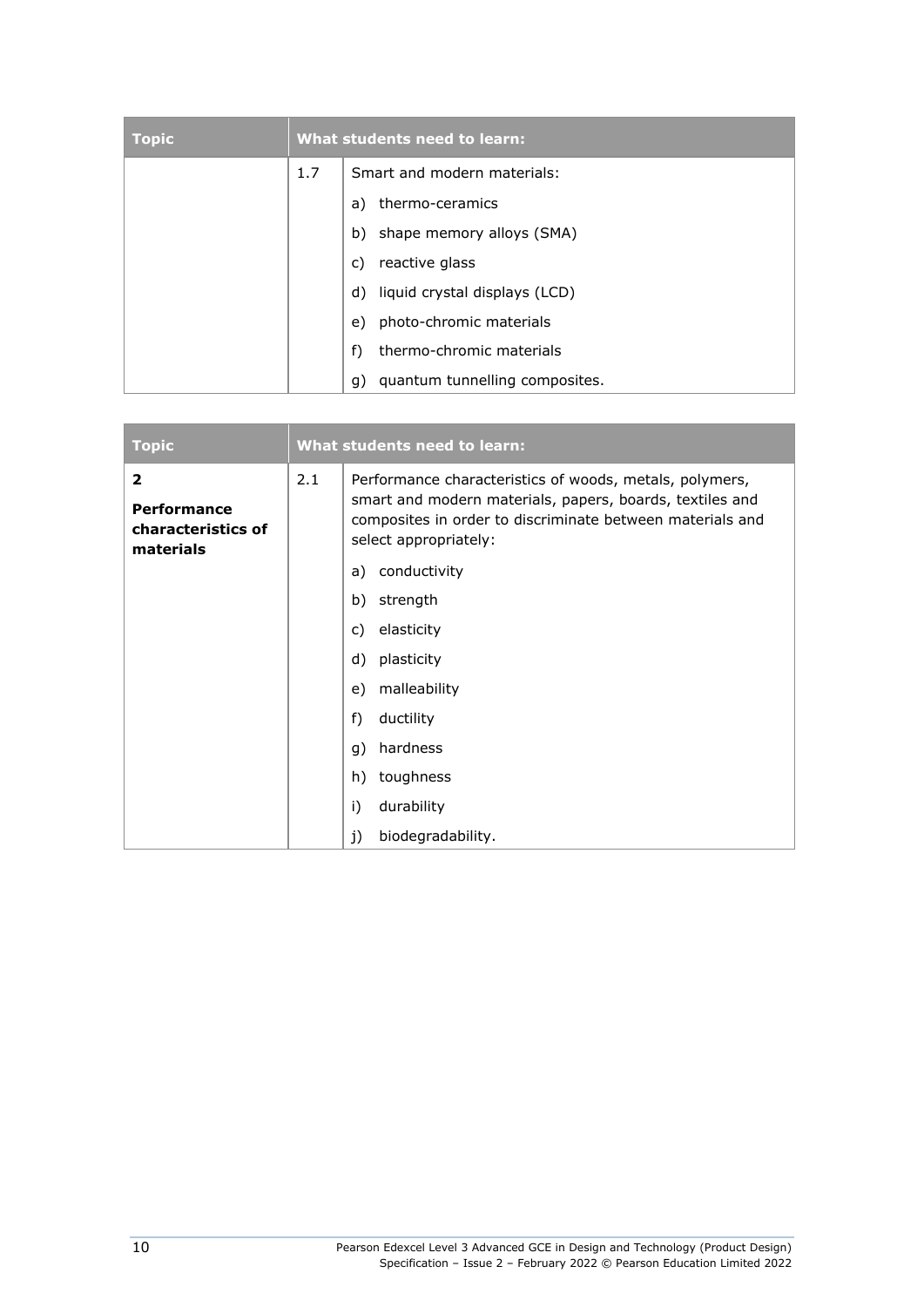| <b>Topic</b>                                          |     | What students need to learn:                                                                                                                                                                                                                                                                                                                                                                      |
|-------------------------------------------------------|-----|---------------------------------------------------------------------------------------------------------------------------------------------------------------------------------------------------------------------------------------------------------------------------------------------------------------------------------------------------------------------------------------------------|
| З<br>Processes,<br>techniques and<br>specialist tools | 3.1 | Processes, applications, characteristics, advantages and<br>disadvantages of the following, in order to discriminate<br>between them and select appropriately including the<br>selection of specific and relevant tools to be used for<br>domestic, commercial and industrial products and systems,<br>and use safely when experimenting, improving and refining<br>in order to realise a design: |
|                                                       |     | a) heat treatments - hardening and tempering, case<br>hardening, annealing, normalising (including use of<br>specialist tools)                                                                                                                                                                                                                                                                    |
|                                                       |     | alloying (including use of specialist tools)<br>b)                                                                                                                                                                                                                                                                                                                                                |
|                                                       |     | c)<br>printing - offset lithology, flexography, screen-printing,<br>gravure (including use of specialist tools)                                                                                                                                                                                                                                                                                   |
|                                                       |     | d) casting - sand (to include investment), die, resin, plaster<br>of Paris (including use of specialist tools)                                                                                                                                                                                                                                                                                    |
|                                                       |     | machining - milling/routing, drilling, turning, stamping,<br>e)<br>pressing (including use of specialist tools)                                                                                                                                                                                                                                                                                   |
|                                                       |     | f)<br>moulding - blow moulding, injection moulding, vacuum<br>forming, extrusion, rotational moulding (including use of<br>specialist tools)                                                                                                                                                                                                                                                      |
|                                                       |     | lamination (including use of specialist tools)<br>g)                                                                                                                                                                                                                                                                                                                                              |
|                                                       |     | marking out techniques - woods, metals, polymers,<br>h)<br>paper and boards (including use of specialist tools).                                                                                                                                                                                                                                                                                  |
|                                                       | 3.2 | Application of specialist measuring tools and equipment to<br>determine and apply the accuracy and precision required for<br>products to perform as intended.                                                                                                                                                                                                                                     |
|                                                       |     | marking, cutting and mortise gauges<br>a)                                                                                                                                                                                                                                                                                                                                                         |
|                                                       |     | odd leg, internal and external callipers<br>b)                                                                                                                                                                                                                                                                                                                                                    |
|                                                       |     | squares (set, try, engineers and mitre)<br>c)                                                                                                                                                                                                                                                                                                                                                     |
|                                                       |     | micrometer and vernier callipers<br>d)                                                                                                                                                                                                                                                                                                                                                            |
|                                                       |     | densitometer<br>e)                                                                                                                                                                                                                                                                                                                                                                                |
|                                                       |     | dividers<br>f)                                                                                                                                                                                                                                                                                                                                                                                    |
|                                                       |     | jigs and fixtures<br>g)                                                                                                                                                                                                                                                                                                                                                                           |
|                                                       |     | go and no-go gauges<br>h)                                                                                                                                                                                                                                                                                                                                                                         |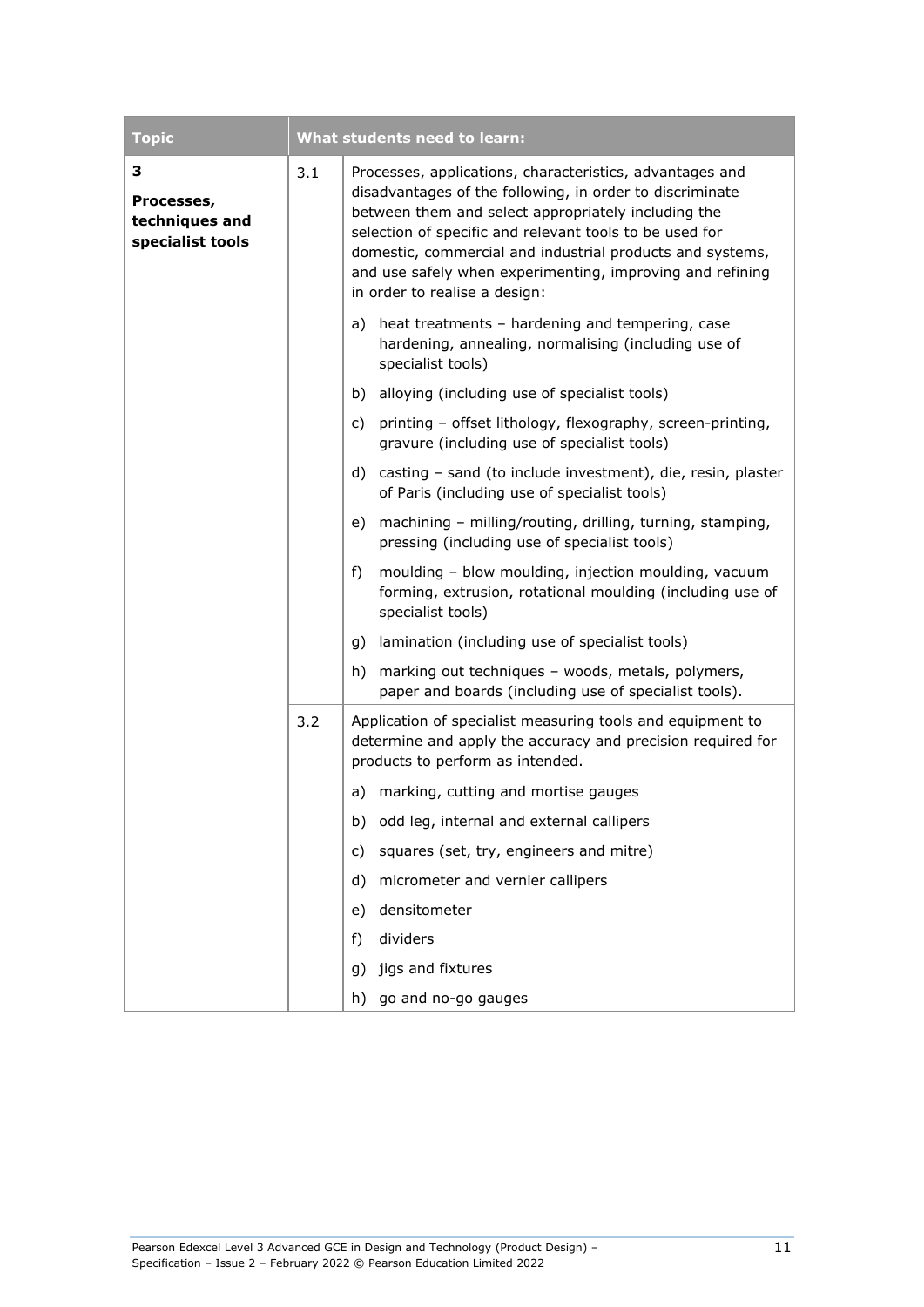| <b>Topic</b>                      |     | What students need to learn:                                                                                                                                                                                                              |
|-----------------------------------|-----|-------------------------------------------------------------------------------------------------------------------------------------------------------------------------------------------------------------------------------------------|
| 3<br>Processes,<br>techniques and | 3.3 | Use of media to convey design decisions, to record to<br>recognised standards, explain and communicate information<br>and ideas using the following methods and techniques:                                                               |
| specialist tools<br>continued     |     | pictorial drawing methods for representing 3D forms -<br>a)<br>isometric, 2-point perspective                                                                                                                                             |
|                                   |     | b) working drawings for communicating 2D technical<br>information - 3rd angle orthographic projection,<br>triangulation                                                                                                                   |
|                                   |     | c) nets (developments) for communicating information<br>about 3D forms in a 2D format                                                                                                                                                     |
|                                   |     | d) translation between working drawings, pictorial drawings<br>and nets (developments)                                                                                                                                                    |
|                                   |     | e)<br>report writing.                                                                                                                                                                                                                     |
|                                   | 3.4 | Uses, characteristics, advantages and disadvantages of the<br>following permanent and semi-permanent joining techniques<br>in order to discriminate between them, select appropriately<br>and use safely:                                 |
|                                   |     | a) adhesives - contact adhesive, acrylic cement, epoxy<br>resin, polyvinyl acetate (PVA), hot melt glue,<br>cyanoacrylate (superglue), polystyrene cement (including<br>use of specialist tools)                                          |
|                                   |     | b) mechanical - screws, nuts, bolts, washers, rivets,<br>press (including use of specialist tools)                                                                                                                                        |
|                                   |     | heat - oxy-acetylene welding, MIG welding, brazing,<br>C)<br>hard soldering, soft soldering (including use of specialist<br>tools)                                                                                                        |
|                                   |     | jointing - traditional wood joints, knock-down fittings<br>d)<br>(including use of specialist tools).                                                                                                                                     |
|                                   | 3.5 | Application, advantages and disadvantages of the following<br>finishing techniques and methods of preservation in order to<br>discriminate between them and select appropriately for use,<br>including for the prevention of degradation: |
|                                   |     | finishes - paints, varnishes, sealants, preservatives,<br>a)<br>anodising, electro-plating, powder coating, oil coating,<br>galvanisation, cathodic protection (including use of<br>specialist tools)                                     |
|                                   |     | b) paper and board finishing process - laminating,<br>varnishing, hot foil blocking, embossing (including use of<br>specialist tools).                                                                                                    |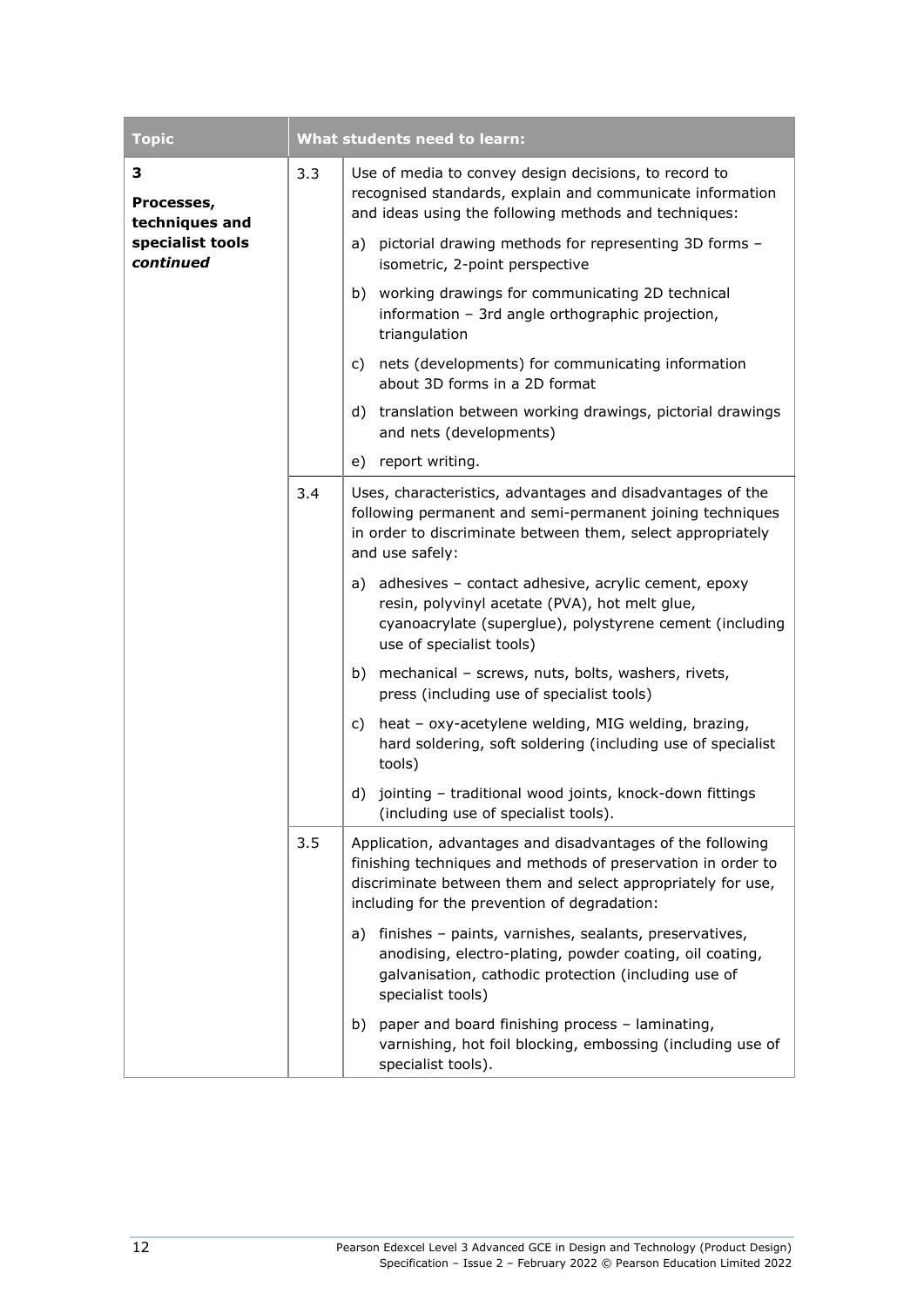| Topic               | What students need to learn: |                                                                                                                                                                     |
|---------------------|------------------------------|---------------------------------------------------------------------------------------------------------------------------------------------------------------------|
| 4<br><b>Digital</b> | 4.1                          | Set up, safe and accurate operation, advantages and<br>disadvantages of the following digital technologies:                                                         |
| technologies        |                              | computer-aided design (CAD) - 2D and 3D design to<br>a)<br>create and modify designs and create simulations, 3D<br>modelling for creating 'virtual' products        |
|                     |                              | computer-aided manufacture (CAM) and rapid<br>b)<br>prototyping - CNC lathes, CNC routers, CNC milling<br>machine, CNC laser, CNC vinyl cutters, rapid prototyping. |

| <b>Topic</b>                                             |     | What students need to learn:                                                                                                                                                                        |
|----------------------------------------------------------|-----|-----------------------------------------------------------------------------------------------------------------------------------------------------------------------------------------------------|
| 5<br><b>Factors</b><br>influencing the<br>development of | 5.1 | The importance and influence of user centred design in<br>ensuring products are fit-for-purpose and meet the criteria of<br>specifications when designing, making and evaluating in<br>relation to: |
| products                                                 |     | user needs, wants and values<br>a)                                                                                                                                                                  |
|                                                          |     | b)<br>purpose                                                                                                                                                                                       |
|                                                          |     | functionality<br>C)                                                                                                                                                                                 |
|                                                          |     | innovation<br>d)                                                                                                                                                                                    |
|                                                          |     | authenticity.<br>e)                                                                                                                                                                                 |
|                                                          | 5.2 | Principles, applications and the influence on design of<br>anthropometrics and ergonomics:                                                                                                          |
|                                                          |     | a) sources and applications of anthropometric data                                                                                                                                                  |
|                                                          |     | b) ergonomic factors for a designer to consider when<br>developing products and environments with which<br>humans react.                                                                            |
|                                                          | 5.3 | The influence of aesthetics, ergonomics and anthropometrics<br>on the design, development and manufacture of products:                                                                              |
|                                                          |     | form over function<br>a)                                                                                                                                                                            |
|                                                          |     | b) form follows function.                                                                                                                                                                           |
|                                                          | 5.4 | Design theory through the influences and methods of the<br>following key historical movements and figures:                                                                                          |
|                                                          |     | Arts and Crafts - William Morris<br>a)                                                                                                                                                              |
|                                                          |     | b) Art Nouveau - Charles Rennie Mackintosh                                                                                                                                                          |
|                                                          |     | Bauhaus Modernist - Marianne Brandt<br>C)                                                                                                                                                           |
|                                                          |     | d) Art Deco - Eileen Gray                                                                                                                                                                           |
|                                                          |     | Post Modernism - Philippe Starck<br>e)                                                                                                                                                              |
|                                                          |     | f)<br>Streamlining - Raymond Lowey                                                                                                                                                                  |
|                                                          |     | Memphis - Ettore Sottsass.<br>g)                                                                                                                                                                    |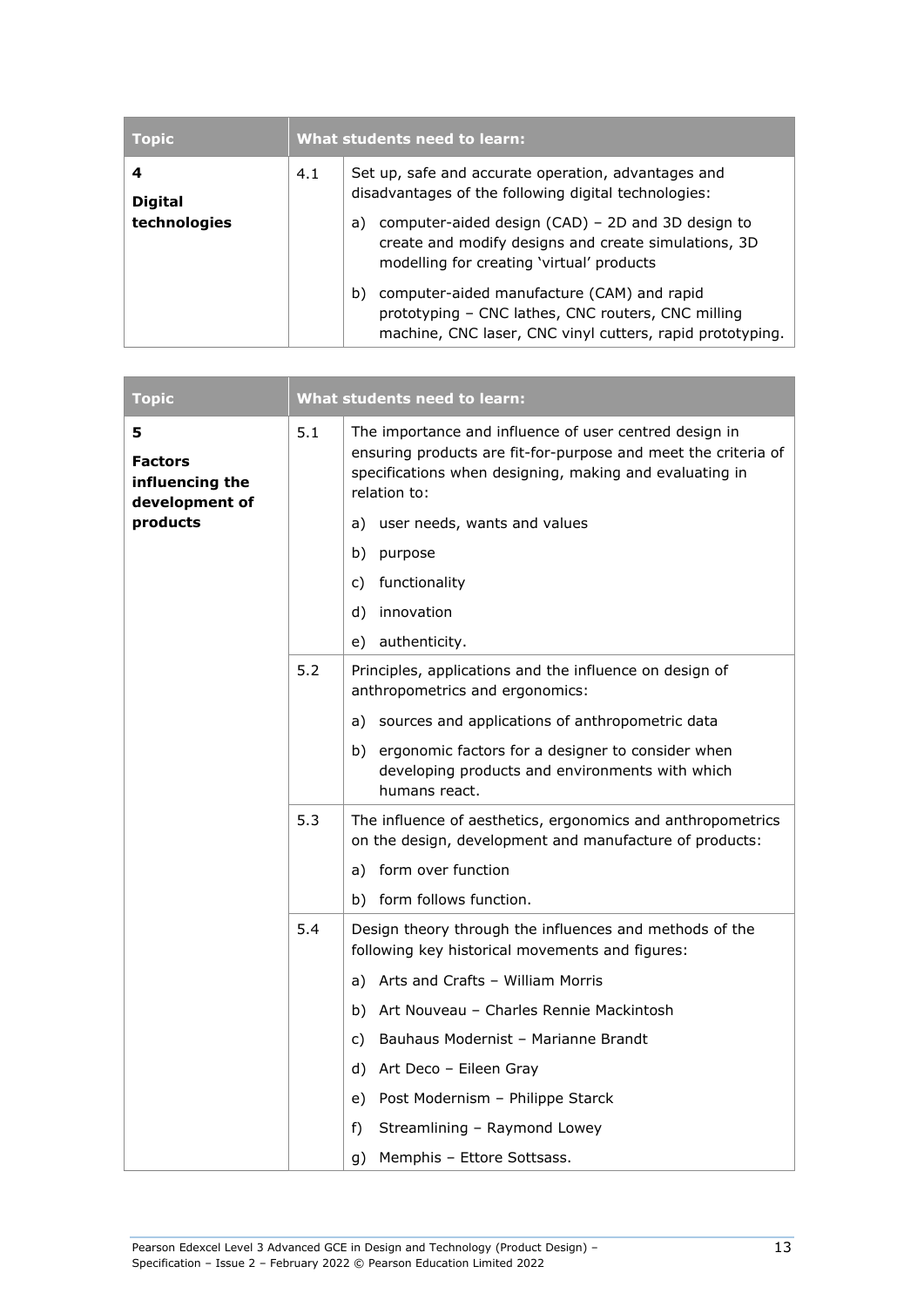| <b>Topic</b>                            | What students need to learn: |                                                                                                                                                                                                                                                       |
|-----------------------------------------|------------------------------|-------------------------------------------------------------------------------------------------------------------------------------------------------------------------------------------------------------------------------------------------------|
| 6<br><b>Effects of</b><br>technological | 6.1                          | Current and historical technological developments that have<br>had an effect on the work of designers and technologists and<br>their social, moral and ethical impacts:                                                                               |
| developments                            |                              | mass production $-$ the consumer society, built-in<br>a)<br>obsolescence, the effect mass production has on<br>employment                                                                                                                             |
|                                         |                              | the 'new' industrial age of high-technology production $-$<br>b)<br>computers and the development and manufacture of<br>products, miniaturisation of products and components,<br>the use of smart materials, products from innovative<br>applications |
|                                         |                              | the global marketplace $-$ multinational companies in<br>C)<br>developed and developing countries, manufacturing<br>'offshore' in developing countries and local and global<br>production.                                                            |

| Topic                                                     | What students need to learn: |                                                                                                                                                                                                                                              |
|-----------------------------------------------------------|------------------------------|----------------------------------------------------------------------------------------------------------------------------------------------------------------------------------------------------------------------------------------------|
| Safe working                                              | 7.1                          | Adopting safe working practices, recognise and react to<br>potential hazards:                                                                                                                                                                |
| practices,<br>potential hazards<br>and risk<br>assessment |                              | understanding safe working practices for yourself and<br>a)<br>others when designing and making, including when<br>selecting and safely using machinery, equipment and<br>tools in order to ensure safe working environments                 |
|                                                           |                              | understanding the need for risk assessments -<br>b)<br>identification of potential hazards, identification of people<br>at risk, evaluation of risks, implement control measures,<br>recording and storing of risk assessment documentation. |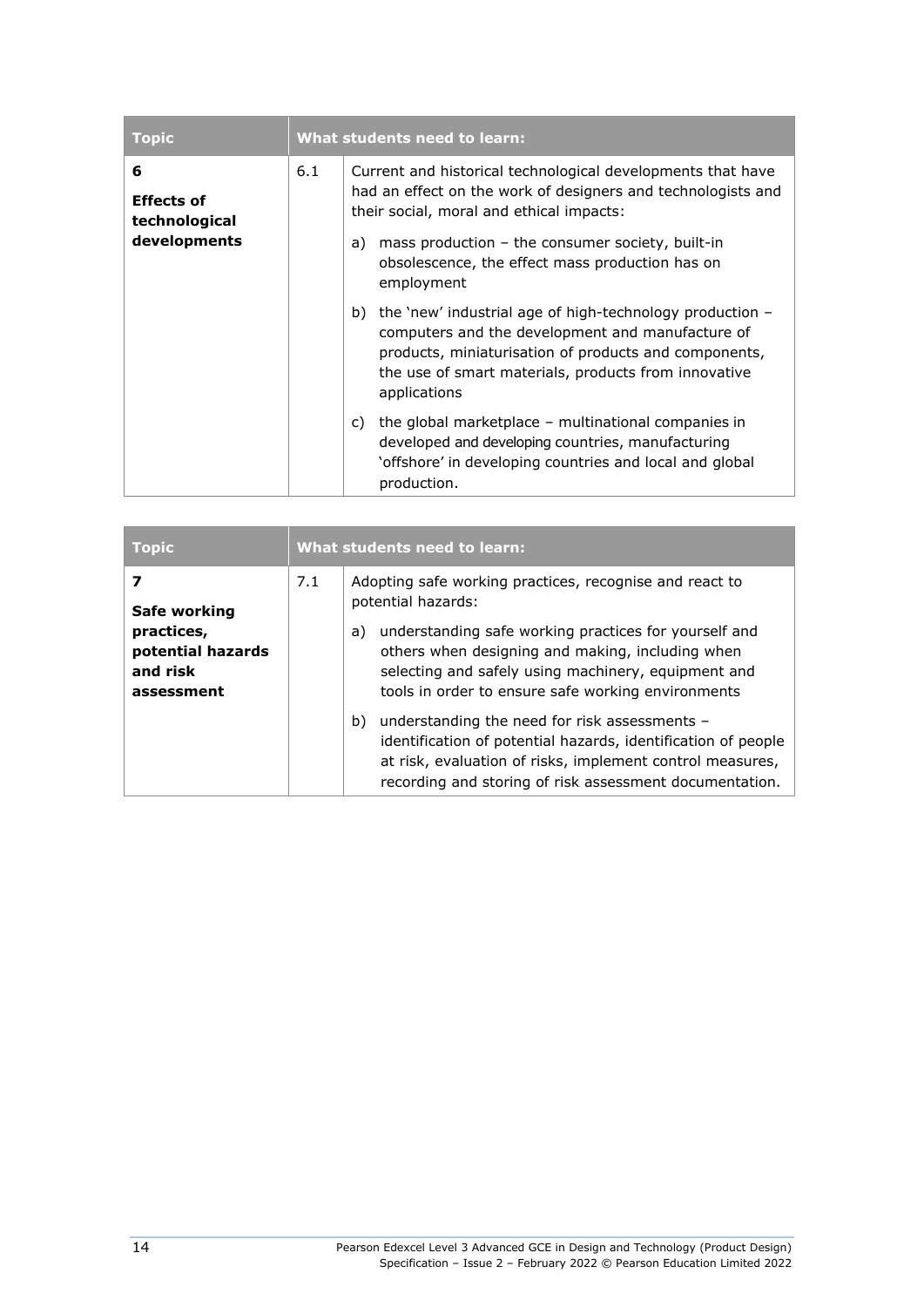| <b>Topic</b>                   |          | <b>What students need to learn:</b>                                                                                                                                                                                                                                                |
|--------------------------------|----------|------------------------------------------------------------------------------------------------------------------------------------------------------------------------------------------------------------------------------------------------------------------------------------|
| 8<br>8.1<br><b>Features of</b> |          | Characteristics and stages of the following methods of<br>production when applied to products and materials:                                                                                                                                                                       |
| manufacturing                  |          | one-off production<br>a)                                                                                                                                                                                                                                                           |
| industries                     |          | batch production<br>b)                                                                                                                                                                                                                                                             |
|                                |          | high-volume production.<br>c)                                                                                                                                                                                                                                                      |
|                                | 8.2      | Characteristics, application, advantages and disadvantages of<br>the following types of quality monitoring systems:                                                                                                                                                                |
|                                |          | a) quality control - the monitoring and achieving of high<br>standards and degree of tolerance by inspection and<br>testing, computer-aided testing                                                                                                                                |
|                                |          | b) quality assurance $-$ monitoring the quality of a product<br>from its design and development stage, through its<br>manufacture, to its end-use performance and degree of<br>customer satisfaction                                                                               |
|                                |          | Total Quality Management (TQM) - when applied to<br>C)<br>quality assurance procedures and its impact on<br>employees at every stage of the production process,<br>ISO 9000.                                                                                                       |
|                                | 8.3      | Characteristics, processes, application, advantages and<br>disadvantages and the importance of considering accuracy of<br>production and efficiency of modern manufacturing methods<br>and systems when designing for manufacture for small,<br>medium and large scale production: |
|                                | a)<br>C) | production scheduling and production logistics                                                                                                                                                                                                                                     |
|                                |          | b) robotics in production - robots on fully-automated<br>production and assembly lines/cells                                                                                                                                                                                       |
|                                |          | materials handling systems - automated storage and<br>retrieval systems (ASRS), automatic guided vehicles<br>(AGVs)                                                                                                                                                                |
|                                |          | flexible manufacturing systems (FMS), modular/cell<br>d)<br>production systems                                                                                                                                                                                                     |
|                                |          | lean manufacturing using just-in-time (JIT) systems<br>e)                                                                                                                                                                                                                          |
|                                |          | standardised parts, bought-in components<br>f)                                                                                                                                                                                                                                     |
|                                |          | quick response manufacturing (QRM)<br>g)                                                                                                                                                                                                                                           |
|                                |          | data integration - product data management (PDM),<br>h)<br>enterprise resource planning (ERP) systems                                                                                                                                                                              |
|                                |          | concurrent manufacturing.<br>i)                                                                                                                                                                                                                                                    |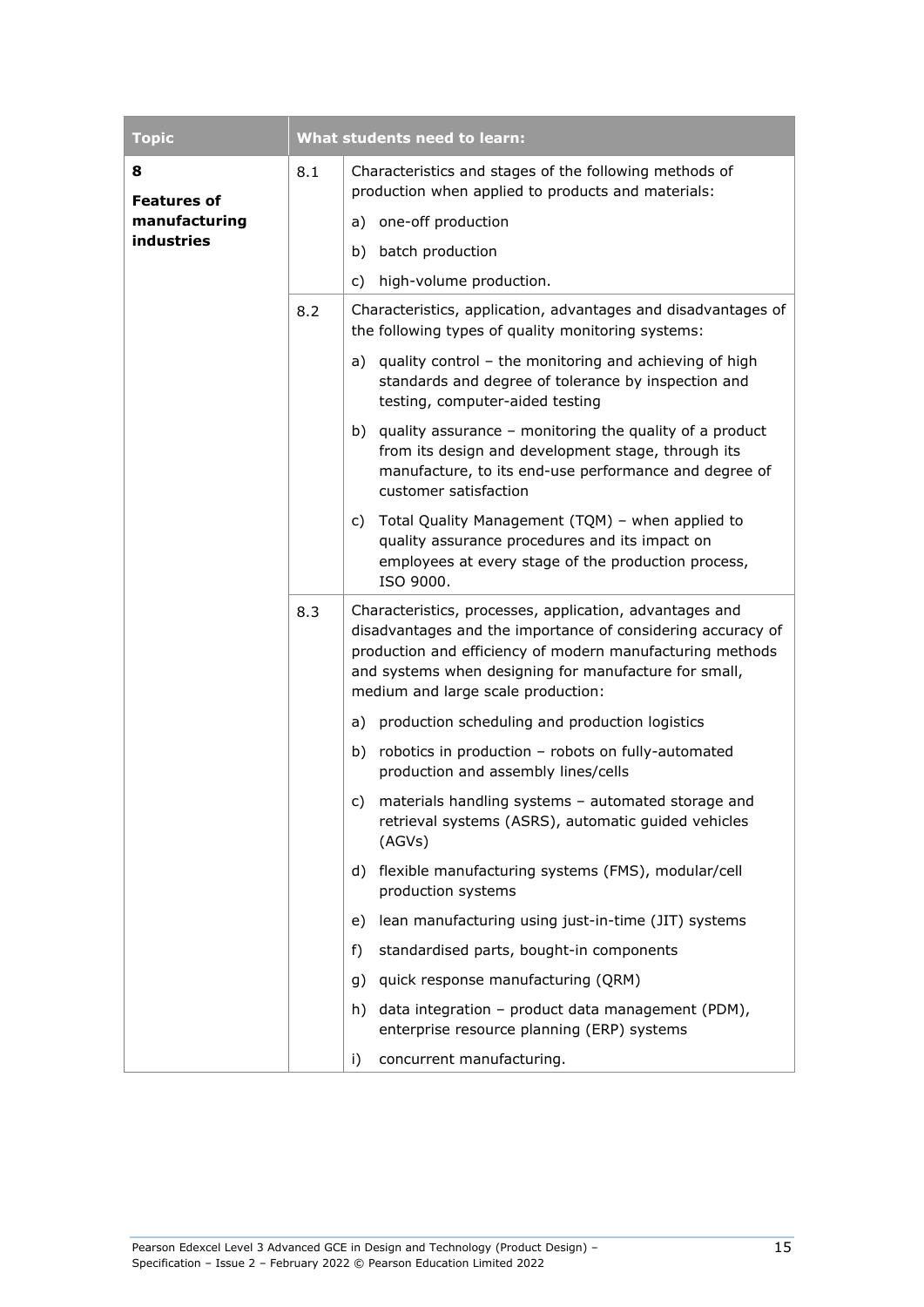| <b>Topic</b>                                 |     | <b>What students need to learn:</b>                                                                                                                                                                     |  |
|----------------------------------------------|-----|---------------------------------------------------------------------------------------------------------------------------------------------------------------------------------------------------------|--|
| 9<br><b>Designing for</b><br>maintenance and | 9.1 | Characteristics, application, advantages and disadvantages of<br>'cleaner' design and technology - a product's life cycle in<br>relation to the following sustainable development issues:               |  |
| the cleaner<br>environment                   |     | material selection - source, quantity, quality, range,<br>a)<br>recyclability, biodegradability                                                                                                         |  |
|                                              |     | manufacture - minimising energy use, simplification of<br>b)<br>processes, achieving optimum use of materials and<br>components, giving consideration to material form, cost<br>and scale of production |  |
|                                              |     | distribution - efficient use of packaging, reduction of<br>C)<br>transport, alternatives to fossil fuels                                                                                                |  |
|                                              |     | use - repair versus replacement, energy efficiency,<br>d)<br>efficiency ratings                                                                                                                         |  |
|                                              |     | repair and maintenance - standardisation, modular<br>e)<br>construction, bought in parts                                                                                                                |  |
|                                              |     | f)<br>end of life - design for disassembly, recovered material<br>collection, sorting and re-processing methods, energy<br>recovery, environmental implications of disposal to<br>landfill.             |  |
| 9.2<br>a)                                    |     | The wider issues of using cleaner technologies:                                                                                                                                                         |  |
|                                              |     | cost implications to the consumer and manufacturer                                                                                                                                                      |  |
|                                              |     | sustainability - designing without jeopardising the<br>b)<br>potential for people in the future to meet their needs.                                                                                    |  |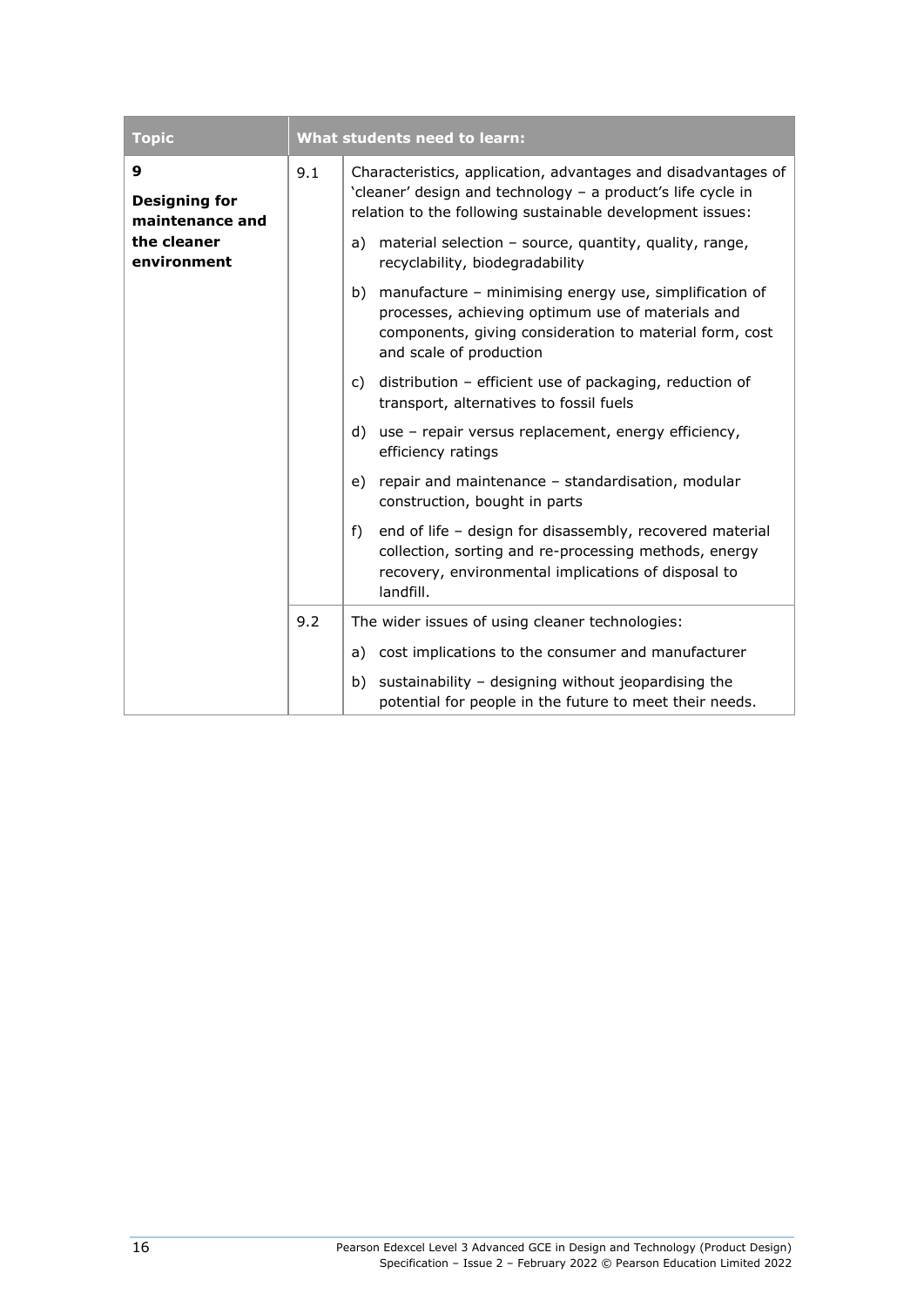| <b>Topic</b>                             | What students need to learn: |                                                                                                                                                                                    |
|------------------------------------------|------------------------------|------------------------------------------------------------------------------------------------------------------------------------------------------------------------------------|
| 10<br>10.1<br><b>Current legislation</b> |                              | From the consumer's point of view the implications of<br>consumer rights legislation to consumers and manufacturers:                                                               |
|                                          |                              | Consumer Rights Act (2015)<br>a)                                                                                                                                                   |
|                                          |                              | b) Sale of Goods Act (1979).                                                                                                                                                       |
|                                          | 10.2                         | The principles and applications of health and safety laws and<br>regulations and their impact on the designing and making<br>process, including the consequences of non-adherence: |
|                                          |                              | health and safety regulation - the Health and Safety<br>a)<br>Executive and an awareness of relevant regulations to<br>manufacturing industries                                    |
|                                          |                              | Health and Safety at Work etc Act (1974) - the<br>b)<br>procedures to safeguard the risk of injury to people:<br>personal protective equipment (PPE), signage, warning<br>symbols  |
|                                          |                              | Control of Substances Hazardous to Health (COSHH)<br>C)<br>regulations - the storage and use of solvent-based<br>substances containing volatile organic compounds<br>(VOCs).       |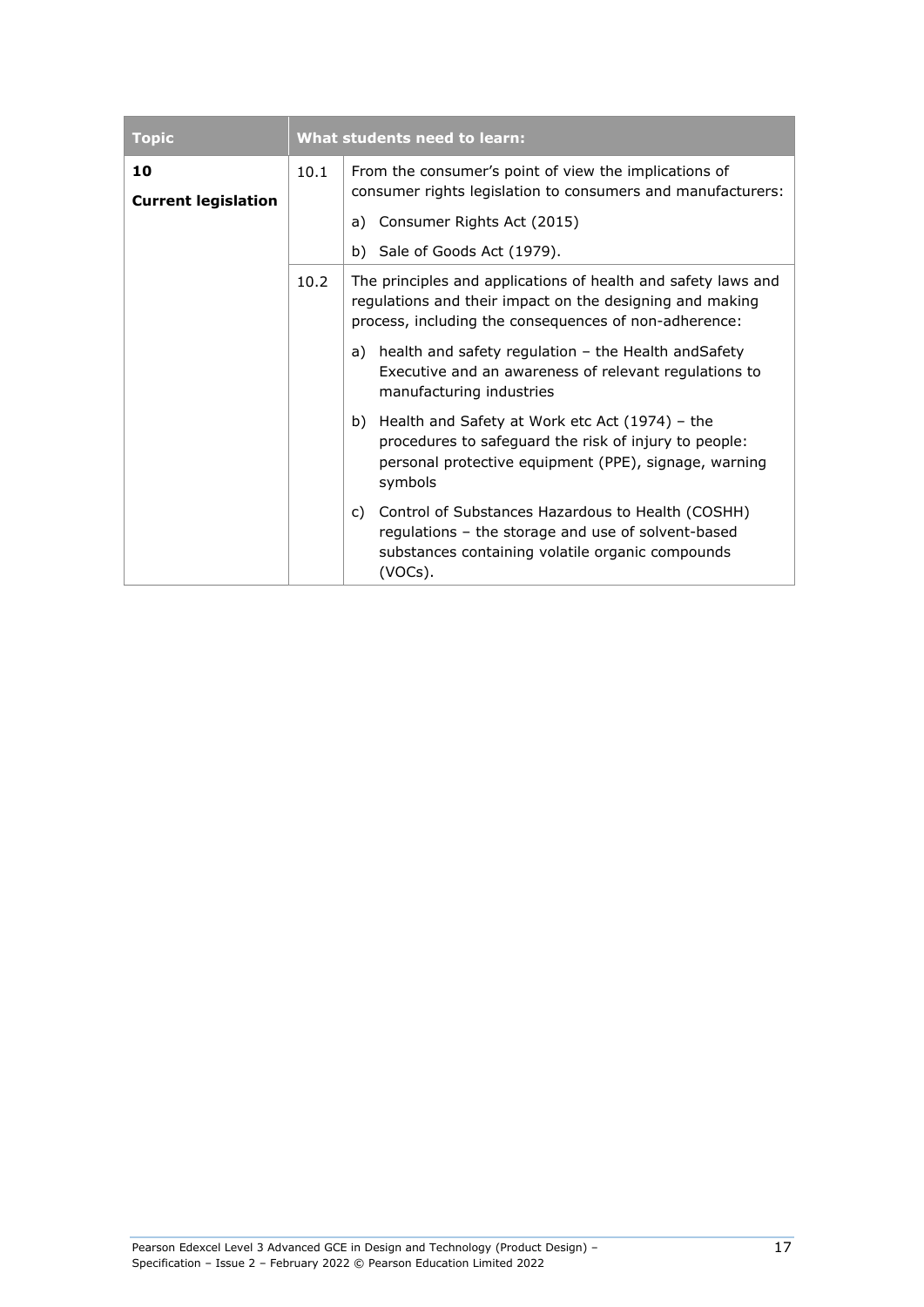| <b>Topic</b>                                   |      | What students need to learn:                                                                                                               |  |
|------------------------------------------------|------|--------------------------------------------------------------------------------------------------------------------------------------------|--|
| 11<br><b>Information</b>                       | 11.1 | Collection, collation and analysis of information and the use<br>of this to make informed decisions:                                       |  |
| handling,<br>modelling and<br>forward planning |      | marketing - marketing analysis, research techniques,<br>a)<br>raw data/analysed data to enable enterprise to be<br>encouraged              |  |
|                                                |      | b)<br>innovation management - cooperation between<br>management, designers and production engineers, the<br>encouragement of creativity    |  |
|                                                |      | the use of feasibility studies on the practicability of<br>C)<br>proposed solutions.                                                       |  |
|                                                | 11.2 | Modelling the costing of projects to achieve an optimum<br>outcome:                                                                        |  |
|                                                |      | budgets - undertake financial forecasts<br>a)                                                                                              |  |
|                                                |      | b) planning for production - allocation of:                                                                                                |  |
|                                                |      | o employees                                                                                                                                |  |
|                                                |      | $\circ$ materials                                                                                                                          |  |
|                                                |      | o scale of production                                                                                                                      |  |
|                                                |      | selection of appropriate tools, machines and<br>C)<br>manufacturing processes.                                                             |  |
|                                                | 11.3 | The importance, implications and ways of protecting the<br>intellectual property rights of designers, inventors and<br>companies:          |  |
|                                                |      | patents<br>a)                                                                                                                              |  |
|                                                |      | b) copyrights                                                                                                                              |  |
|                                                |      | design rights<br>C)                                                                                                                        |  |
|                                                |      | d) trademarks.                                                                                                                             |  |
|                                                | 11.4 | Implication to designers, manufacturers and consumers of<br>the following standards when developing designs and<br>manufacturing products: |  |
|                                                |      | British Standards (BSI and kite mark)<br>a)                                                                                                |  |
|                                                |      | European (CEN and CE)<br>b)                                                                                                                |  |
|                                                |      | International Standards (ISO).<br>c)                                                                                                       |  |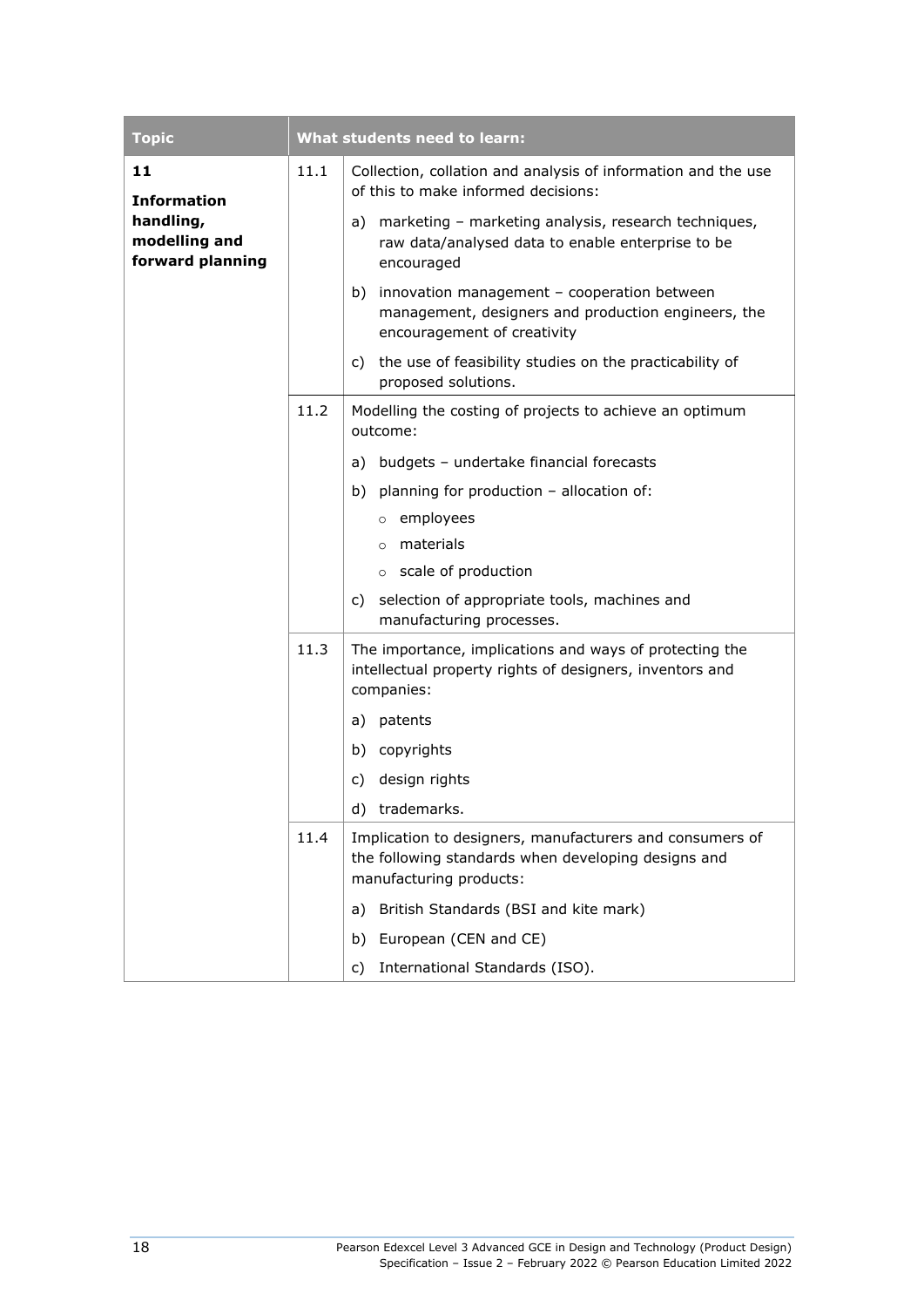| <b>Topic</b>                   |      | What students need to learn:                                                                                                                           |  |
|--------------------------------|------|--------------------------------------------------------------------------------------------------------------------------------------------------------|--|
| 12<br><b>Further processes</b> | 12.1 | Strategies, techniques and approaches to explore, create and<br>evaluate design ideas:                                                                 |  |
| and techniques                 |      | user-centred design:<br>a)                                                                                                                             |  |
|                                |      | o framework process                                                                                                                                    |  |
|                                |      | o problem solving                                                                                                                                      |  |
|                                |      | $\circ$ user needs, wants and values                                                                                                                   |  |
|                                |      | $\circ$ limitations of end user consideration                                                                                                          |  |
|                                |      | b) circular economy - biologically-based systems and an<br>understanding of how waste and pollution can be<br>eliminated                               |  |
|                                |      | c) systems thinking - the influence of systems on<br>commercial activity to enable all elements of a<br>manufacturing enterprise to work together.     |  |
|                                | 12.2 | Applications, characteristics, advantages and disadvantages<br>of the following project management strategies:                                         |  |
|                                |      | a) critical path analysis $-$ the handling of complex and time<br>sensitive operations                                                                 |  |
|                                |      | b) scrum - how flexible, holistic product development is<br>achieved                                                                                   |  |
|                                |      | Six Sigma - the improvement of output quality of a<br>C)<br>process by identifying and removing the causes of<br>defects and setting value targets of: |  |
|                                |      | reduce process cycle time<br>$\circ$                                                                                                                   |  |
|                                |      | o reduce pollution                                                                                                                                     |  |
|                                |      | $\circ$ reduce costs                                                                                                                                   |  |
|                                |      | increase customer satisfaction<br>$\circ$                                                                                                              |  |
|                                |      | increase profits.<br>$\circ$                                                                                                                           |  |
|                                | 12.3 | The cost, sales, profit and market implications to the<br>designer and manufacturer of the stages of a product's life<br>cycle:                        |  |
|                                |      | <b>Introduction Stage</b>                                                                                                                              |  |
|                                |      | Growth Stage                                                                                                                                           |  |
|                                |      | <b>Maturity Stage</b>                                                                                                                                  |  |
|                                |      | Decline Stage.                                                                                                                                         |  |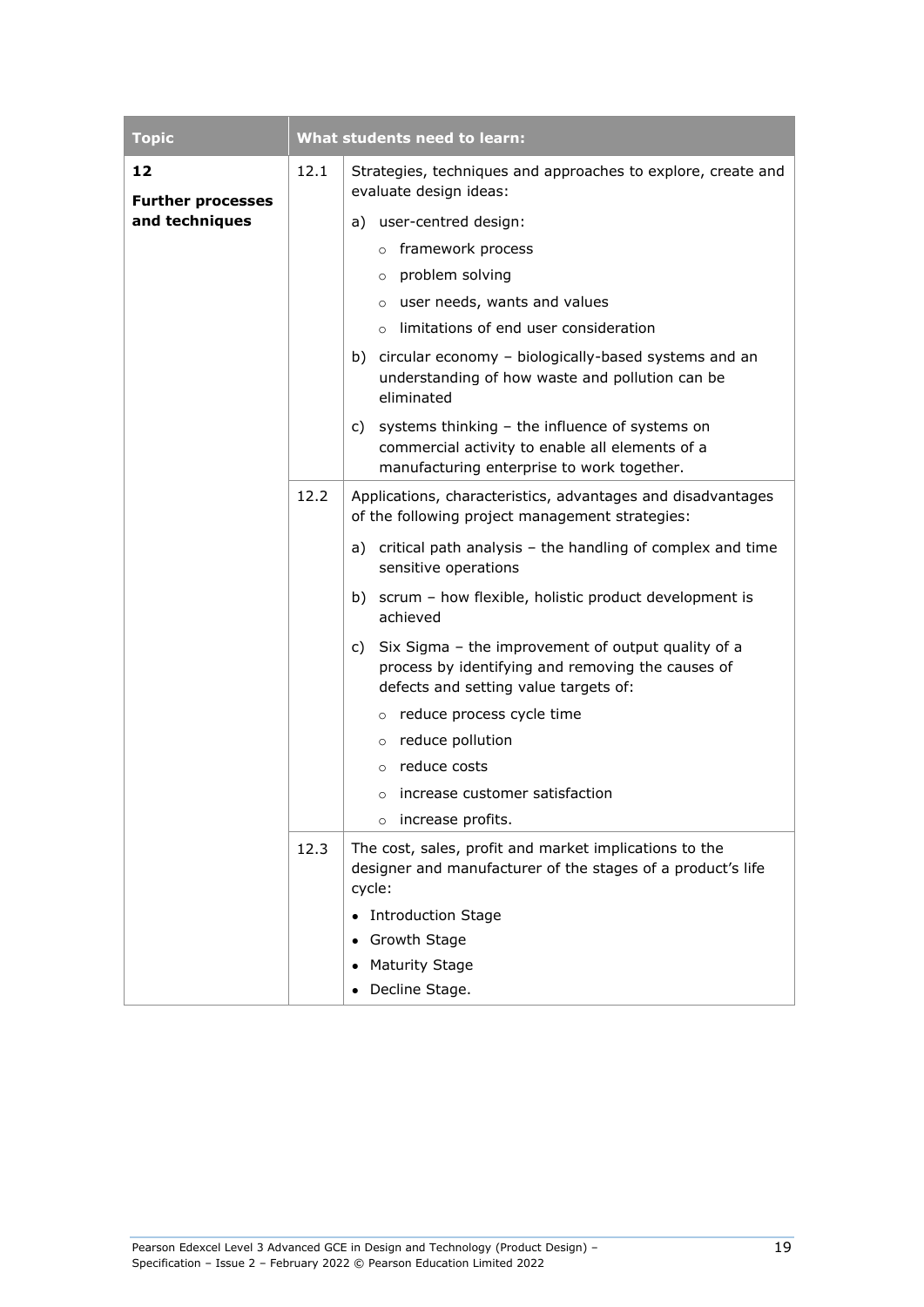#### **Assessment information**

- First assessment: May/June 2019.
- The assessment is 2 hours and 30 minutes.
- The assessment is out of 120 marks.
- Students must answer all questions.
- The paper will include calculations, short-open, open-response and extended-writing questions.
- The paper will include questions that target mathematics at higher-tier level in a GCSE Qualification in Mathematics.
- Students must have calculators and rulers in the examination. Information regarding the use of calculators during the examinations for this qualification can be found in *Appendix 2: Calculators*.

#### **Synoptic assessment**

Synoptic assessment requires students to work across different parts of a qualification and to show their accumulated knowledge and understanding of a topic or subject area.

Synoptic assessment enables students to show their ability to combine their skills, knowledge and understanding with breadth and depth of the subject.

This component assesses synopticity.

#### **Sample assessment materials**

A sample paper and mark scheme for this component can be found in the *Pearson Edexcel Level 3 Advanced GCE in Design and Technology (Product Design) Sample Assessment Materials (SAMs)* document.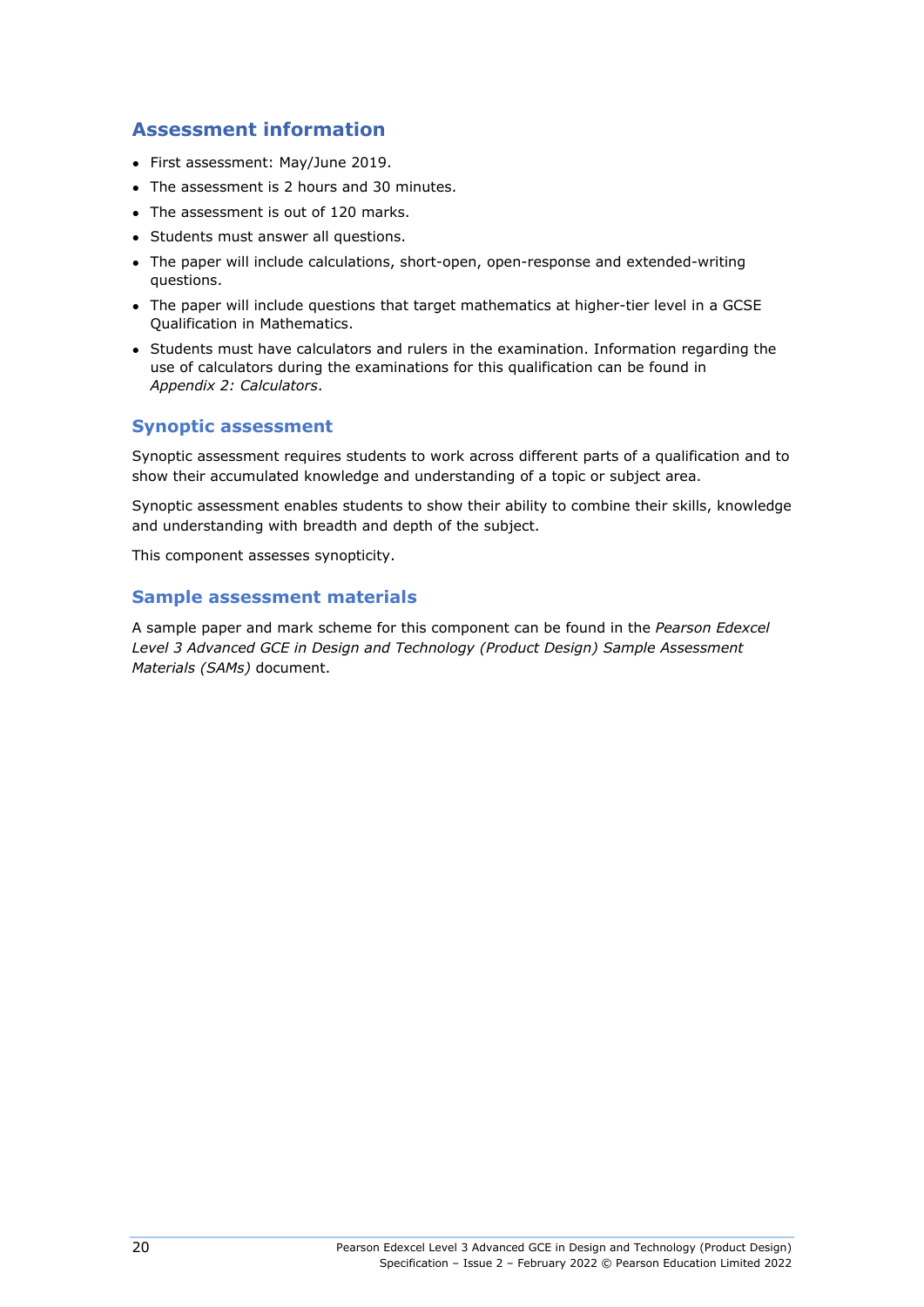#### <span id="page-24-0"></span>**Overview**

The purpose of this component is to undertake a substantial design, make and evaluate project which will test students' skills in designing and making a prototype. The term 'prototype' means an appropriate working solution to a need or want that is sufficiently developed to be tested and evaluated (for example, full-sized products, scaled working models or functioning systems).

Students are required to individually and in consultation with a client/end user identify a design possibility and design context from which they develop a range of potential solutions and then realise one through practical making activities. The project must allow candidates to apply knowledge and understanding in a product development process to design, make and evaluate prototypes.

In this project, students will be encouraged to use creativity and imagination when applying iterative design processes to develop and modify designs, and to design and make prototypes that solve real world problems, considering others' needs, wants and values. There are no limits to project selection beyond the time and resources available and the appropriateness of selection in matching individual students' potential. Students are expected to take ownership of all aspects of their work in this project, in order to allow them total control of their responses and to target assessment criteria effectively, and to maximise their achievements. In order to reach high attainment levels, students must adopt a commercial design approach to their work, reflecting how a professional designer might deal with a design problem and its resolution.

Mathematical and scientific principles are an important part of designing and developing products and students will be expected to be able to apply these principles when considering their designs and the designs of others. Please see *Appendix 1: Mathematical skills requirement* and *Appendix 3: Science knowledge and skills requirement.*

This project will require students to follow the iterative design processes of exploring, creating and evaluating. The content and assessment criteria are set out in a linear format to show what is required of the total project.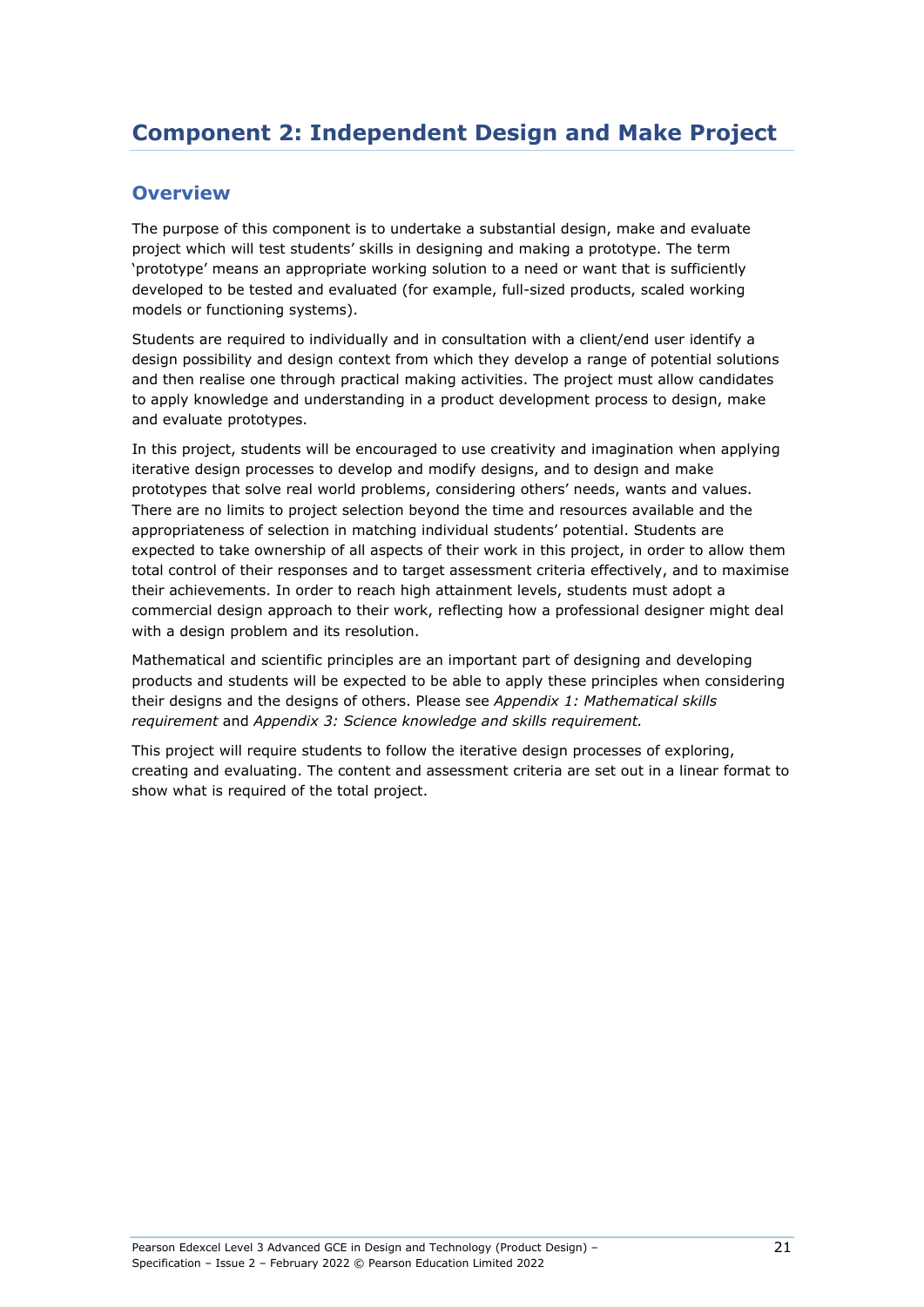#### **Content**

The tables below show each assessment area of a typical design and make project and the relevant skills and evidence expected to support this within the student's portfolio.

#### **Part 1: Identifying and outlining possibilities for design**

#### **1. Identification and investigation of a design possibility Content Skills and Evidence** a) Investigation of the needs, wants and values of the client/end user. b) Identification, investigation and justification of a design possibility**. Investigate** client/user needs, wants and values – ask pertinent questions and seek answers to learn about a broad range of user needs, wants and values that could be addressed and gain an understanding of related design considerations in order to support the informed identification of a design possibility **Identify** and **investigate** a design possibility – refine the scope of possibilities down to a focused area based on investigations. Conduct further investigation of the chosen area of focus to support a full understanding of the relevant design factors and the needs, wants and values of end users **Justify** design possibility - provide a rationale as to how and why the design possibility has been identified, supported by evidence from investigations. Provide evidence of the factors that have been considered and how their importance has been gauged. Investigation of client/end user requirements is initially likely to be in the form of a series of questions that will consider the key factors that will influence the design decisions and allow for the design needs to be established. Justification of the design possibility will establish a preliminary design brief and may include evidence of investigations conducted through the internet, interviews, newspaper clippings or user centre-based information. This section will be evidenced through any form of appropriate effective communication.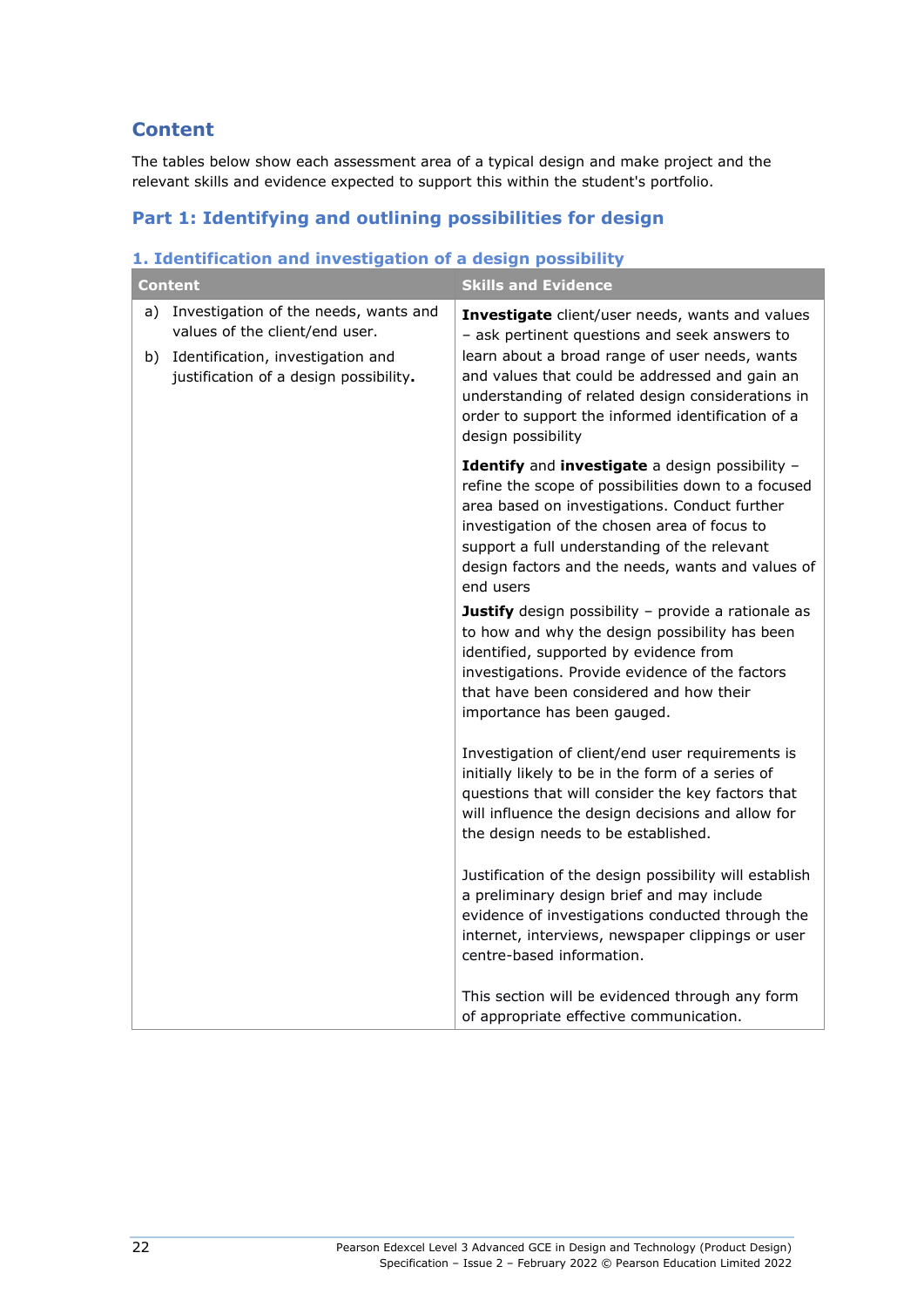## **2. Investigation of needs and research**

| <b>Content</b> |                                                                                                                                                                                                       | <b>Skills and Evidence</b>                                                                                                                                                                                                                                                                            |
|----------------|-------------------------------------------------------------------------------------------------------------------------------------------------------------------------------------------------------|-------------------------------------------------------------------------------------------------------------------------------------------------------------------------------------------------------------------------------------------------------------------------------------------------------|
| a)             | Assess the needs, wants and values of<br>the client/end user and the needs of<br>the prototype.                                                                                                       | Assess client/user needs, wants and values and<br>the needs of the prototype $-$ consider all of the<br>factors that have been investigated, weighing up<br>their importance and making decisions about how<br>they will be addressed through the design brief<br>and specification                   |
| b)             | Research of existing commercial<br>products, ergonomic information and<br>standards relevant to the design                                                                                            |                                                                                                                                                                                                                                                                                                       |
|                | possibility, using knowledge and<br>understanding of designing and<br>making.                                                                                                                         | <b>Select</b> research sources and <b>make links</b><br>between the design needs and the research<br>undertaken – conduct research into sources that                                                                                                                                                  |
| C)             | Consideration of user-centred design,<br>taking into account the investigation of<br>the identified design possibility, design<br>context, and the needs, wants and<br>values of the client/end user. | have been considered and chosen for their<br>relevance to the design possibility and the factors<br>that have been investigated. Demonstrate the<br>ways that the research undertaken is relevant to<br>and informs the needs of the design (including<br>client/end user needs, wants and values and |
| d)             | Consideration of levels of production<br>and potential methods to improve the                                                                                                                         | prototype needs).                                                                                                                                                                                                                                                                                     |
|                | sustainability of the prototype across<br>its life cycle.                                                                                                                                             | Research can be presented graphically, written or<br>digitally and may be seen throughout the<br>portfolio.                                                                                                                                                                                           |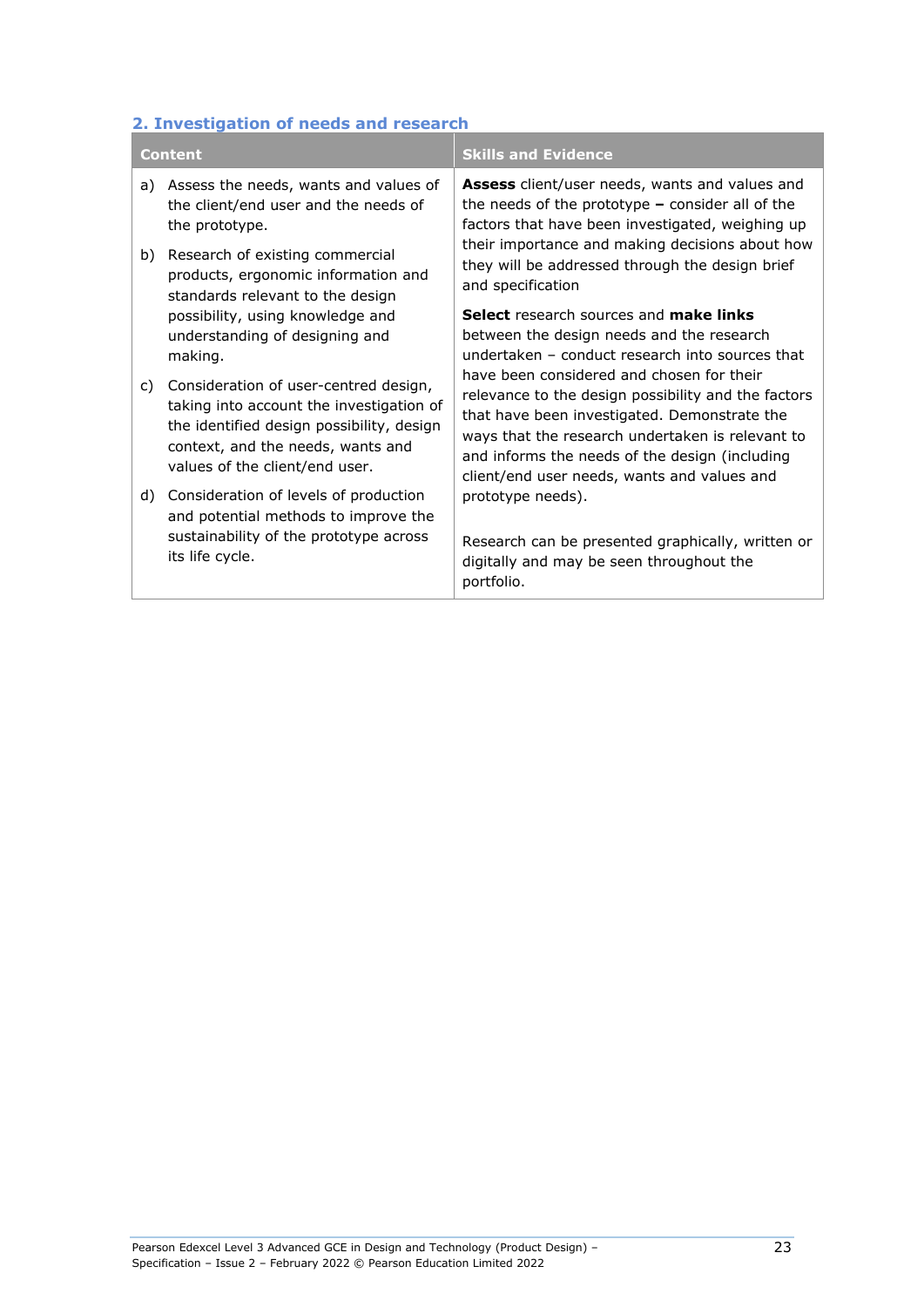#### **3. Specification**

|    | <b>Content</b>                                                                                                | <b>Skills and Evidence</b>                                                                                                                                                                     |
|----|---------------------------------------------------------------------------------------------------------------|------------------------------------------------------------------------------------------------------------------------------------------------------------------------------------------------|
| a) | Production of a refined design brief<br>based on outcomes of research and<br>investigations.                  | Identify and Justify performance requirements<br>- outline performance requirements providing a<br>rationale as to how they have been determined to<br>ensure a working solution to the design |
| b) | Production of a technical design<br>specification considering form,<br>function, sustainability and standards | possibility, supported by evidence from research<br>and investigations.                                                                                                                        |
|    | relevant to the needs, wants and<br>values of the intended client/end user.                                   | A refined design brief and specification must be<br>produced.                                                                                                                                  |
| C) | Evidence of client/end user influence in<br>the specification.                                                | The design brief should reflect the needs, wants<br>and values of the client/end user.                                                                                                         |
| d) | Identification and justification of<br>performance requirements for the<br>prototype.                         | The specification should be informed by the<br>questions raised by research and investigation<br>findings. Specification points should be technical                                            |
| e) | Consideration of scale of manufacture<br>and how this reflects on relevant cost.                              | and measurable to allow for realistic testing and<br>evaluation. An effective specification is organised<br>logically and could be achieved by using sub-<br>headings such as:                 |
|    |                                                                                                               | • Purpose/function                                                                                                                                                                             |
|    |                                                                                                               | $\bullet$ Form                                                                                                                                                                                 |
|    |                                                                                                               | • User requirements                                                                                                                                                                            |
|    |                                                                                                               | • Performance requirements (considering<br>relevant standards)                                                                                                                                 |
|    |                                                                                                               | • Material and component requirements                                                                                                                                                          |
|    |                                                                                                               | • Scale of manufacture and cost                                                                                                                                                                |
|    |                                                                                                               | Each specification point should contain more than<br>a single piece of information, so that each<br>statement is fully justified by giving a reason for<br>the initial point.                  |
|    |                                                                                                               | This section will be evidenced through any form<br>of appropriate effective communication.                                                                                                     |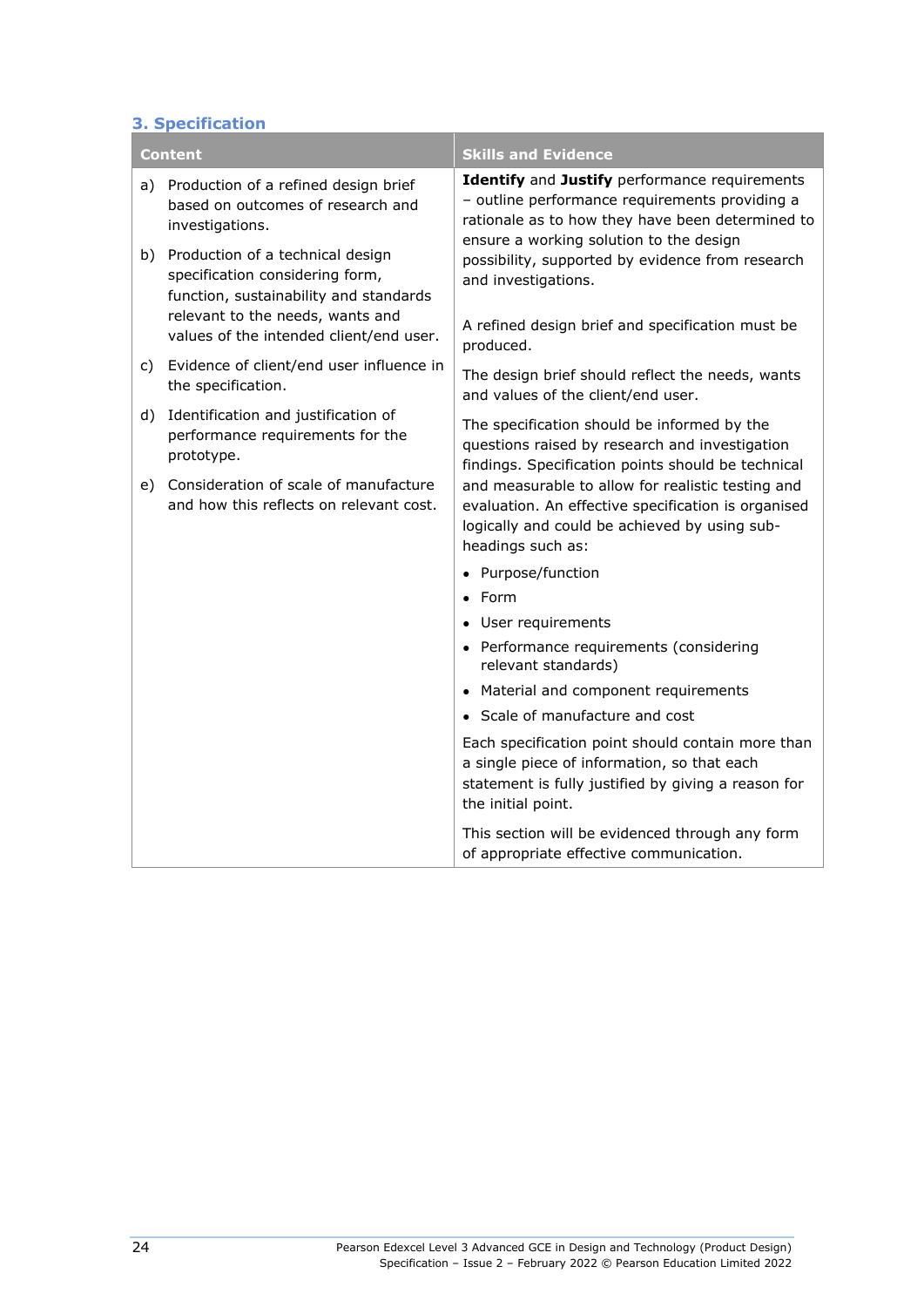#### **Part 2: Designing a prototype**

#### **4. Design ideas**

| <b>Content</b> |                                                                                                                                       | <b>Skills and Evidence</b>                                                                                                                                                                                                                                                                                                                |
|----------------|---------------------------------------------------------------------------------------------------------------------------------------|-------------------------------------------------------------------------------------------------------------------------------------------------------------------------------------------------------------------------------------------------------------------------------------------------------------------------------------------|
| a)             | Production of a range of design<br>Proposals that are realistic, workable,<br>and which address the criteria in the<br>specification. | Select and apply design strategies - Consider<br>different strategies and select them through their<br>relevance to the design possibility and related<br>factors and their ability to work effectively with<br>design ideas presented. Demonstrate an ability to<br>use the selected strategies to generate and<br>produce design ideas. |
|                | b) Exploration of different design<br>approaches, processes and techniques<br>to produce realistic design ideas.                      |                                                                                                                                                                                                                                                                                                                                           |
| C)             | Selection and application of design<br>strategies and knowledge of materials                                                          | Present design ideas- demonstrate an ability to<br>solve a design problem.                                                                                                                                                                                                                                                                |
|                | and/or components, processes and<br>techniques to produce design ideas                                                                | <b>Use</b> aesthetic features - Incorporate aesthetic<br>understanding into features of designs                                                                                                                                                                                                                                           |
|                | that address client/end user needs,<br>wants and values.                                                                              | Demonstrate understanding of materials,<br>processes, techniques and the intended use of                                                                                                                                                                                                                                                  |
| d)             | Design ideas show consideration and<br>use of aesthetics, including cultural<br>and historical influences.                            | the prototype - show an ability to select and<br>apply relevant knowledge in the context of<br>designing new prototypes to demonstrate                                                                                                                                                                                                    |
| e)             | Decisions made in consultation with<br>the client/end user.                                                                           | understanding of its appropriate use in practice                                                                                                                                                                                                                                                                                          |
|                |                                                                                                                                       | The initial design ideas will contain a ideas that<br>show different approaches to the design<br>possibility and solving the design problems it<br>presents.                                                                                                                                                                              |
|                |                                                                                                                                       | Designs should be annotated with design<br>decisions justified. They should also explain<br>details of design thinking and offer thoughts on<br>design proposals.                                                                                                                                                                         |
|                |                                                                                                                                       | Ideas should demonstrate interaction with<br>client/end user and designer, possibly through<br>the use of photographs, email, transcript or<br>market research.                                                                                                                                                                           |
|                |                                                                                                                                       | This section will be evidenced through any form<br>of appropriate effective communication.                                                                                                                                                                                                                                                |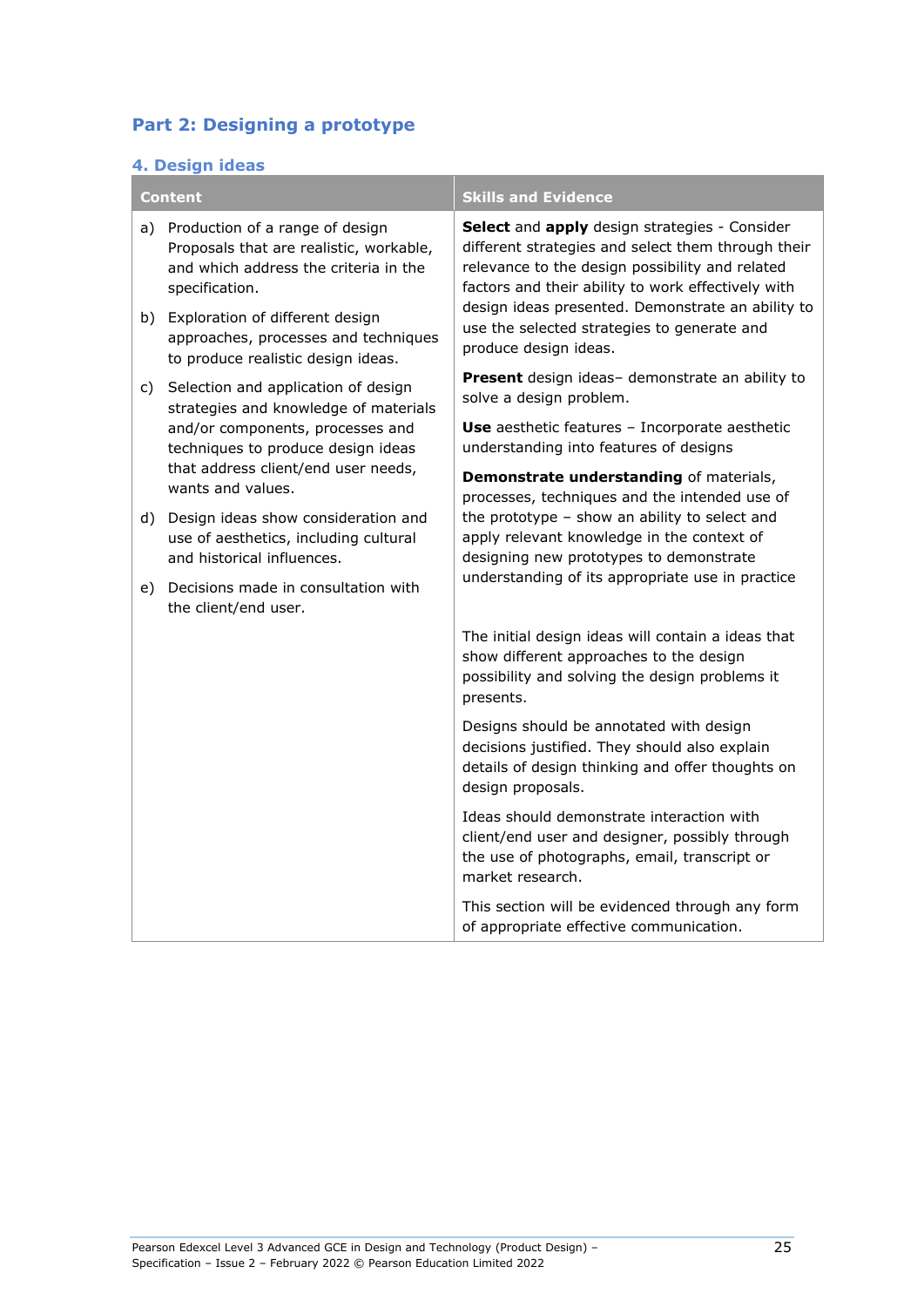#### **5. Development of design ideas**

|    | <b>Content</b>                                                                                                                                                                                                        | <b>Skills and Evidence</b>                                                                                                                                                                                                                                                                |
|----|-----------------------------------------------------------------------------------------------------------------------------------------------------------------------------------------------------------------------|-------------------------------------------------------------------------------------------------------------------------------------------------------------------------------------------------------------------------------------------------------------------------------------------|
| a) | Demonstration of the application of an<br>iterative approach to design<br>development. This is informed by the<br>application of knowledge of materials<br>and the needs, wants and values of<br>the client/end user. | Use research $-$ draw from information and<br>understanding gained from research to inform<br>ongoing developmental changes.<br>Use an iterative approach $-$ employ a process of<br>planning, experimenting, designing, modelling,<br>testing and reviewing, including use of input from |
| b) | Modelling/simulation used to test<br>appropriate features including<br>proportions, scale, function, sub-                                                                                                             | client/end user to inform decision making, make<br>improvements and refine designs at each stage of<br>development.                                                                                                                                                                       |
|    | systems. Modelling/simulation can be<br>achieved through the use of traditional<br>materials, or 2D and/or 3D computer<br>simulations.                                                                                | Apply knowledge of materials and processes -<br>show an ability to use relevant technical<br>knowledge to inform the development of designs                                                                                                                                               |
| C) | Ongoing developmental changes are<br>informed by technical application of<br>research, experimenting, and<br>client/end user feedback in order to                                                                     | Apply modelling/simulation techniques - use of<br>modelling/simulation as part of an iterative<br>design approach to visualise developing designs<br>and inform decisions                                                                                                                 |
|    | improve, refine and realise a design.                                                                                                                                                                                 | Demonstrate understanding of the need for<br>testing - show an ability to select and apply<br>knowledge of relevant testing methods in the<br>context of designing new prototypes in order to<br>demonstrate understanding of its importance in<br>the development of a final prototype   |
|    |                                                                                                                                                                                                                       | This section of the portfolio is likely to consist of<br>design developments, including drawings and<br>details of the final design idea.                                                                                                                                                 |
|    |                                                                                                                                                                                                                       | There will be evidence in this section of students<br>developing a final design idea with reference to<br>the specification and improvements being<br>supported by appropriate annotation.                                                                                                |
|    |                                                                                                                                                                                                                       | The evidence of modelling should be presented<br>through clear, well-annotated photographs or<br>screenshots.                                                                                                                                                                             |
|    |                                                                                                                                                                                                                       | Client/end user interaction could include the use<br>of photographs, email transcripts, market<br>research or client/end user annotation of designs.                                                                                                                                      |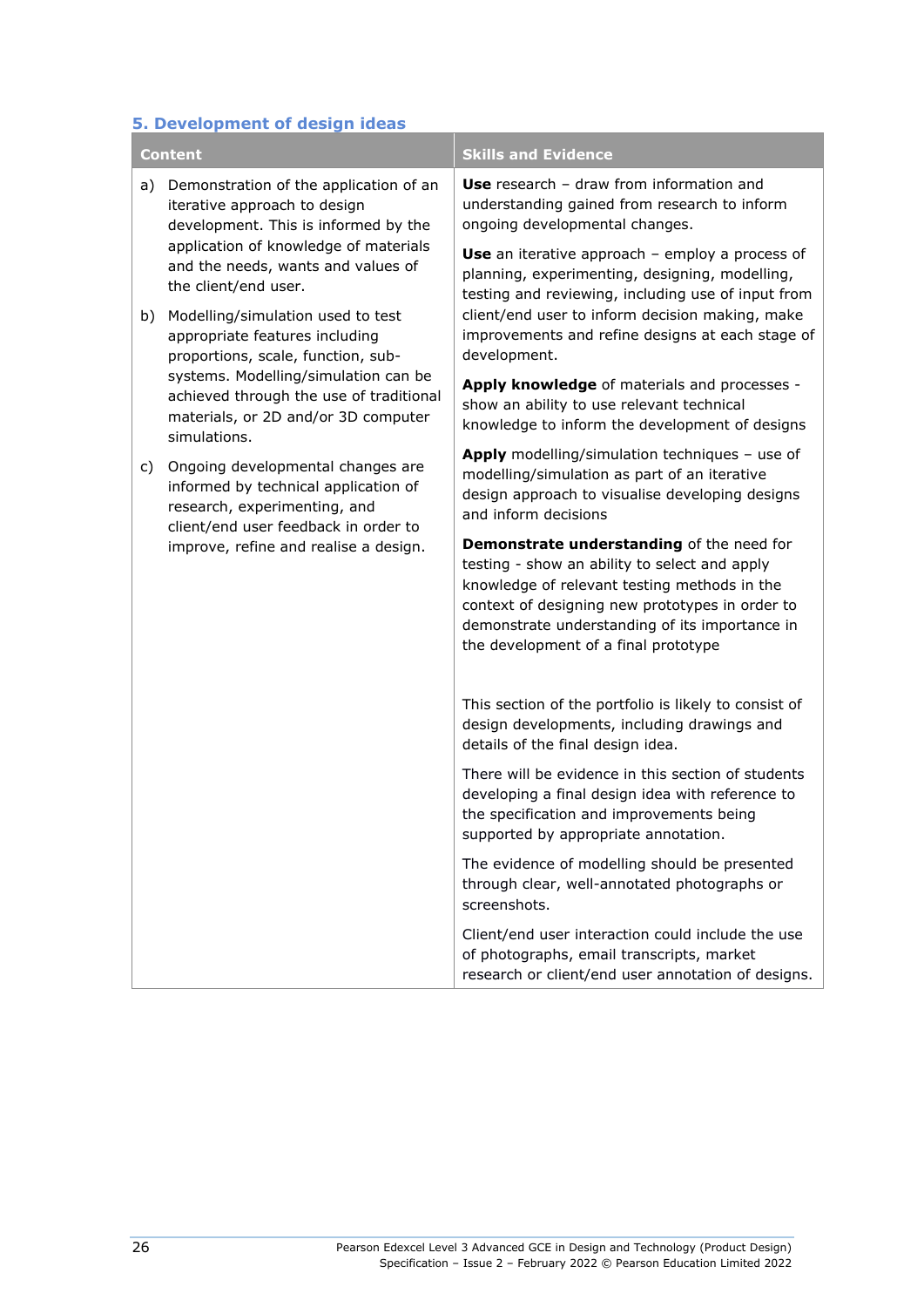#### **6. Final design solution**

| <b>Content</b> |                                                                                                                                                                                                                                    | <b>Skills and Evidence</b>                                                                                                                                                          |
|----------------|------------------------------------------------------------------------------------------------------------------------------------------------------------------------------------------------------------------------------------|-------------------------------------------------------------------------------------------------------------------------------------------------------------------------------------|
| a)             | Design proposals are refined down to a<br>final design solution which includes all<br>requirements for fitness for purpose,<br>including technical details of all                                                                  | <b>Refine</b> design proposals - Make final decisions<br>about proposed designs and present a single<br>design solution that meets the requirements of<br>the design specification. |
|                | materials and/or component parts,<br>processes and techniques.                                                                                                                                                                     | <b>Produce</b> a manufacturing specification $-$ fully<br>document all details of the final design solution,<br>including sufficient technical information to allow                 |
| b)             | Specification of materials and/or<br>components and processes shows                                                                                                                                                                | accurate interpretation by a third party.                                                                                                                                           |
|                | consideration of sustainability.<br>Decisions are made based on research<br>information on the environmental costs<br>of extracting and processing the<br>selected materials, the prototype<br>manufacture, lifespan and disposal. | Apply calculations - use appropriate<br>mathematical knowledge to determine material<br>quantities and costs related to the production of<br>the prototype                          |
|                |                                                                                                                                                                                                                                    | Demonstrate understanding of methods of<br>reducing wastage - use outcomes of calculations<br>to plan the most efficient use of materials and                                       |
| C)             | Application of the calculation and cost<br>of materials based on quantities to                                                                                                                                                     | resources in the manufacture of the prototype                                                                                                                                       |
|                | reduce wastage.                                                                                                                                                                                                                    | Evidence is likely to include a graphical                                                                                                                                           |
|                |                                                                                                                                                                                                                                    | representation of a final design with<br>working/component drawings.                                                                                                                |

| <b>Content</b> |                                                                                                                                                                                                                                                                                                                        | <b>Skills and Evidence</b>                                                                                                                                                                                                                                                                                                                                                                                                                                                                            |
|----------------|------------------------------------------------------------------------------------------------------------------------------------------------------------------------------------------------------------------------------------------------------------------------------------------------------------------------|-------------------------------------------------------------------------------------------------------------------------------------------------------------------------------------------------------------------------------------------------------------------------------------------------------------------------------------------------------------------------------------------------------------------------------------------------------------------------------------------------------|
| a)             | Critical analysis and evaluation of their<br>own ideas and decisions while using an<br>iterative design process leading to<br>refinements of designs.                                                                                                                                                                  | Analyse refinements made to designs through<br>the development process - break down or<br>deconstruct the refinements made to prototype<br>designs with reasoned consideration and<br>investigation of a range of factors including<br>materials and/or components, processes,<br>techniques, aesthetics and contextual/historical<br>influences supported by reference to feedback.                                                                                                                  |
| b)             | Analysis and evaluation of designs and<br>prototypes/products produced by<br>others, including client/end user to                                                                                                                                                                                                      |                                                                                                                                                                                                                                                                                                                                                                                                                                                                                                       |
| C)             | inform design decisions.<br>Analysis and evaluation of refinements<br>to designs based on the design<br>decisions made by others, including<br>the client/end user, along with a<br>consideration of the materials,<br>components and manufacturing<br>techniques that will be used for making<br>the final prototype. | <b>Evaluate</b> refinements made to designs through<br>the development process - critically review<br>information gained from analysis of prototype<br>designs including strengths, weaknesses and all<br>relevant information, to form independent<br>judgments and come to balanced and supported<br>conclusions about the appropriateness of the final<br>prototype design in meeting the needs of the<br>specification, taking into account the<br>effectiveness of the iterative design process. |
| d)             | Draw conclusions based on the<br>analysis and evaluation, drawing<br>together considerations about the<br>appropriateness of the final prototype<br>in meeting the needs of the<br>specification.                                                                                                                      | Analyse designs and prototypes made by others<br>and <b>make connections</b> between elements of the<br>design - break down or deconstruct prototype<br>designs of others with reasoned consideration<br>and investigation of a range of factors including<br>materials and/or components, processes,<br>techniques, aesthetics and contextual/historical<br>influences. Showing the ways in which elements<br>and aspects of designs are related and work<br>together as part of the overall design. |

#### **7. Review of development and final idea**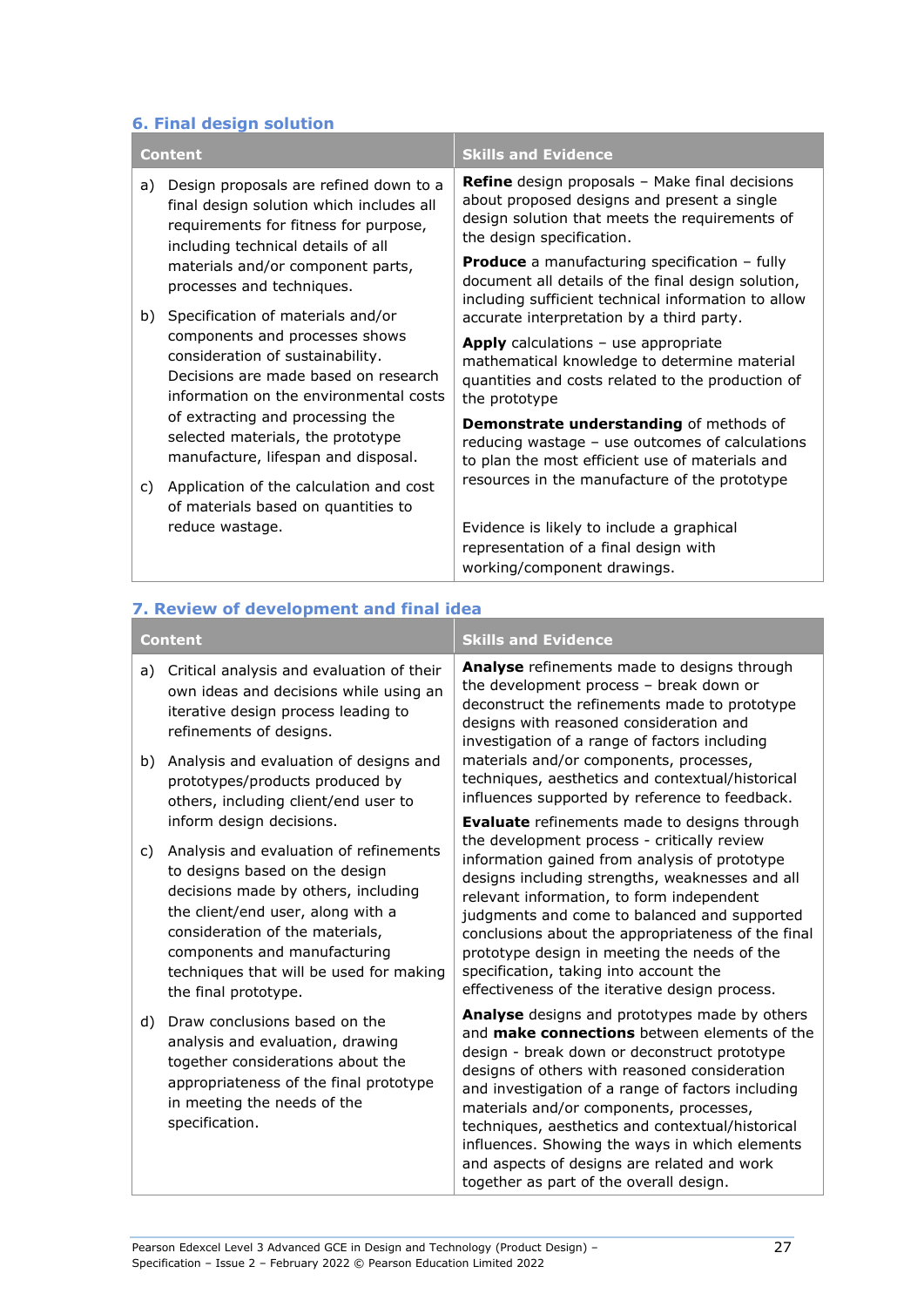| <b>Content</b> | <b>Skills and Evidence</b>                                                                                                                                                                                                                                                                                                                                              |
|----------------|-------------------------------------------------------------------------------------------------------------------------------------------------------------------------------------------------------------------------------------------------------------------------------------------------------------------------------------------------------------------------|
|                | <b>Evaluate</b> designs and prototypes made by others<br>- critically review information gained from<br>analysis of prototype designs of others, including<br>strengths, weaknesses and all relevant<br>information, to form independent judgments and<br>come to balanced and supported conclusions<br>which inform own design decisions.                              |
|                | The review of development and final idea section<br>is likely to accompany research, development of<br>design ideas and the final design solution and<br>may consist of a summative submission which<br>would include a conclusion that incorporates the<br>opinions of the client/end user evidenced through<br>photographs, email transcripts and market<br>research. |
|                | Information should be communicated through<br>logical and well-organised statements.                                                                                                                                                                                                                                                                                    |
|                | There should be evidence of an objective<br>evaluation of ideas set against the needs in the<br>design brief and specification to ensure that<br>designs are realistic, viable and fulfil the<br>client/end user's needs, wants and values.                                                                                                                             |
|                | Client/end user interaction could include the use<br>of photographs, email, transcripts or market<br>research.                                                                                                                                                                                                                                                          |
|                | This section will be evidenced through any form<br>of appropriate effective communication.                                                                                                                                                                                                                                                                              |

#### **7. Review of development and final idea (continued)**

| 8. Communication of design ideas |                                                                                                                                               |                                                                                                                                                                                                                                                                                                                                                                                                                                           |  |  |
|----------------------------------|-----------------------------------------------------------------------------------------------------------------------------------------------|-------------------------------------------------------------------------------------------------------------------------------------------------------------------------------------------------------------------------------------------------------------------------------------------------------------------------------------------------------------------------------------------------------------------------------------------|--|--|
| <b>Content</b>                   |                                                                                                                                               | <b>Skills and Evidence</b>                                                                                                                                                                                                                                                                                                                                                                                                                |  |  |
| a)                               | Selection and skill in the use of<br>traditional/manual graphical, digital<br>techniques (CAD), written techniques<br>to communicate designs. | <b>Select</b> and use communication techniques -<br>Consider different communication techniques and<br>make considered choices about which are most fit<br>for purpose based on their ability to clearly and<br>accurately convey design information and related<br>factors. Demonstrate an ability to use the<br>selected communication techniques accurately in<br>order to effectively communicate all aspects of<br>design proposals. |  |  |
|                                  |                                                                                                                                               | Evidence to support the marks awarded in this<br>section will be found in both the development of<br>design ideas and the final design solution sections<br>of the portfolio. Notes and annotations should<br>provide sufficient information to enable others to<br>interpret their design intentions.                                                                                                                                    |  |  |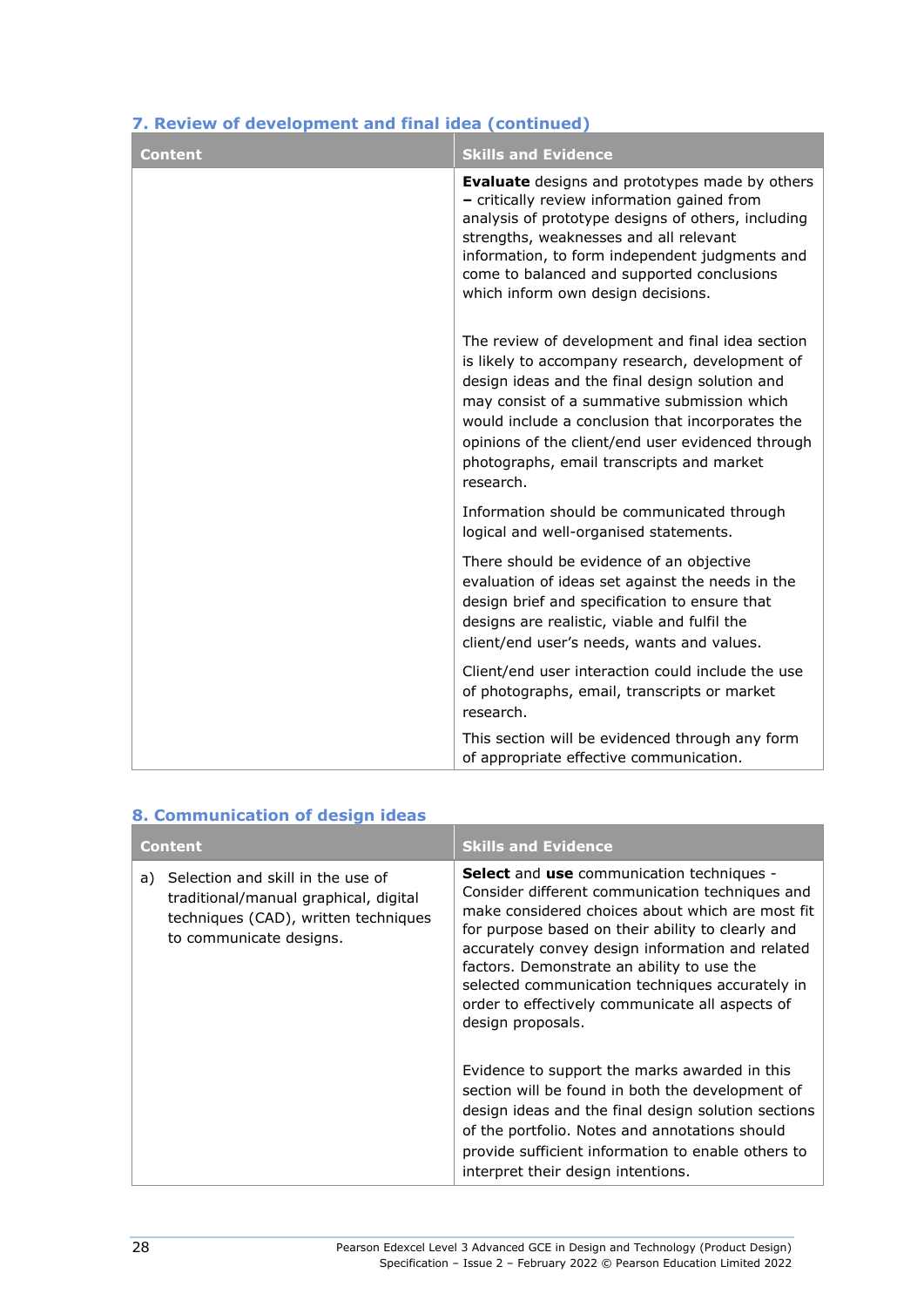#### **Part 3: Making a final prototype**

#### **9. Tools and equipment, and 10. Quality and accuracy**

| <b>Content</b> |                                                                                                                                                                                        | <b>Skills and Evidence</b>                                                                                                                                                                                                                                                                                    |
|----------------|----------------------------------------------------------------------------------------------------------------------------------------------------------------------------------------|---------------------------------------------------------------------------------------------------------------------------------------------------------------------------------------------------------------------------------------------------------------------------------------------------------------|
| a)             | Production of a high-quality prototype<br>that is appropriate to an advanced<br>level of demand, meeting the<br>requirements of the design<br>specification.                           | Select materials, fixtures, components and<br>fittings - Consider different options for materials,<br>fixtures, components and fittings that can be<br>used and make considered choices about which<br>are most fit for purpose based on their ability to<br>produce a prototype that is functional and meets |
|                | b) Selection and technical skill in<br>application of material, range of tools,<br>techniques, fixtures, components and<br>finishes used in the manufacture of the<br>final prototype. | the requirements of the client/end user and<br>specification.<br>Demonstrate understanding of material                                                                                                                                                                                                        |
|                |                                                                                                                                                                                        | properties, the requirements of the client/end<br>user, and the intended purpose of the prototype -                                                                                                                                                                                                           |
| C)             | Demonstration of safe working<br>practice, including for self and others<br>with whom they may be working.                                                                             | show an ability to select and apply knowledge of<br>relevant material properties, client/end user<br>requirements and the intended purpose of the<br>prototype through the making of a functional                                                                                                             |
| d)             | Demonstration of an iterative approach                                                                                                                                                 | prototype which meets all requirements set out.<br>Use tools, equipment and techniques - Carry                                                                                                                                                                                                                |
|                | to the manufacture of the final<br>prototype.                                                                                                                                          | out required operations using selected tools and                                                                                                                                                                                                                                                              |
| e)             | Measuring, determining, and applying<br>of the degree of accuracy and precision<br>required for prototypes to perform as<br>intended.                                                  | equipment and techniques for the manufacture of<br>the final prototype, applying the required                                                                                                                                                                                                                 |
|                |                                                                                                                                                                                        | accuracy to ensure it performs as intended.                                                                                                                                                                                                                                                                   |
|                |                                                                                                                                                                                        | Demonstrate understanding of the need for<br>dimensional and geometric accuracy - show an<br>ability to select and apply accurate making<br>techniques in order to demonstrate an<br>understanding of the importance of accuracy in<br>the production of a final prototype                                    |
|                |                                                                                                                                                                                        | <b>Demonstrate</b> safe working practices - document<br>the ways in which the tools, equipment,<br>processes and techniques used during the making<br>of prototypes were used with regard for the<br>safety of self and others, showing control<br>measures used to reduce hazards and risk.                  |
|                |                                                                                                                                                                                        | Demonstrate making skills in the production of<br>a functional prototype - show an ability to<br>accurately apply appropriate making processes<br>and techniques in relation to the complexity of<br>design problem                                                                                           |
|                |                                                                                                                                                                                        | <b>Produce</b> a functional prototype - present and<br>fully document the physicality and functionality of<br>a completed prototype showing how it addresses<br>the client/end user needs and requirements of<br>the design specification                                                                     |
|                |                                                                                                                                                                                        | Apply an iterative approach to manufacture -<br>employ a process of planning, experimenting,<br>making, testing and reviewing, including use of<br>input from client/end, to inform decision making,<br>make improvements and refine prototypes at<br>each stage of manufacture.                              |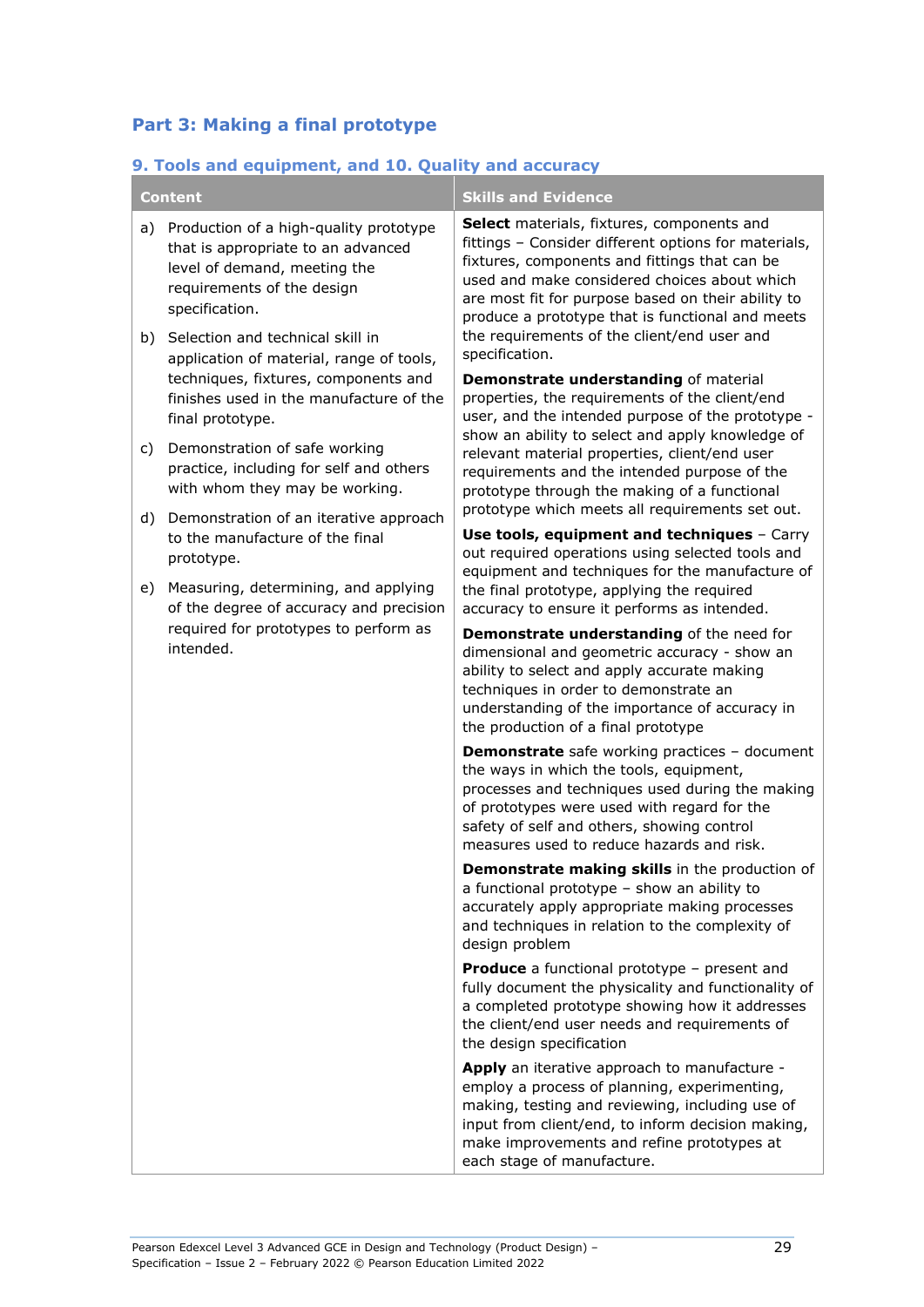| <b>Content</b> | <b>Skills and Evidence</b>                                                                                                                                                                                                                                                                                                                                                                                                                                                                                                                                                                                                                                                                                                                                                       |
|----------------|----------------------------------------------------------------------------------------------------------------------------------------------------------------------------------------------------------------------------------------------------------------------------------------------------------------------------------------------------------------------------------------------------------------------------------------------------------------------------------------------------------------------------------------------------------------------------------------------------------------------------------------------------------------------------------------------------------------------------------------------------------------------------------|
|                | As evidence of the quality of students' making<br>skills (and the level of demand of their work), it<br>is important that key stages of the manufacturing<br>process are photographed in order to<br>demonstrate that the prototype is an appropriate<br>working solution to the identified client/end user<br>needs, wants and values and is sufficiently<br>developed to be tested and evaluated (for<br>example, full sized products, scaled working<br>models or functioning systems). Photographic<br>evidence should also demonstrate that the final<br>prototype is fit for purpose and in addition to<br>being a working solution; addresses the needs,<br>wants and values of the client/end user and is<br>successful in meeting the criteria of the<br>specification. |
|                | Amendments to the final outcome are<br>documented appropriately and are likely to be<br>found in the evaluation section, they should<br>include those made in consultation with the<br>client/end user.                                                                                                                                                                                                                                                                                                                                                                                                                                                                                                                                                                          |
|                | Risk assessments should be appropriately<br>evidenced in the portfolio of work.                                                                                                                                                                                                                                                                                                                                                                                                                                                                                                                                                                                                                                                                                                  |

#### **9. Tools and equipment, and 10. Quality and accuracy (continued)**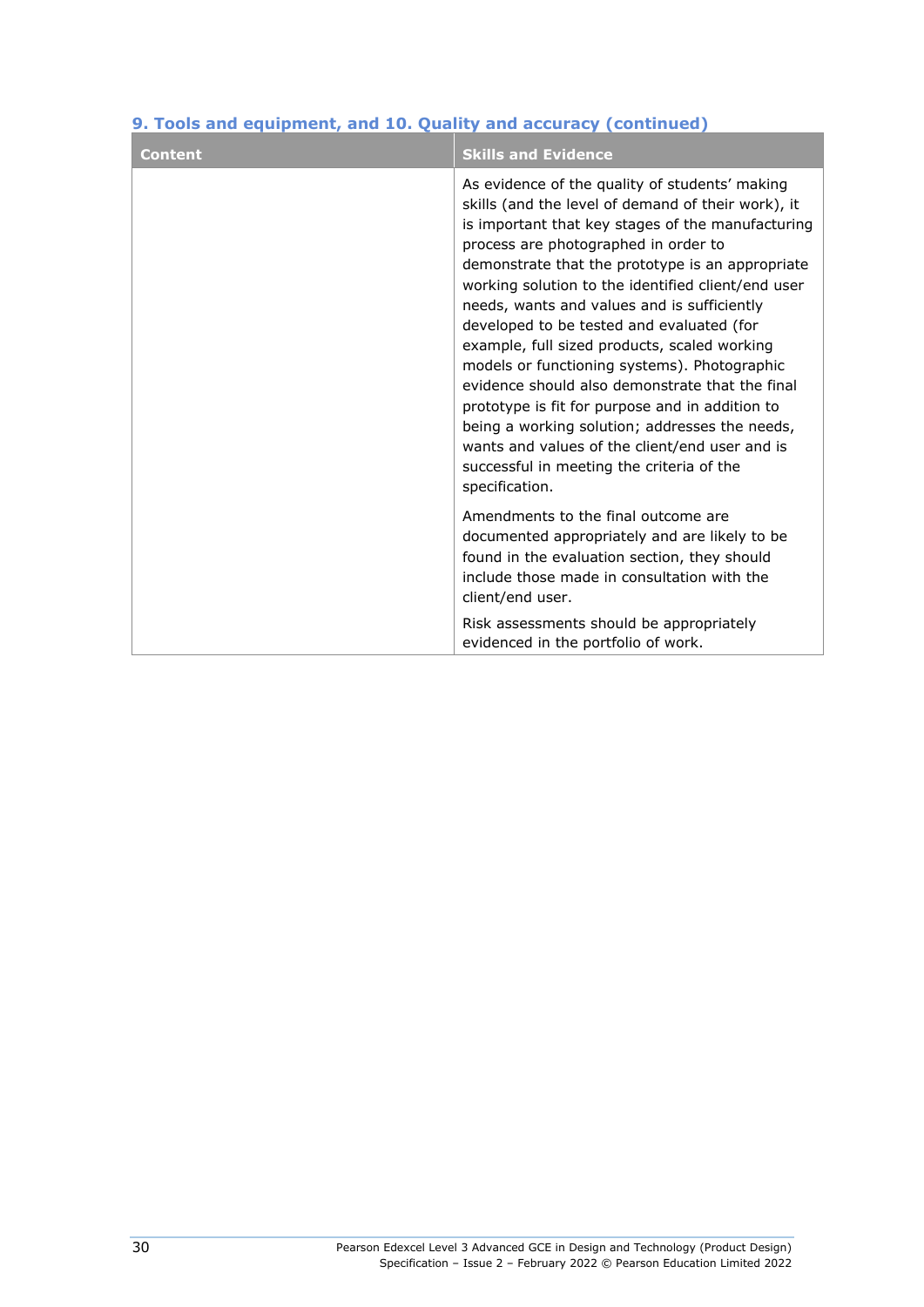#### **Part 4: Evaluating own design and prototype**

#### **11. Testing and evaluating**

| <b>Content</b> |                                                                                                                             | <b>Skills and Evidence</b>                                                                                                                                                                                                                                                                                                                                                                                                                                           |
|----------------|-----------------------------------------------------------------------------------------------------------------------------|----------------------------------------------------------------------------------------------------------------------------------------------------------------------------------------------------------------------------------------------------------------------------------------------------------------------------------------------------------------------------------------------------------------------------------------------------------------------|
| a)             | An analysis of the prototype is<br>performed that includes testing against<br>the specification.                            | Analyse the final prototype - break down or<br>deconstruct the refinements made to the final<br>prototype during the design and manufacturing<br>process, with reasoned consideration and<br>investigation of a range of factors including<br>materials and/or components, processes,<br>techniques, aesthetics and contextual/historical<br>influences supported by reference to feedback,<br>the design specification, and testing against<br>measurable criteria. |
| b)             | Evaluation of the prototype in meeting<br>the needs, wants and values of the<br>client/end user and specification.          |                                                                                                                                                                                                                                                                                                                                                                                                                                                                      |
| C)             | An analysis and evaluation of the<br>impact on the environment, including<br>life-cycle analysis of the final<br>prototype. |                                                                                                                                                                                                                                                                                                                                                                                                                                                                      |
|                |                                                                                                                             | <b>Evaluate</b> the final prototype - critically review<br>information gained from analysis of the final<br>manufactured prototype, including strengths,<br>weaknesses and all relevant information, taking<br>into account the effectiveness of the iterative<br>process during manufacture and the intended<br>purpose of the prototype, drawing balanced and<br>supported conclusions.                                                                            |
|                |                                                                                                                             | Analyse the potential impacts of the prototype -<br>break down or deconstruct the potential social,<br>moral, ethical and environmental impacts of the<br>prototype with reasoned consideration and<br>investigation of a range of factors including<br>impact of materials and manufacturing processes,<br>supported by reference to feedback, the design<br>specification, and testing against measurable<br>criteria                                              |
|                |                                                                                                                             | <b>Evaluate</b> the potential impacts of the prototype -<br>critically review information gained from analysis<br>of the potential social, moral, ethical and<br>environmental impacts of the prototype, including<br>strengths, weaknesses and all relevant<br>information, drawing balanced and supported<br>conclusions.                                                                                                                                          |
|                |                                                                                                                             | Annotated photographs, written responses or<br>represented data related to market research/field<br>trials as evidence of testing undertaken.                                                                                                                                                                                                                                                                                                                        |
|                |                                                                                                                             | There should be evidence of analysis and<br>evaluation of wider issues in design and<br>technology including social, moral, ethical and<br>environmental impacts.                                                                                                                                                                                                                                                                                                    |
|                |                                                                                                                             | Tests should be objective and carried out by the<br>client/end user to gather third-party feedback.<br>There should be evidence of client/end user<br>interaction with the final prototype.                                                                                                                                                                                                                                                                          |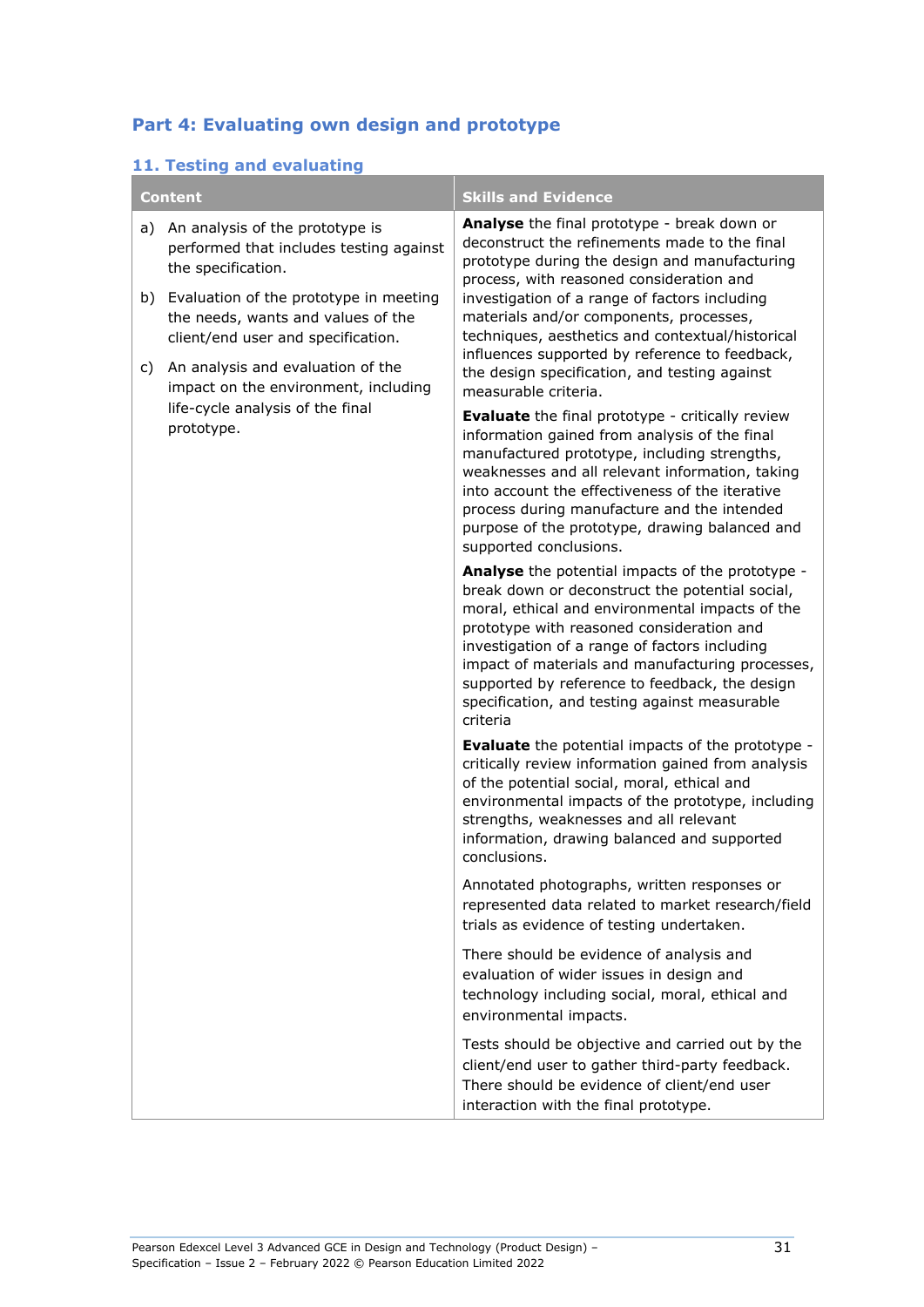#### **Assessment information**

- Internally assessed, externally moderated
- The assessment will be carried out under controlled conditions, as specified on pages 33 to 36 of the specification.
- First assessment: June 2019.
- Students will produce a substantial design, make and evaluate project which consists of 120 marks
- The project will consist of a portfolio and a prototype
- The final prototype must be produced under immediate guidance or supervision.
- The teacher responsible for overseeing the student's work must ensure that a Candidate Assessment Booklet\* (CAB) is completed for each student.
- The portfolio and CAB for each student in the sample **must** be sent to Pearson, in May in the year of assessment. Please see our *UK Information Manual* for the submission deadline date.

\* Further information about how to complete the CAB is provided in the Task taking and marking section.

#### **Synoptic assessment**

Synoptic assessment requires students to work across different parts of a qualification and to show their accumulated knowledge and understanding of a topic or subject area.

Synoptic assessment enables students to show their ability to combine their skills, knowledge and understanding with breadth and depth of the subject.

This component assesses synopticity.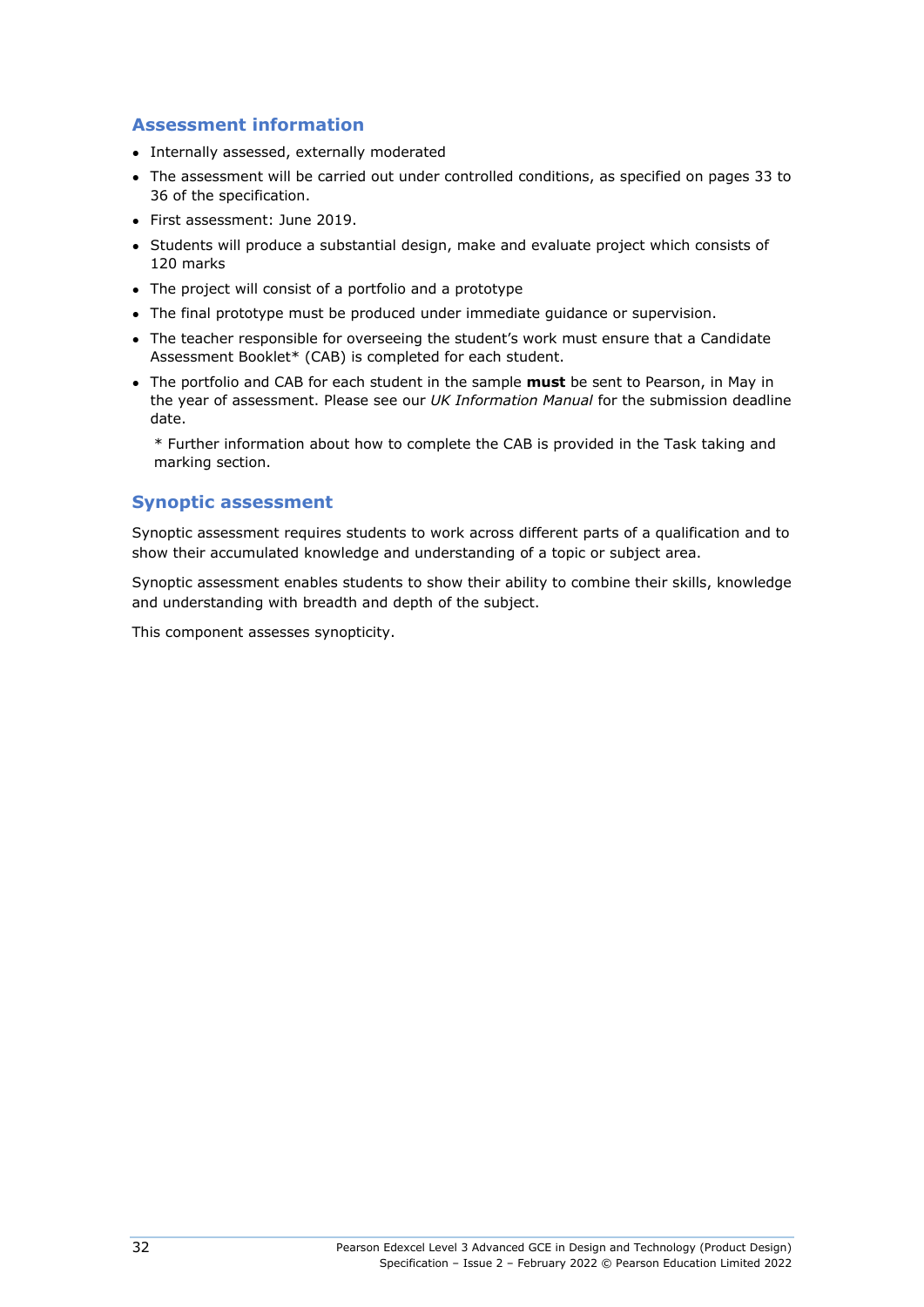# **Task setting, taking and marking**

### **Task setting**

Students should identify a design context and brief with the support of their teacher.

#### **Setting the task**

The context of the design possibility should be suitably challenging as to allow a range of alternative approaches to be taken, and allow students to investigate the wider implications of their design decisions. Students must individually identify a design need in negotiation with their teachers.

### **Task taking**

#### **Project controls relating to student independence and teacher guidance to students**

#### **Teachers:**

**Can:** 

- provide broad parameters for student's design contexts (including areas for investigation, availability of equipment, time constraints)
- explain what a commercial design methodology is
- advise on health and safety considerations, the use of equipment and potential ethical concerns of certain types of materials
- discuss with students their initial design possibilities and their approaches to solving design problems
- provide general levels of feedback to individuals or groups and allow students to revise and re-draft work

#### **Must:**

- confirm that the design and make project has the potential to meet the assessment criteria and offer general guidance on any necessary amendments
- review each student's design brief. In this review teachers should ensure that the proposed design brief can access the specification requirements suitably, teachers should give general guidance on the methodology and design tools that the student plans to use
- promote good practice such as referencing and using a bibliography system
- store work securely once it is handed in for formal assessment
- ensure that students keep photographic records of the manufacturing process to evidence the quality of manufacturing
- give students guidance on the safe use of unfamiliar tools and equipment
- ensure that good-quality photographs are used to evidence the marks being allocated by the centre

#### **Must not:**

- give students a choice of titles or tasks from which they then choose
- give detailed feedback to individual students about how to improve work to meet the assessment criteria. The guidance provided before final submission should enable students to take the initiative in making amendments only, rather than detailing what amendments should be made. This means that teachers must not provide templates and model answers for the work of specific students
- mark work provisionally and share that mark so that the student may then improve it
- return work to students after it has been submitted and marked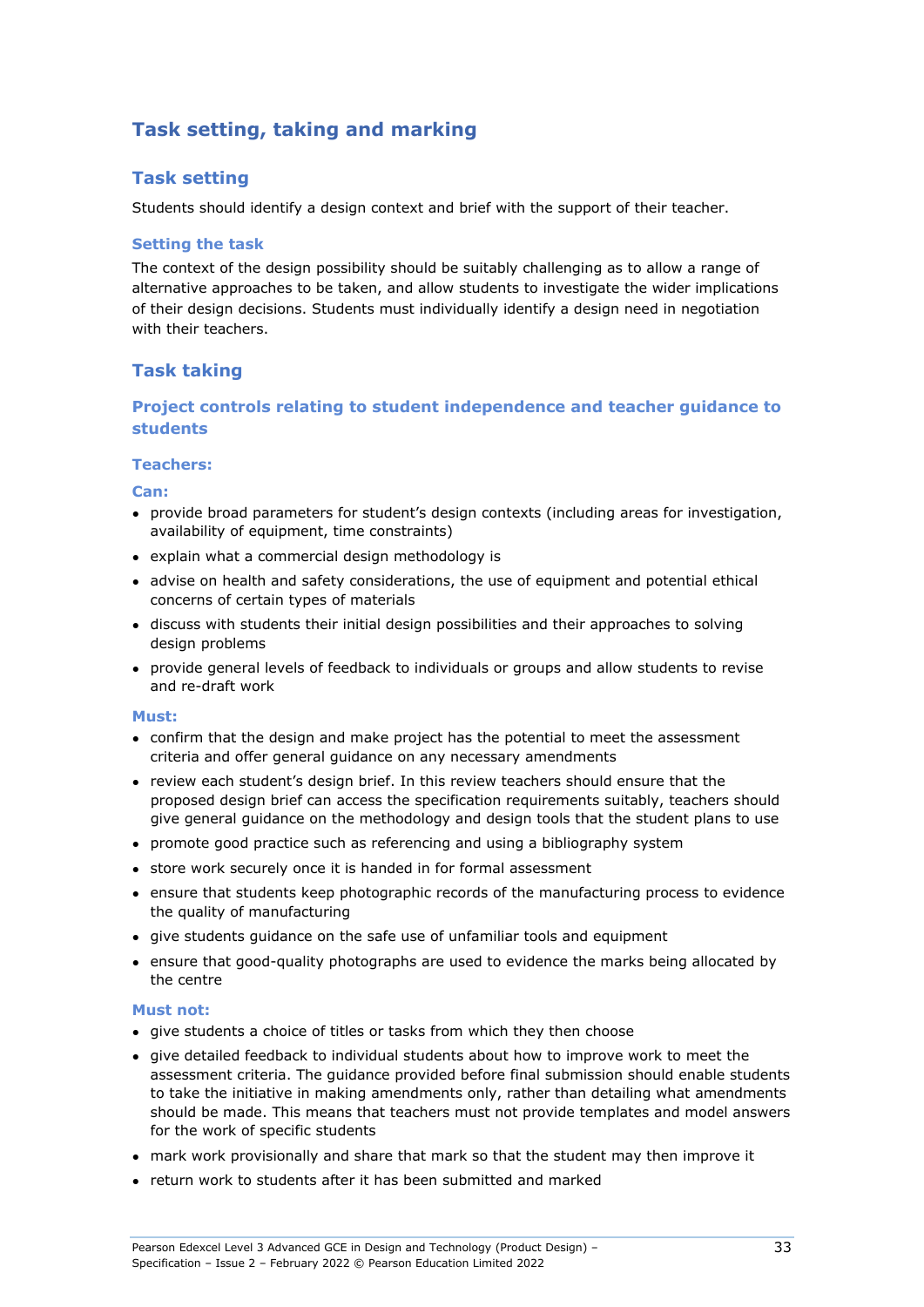● give guidance on how to make improvements to the design portfolio in order to meet the assessment criteria so that students are no longer engaged in independent learning.

#### **If teachers give any assistance which goes beyond general advice, they must then record this assistance in the CAB and take it into account when marking the work, for example**[1](#page-37-0)**:**

- providing detailed specific quidance on how to improve design ideas to meet the assessment criteria
- giving detailed specific guidance on errors and omissions that limits student's opportunities to show initiative themselves
- intervening personally to improve the presentation, manufacture or content of work.

Learning hours are not specified because the process of producing the design portfolio is iterative and undertaken by the student, on their own, at the school/college. The prototype is manufactured under immediate guidance (under direct supervision of a teacher) in school/college. Where specialist processes or equipment are required beyond the school/college capabilities they may be utilised but this must be documented and authenticated in the appropriate section of the *Pearson Edexcel Level 3 Advanced GCE in Design and Technology (Product Design) Candidate Assessment Booklet (CAB).*

Annotation should be used to explain how marks were applied in the context of the additional assistance given.

If teachers give specific guidance which goes beyond general guidance and is not taken into account when marking the work, this will be considered as malpractice. If malpractice is suspected, we will investigate. If malpractice is found to have taken place a penalty will be applied dependent on the circumstances and severity of the malpractice.

For full information regarding malpractice please see the JCQ document 'Suspected Malpractice in Examinations and Assessments'.

### **Task writing**

#### **Authenticity**

Teachers and centres must be satisfied that the work is the student's own and should sign the Candidate Assessment Booklet.

#### **Health and safety**

Centres should develop their own mechanisms so that students know the importance of ensuring their own safety and that of others. This should include developing risk assessments as part of the manufacturing process, for example by using model risk assessments or Health and Safety Executive pro forma to assess likely hazards and risk. Students who might be lone working should be provided with additional information and guidance and the centre must have suitable policies and procedures for lone working. Practical making activities must be supervised at all times at school/college.

#### **Resources**

Students should have equal access to resources. They should have access to a range of resources, literature and sources of information to enable them to make choices as required for their design and make task. Students should have access to the tools and equipment they will require in order to manufacture their final prototype with a high degree of accuracy and skill.

<span id="page-37-0"></span><sup>1</sup> First three bullet points as per the JCQ *Instructions for conducting non-examination assessment*, section 4.2.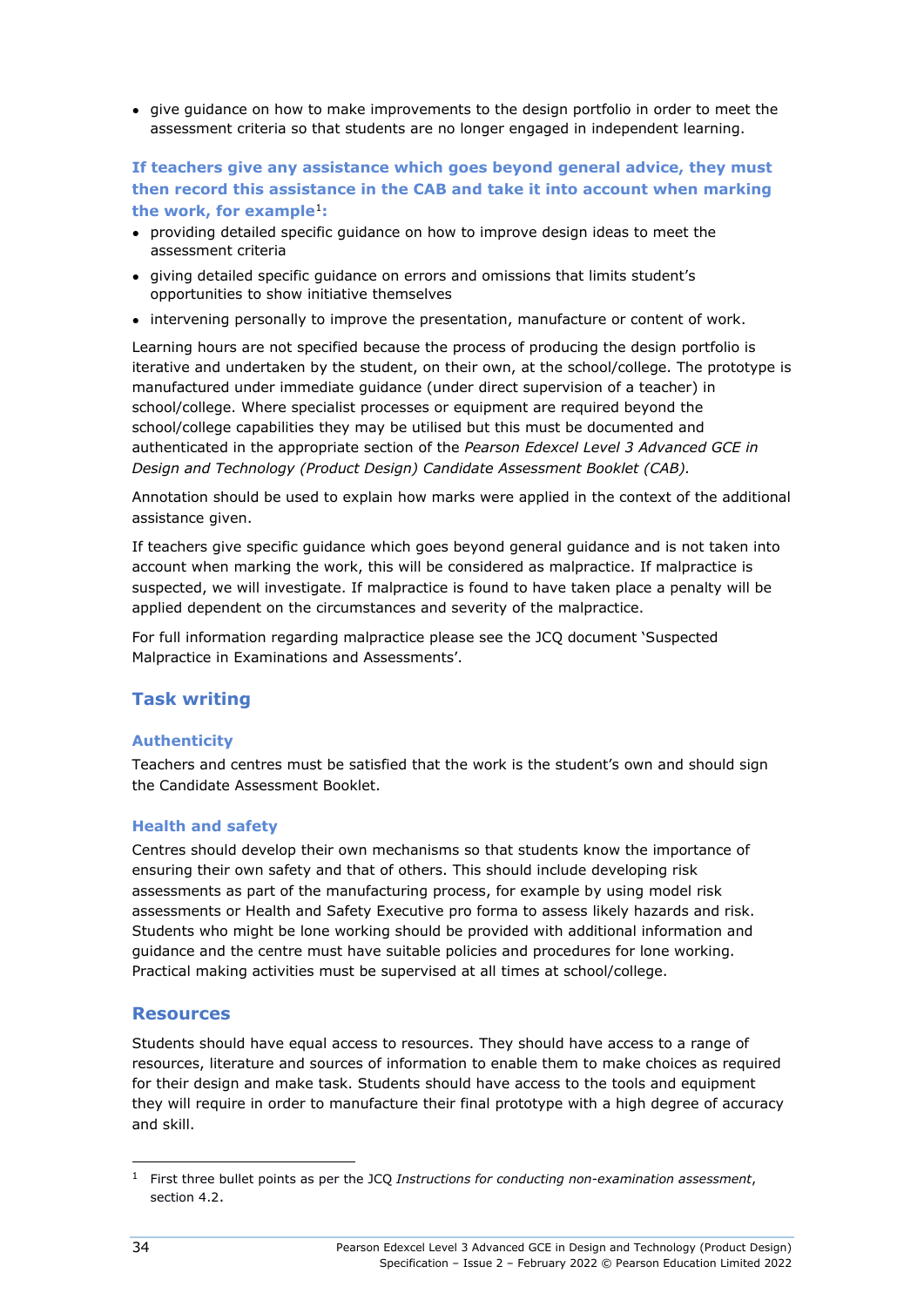#### **Portfolio guidance**

It is recommended that students produce an electronic portfolio equivalent of approximately 40 sides of A3 paper, for their design, make and evaluate project along with any models and their prototype. Electronic portfolios must use either Adobe or Power Point and be submitted electronically. Students will not be penalised specifically on the basis of the amount of work that they produce. However, excessively high or low amounts of work may restrict student's ability to evidence the skills outlined in the marking criteria.

#### **Photographic evidence**

As proof of the quality of students' making skills it is important that all stages of the manufacturing process are photographed in order to evidence that the prototype is an appropriate working solution to a need or want that is sufficiently developed to be tested and evaluated (for example, full sized products, scaled working models or functioning systems). Photographic evidence should also demonstrate that the final prototype is fit for purpose and in addition to being a working solution; addresses the needs, wants and values of the intended client/end user and is successful in meeting the criteria of the specification. Images should show fully the details of the prototype, which will require photographs being taken from a range of angles to show details of all sides and features of a 3D outcome. Photographs should be coloured, well lit, and of a high resolution in order to clearly show details of the final outcome. Photographs should be submitted as jpegs, with a maximum individual file size of 3 MBs. There should be sufficient photographic evidence to support the award of marks, however a maximum quantity of 20 photographs per project is suggested.

# **Marking, standardisation and moderation**

Once work has been submitted for marking it may not be given back to students.

Teachers should mark the project using the assessment criteria on the following pages. Teachers may annotate students' work but should also include any comments on the CAB to justify the marks awarded. Please refer to the 'General Marking Guidance' provided in the CAB for further information on how to apply these assessment criteria grids accurately.

Where marking has been carried out by more than one teacher in a centre, there must be a process of internal standardisation carried out to ensure that there is a consistent application of the assessment criteria.

Marks awarded by the centre will be subject to external moderation by Pearson. Moderation will ensure consistency with national standards. Pearson will notify centres of the students whose work has been selected for moderation. This sample will take cohort size into account.

The portfolio and CAB for each student in the sample **must** be sent to Pearson, in May in the year of assessment. Please see our *UK Information Manual* for the submission deadline date. A copy is made available to all examinations officers and is available on our website: qualifications.pearson.com

If the moderation indicates that centre assessment does not reflect national standards, an adjustment will be made to students' final marks to compensate.

For further information please refer to the Joint Council for Qualifications (JCQ) document *Instructions for conducting non-examination assessments (new GCE and GCSE specifications)* on the JCQ website: [www.jcq.org.uk.](http://www.jcq.org.uk/) The assessment of this qualification must comply with these instructions.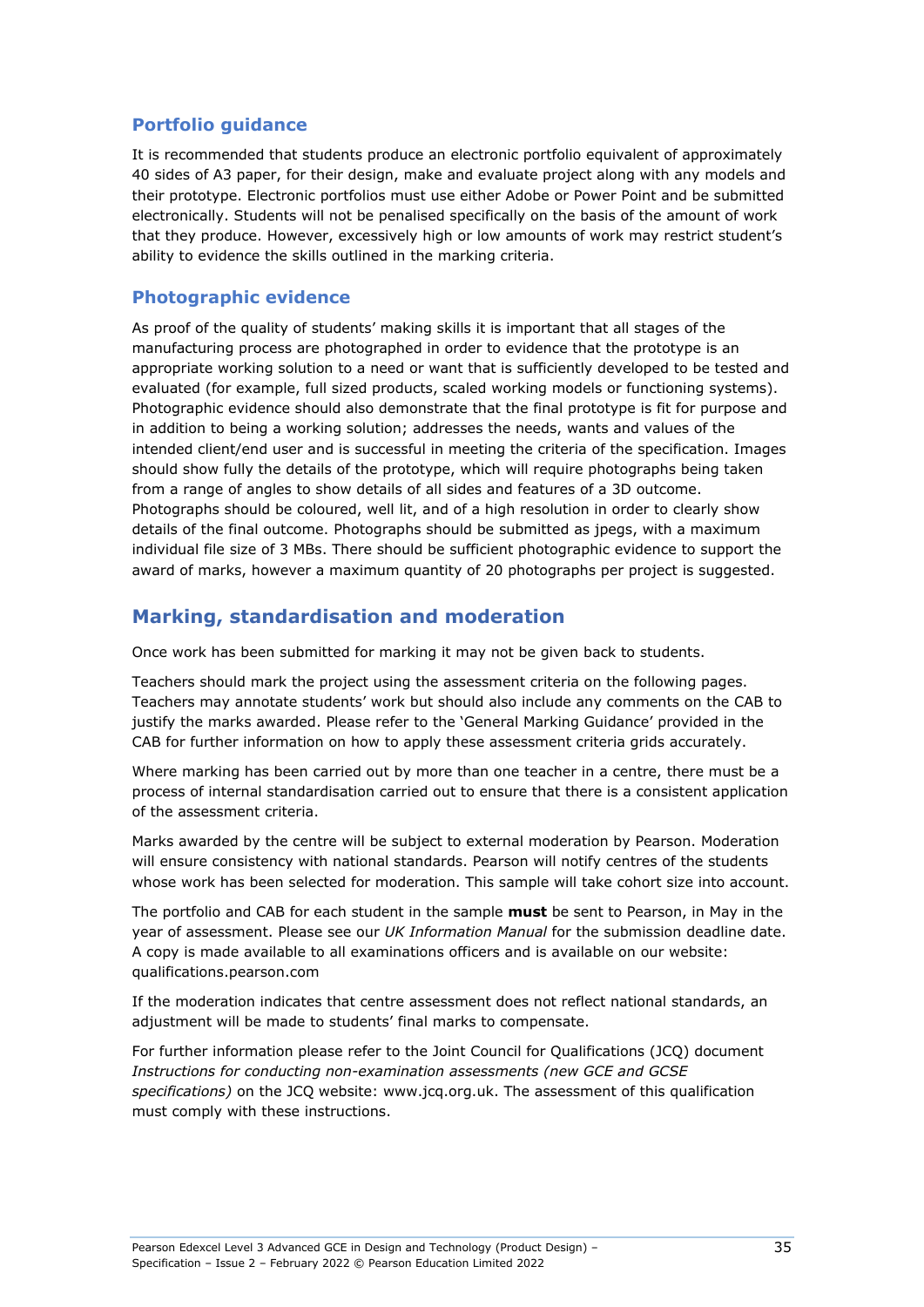# **Component 2: Assessment Criteria**

Teachers must mark students' work using the following assessment criteria. Please refer to the 'General Marking Guidance' provided in the CAB for further information on how to apply these grids accurately.

### **Part 1: Identifying and outlining possibilities for design**

Please refer to the information provided on page 22 of the specification relating to the skills and evidence outlined for this grid.

| . .<br>. .<br>.,<br>× |  |
|-----------------------|--|
|-----------------------|--|

| <b>Level</b> | <b>Mark</b> | Identification and investigation of a design possibility<br>(AO1 1a 9 marks)                                        |
|--------------|-------------|---------------------------------------------------------------------------------------------------------------------|
|              | $\Omega$    | No rewardable material.                                                                                             |
| Level 1      | $1 - 3$     | Evidence of basic investigation of superficially relevant design<br>possibilities.                                  |
|              |             | Basic identification and justification of a design possibility.                                                     |
|              |             | Basic investigation of the needs, wants and values of the<br>client/end user to inform design requirements.         |
| Level 2      | $4 - 6$     | • Evidence of sound investigation of relevant design possibilities.                                                 |
|              |             | Competent identification and justification of a design possibility.                                                 |
|              |             | Sound investigation of the needs, wants and values of the<br>client/end user to inform design requirements.         |
| Level 3      | $7 - 9$     | • Evidence of in-depth investigation of pertinent design possibilities.                                             |
|              |             | Effective identification and justification of a design possibility.                                                 |
|              |             | Comprehensive investigation of the needs, wants and values of<br>the client/end user to inform design requirements. |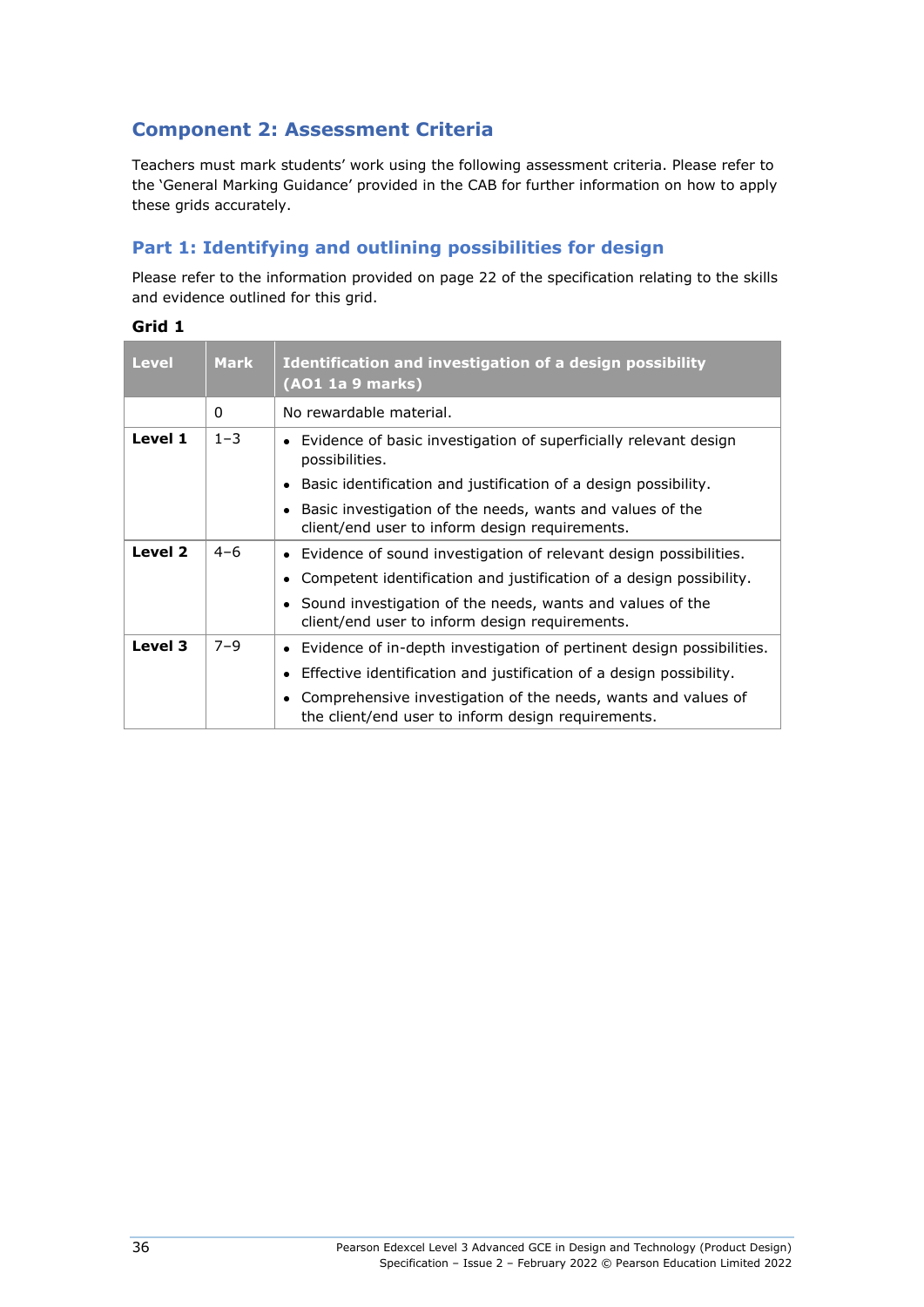Please refer to the information provided on page 23 of the specification relating to the skills and evidence outlined for this grid.

| <b>Level</b> | <b>Mark</b> | <b>Investigation of needs and research</b><br>(AO1 1a 15 marks)                                                                                                                                                                                                                      |
|--------------|-------------|--------------------------------------------------------------------------------------------------------------------------------------------------------------------------------------------------------------------------------------------------------------------------------------|
|              | 0           | No rewardable material.                                                                                                                                                                                                                                                              |
| Level 1      | $1 - 3$     | • Superficial assessment of the needs, wants and values of the end user.                                                                                                                                                                                                             |
|              |             | • Superficial assessment of the needs of the prototype with<br>limited consideration of form, and function.                                                                                                                                                                          |
|              |             | Limited links between the design needs and the research undertaken.                                                                                                                                                                                                                  |
|              |             | • Basic selection of research sources, including existing products,<br>ergonomic information and standards, which provide limited insight to<br>the design context, showing a partial understanding of the design<br>possibility and related design problems.                        |
| Level 2      | $4 - 7$     | • Partially developed assessment of the needs, wants and values of the<br>end user.                                                                                                                                                                                                  |
|              |             | Partially developed assessment of the needs of the prototype<br>$\bullet$<br>with generally relevant consideration of form, function and<br>sustainability.                                                                                                                          |
|              |             | • Partially sound links between the design needs and the research<br>undertaken.                                                                                                                                                                                                     |
|              |             | • Partially sound selection of research sources, including existing<br>products, ergonomic information and standards, which provide<br>a partially sound insight to the design context, showing a consistent<br>understanding of the design possibility and related design problems. |
| Level 3      | $8 - 11$    | • Mostly developed assessment of the needs, wants and values of the<br>user.                                                                                                                                                                                                         |
|              |             | • Mostly developed assessment of the needs of the prototype<br>with relevant consideration of form, function, sustainability and level of<br>production.                                                                                                                             |
|              |             | • Sound links between the design needs and the research undertaken.                                                                                                                                                                                                                  |
|              |             | • Sound selection of research sources, including existing products,<br>ergonomic information and standards, which provide a sound insight to<br>the design context, showing a considered understanding of the design<br>possibility and related design problems.                     |
| Level 4      | $12 - 15$   | • Comprehensively developed assessment of the needs, wants and<br>values of the user.                                                                                                                                                                                                |
|              |             | • Comprehensively developed assessment of the needs of the prototype<br>with pertinent consideration of form, function, sustainability and level<br>of production.                                                                                                                   |
|              |             | • Perceptive links between the design needs and the research<br>undertaken.                                                                                                                                                                                                          |
|              |             | Perceptive selection of research sources, including existing products,<br>ergonomic information and standards, which provide perceptive insight<br>to the design context, showing a comprehensive understanding of the<br>design possibility and related design problems.            |

**Grid 2**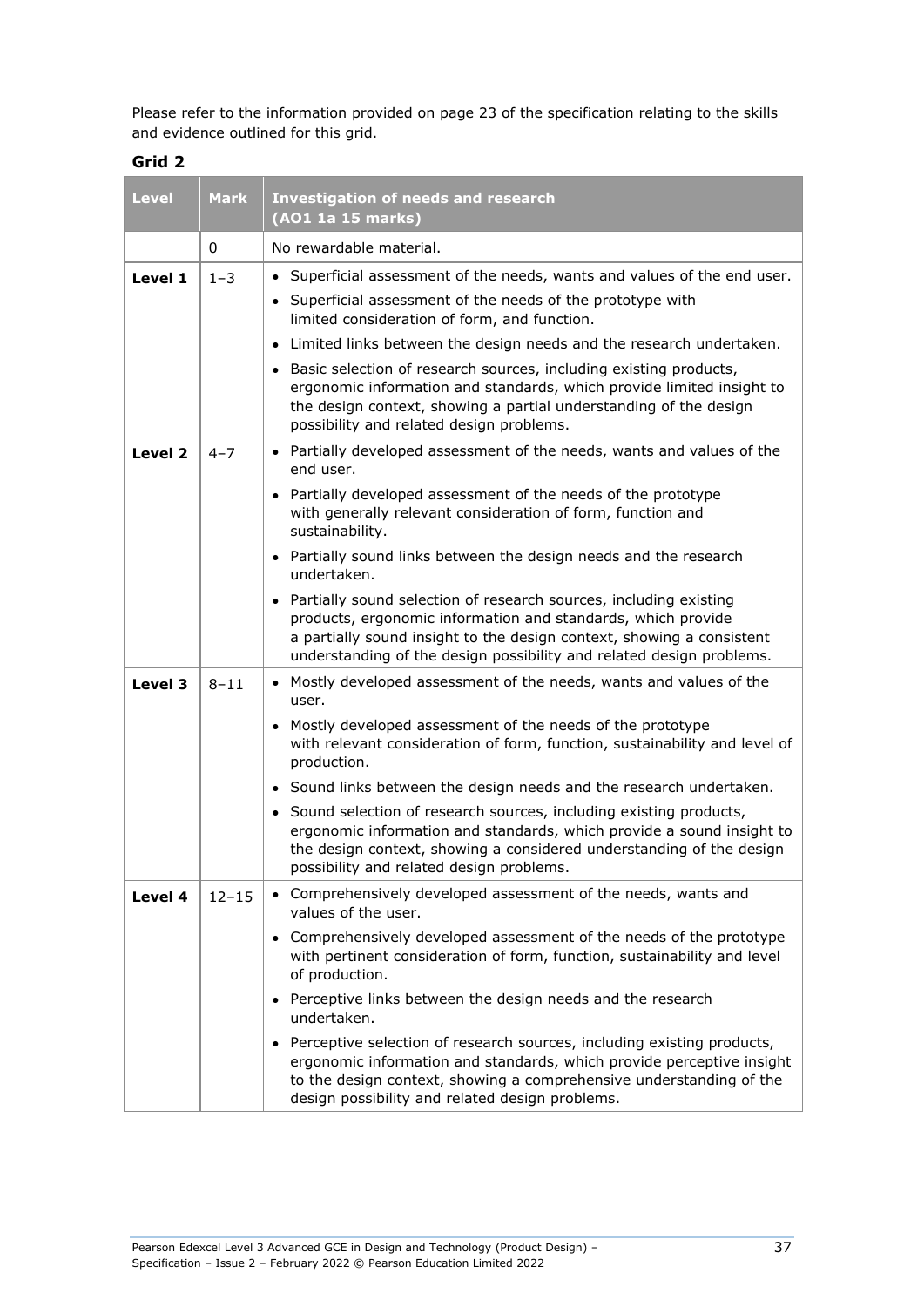Please refer to the information provided on page 24 of the specification relating to the skills and evidence outlined for this grid.

| .,<br>. .<br>×<br>. .<br>., | v |
|-----------------------------|---|
|-----------------------------|---|

| <b>Level</b> | <b>Mark</b> | <b>Specification</b><br>(AO1 1b 9 marks)                                                                                                        |
|--------------|-------------|-------------------------------------------------------------------------------------------------------------------------------------------------|
|              | 0           | No rewardable material.                                                                                                                         |
| Level 1      | $1 - 3$     | • Basic design brief that reflects some of the investigated needs,<br>wants and values of the client/end user.                                  |
|              |             | • Superficial range of specification points which are realistic, technical<br>and measurable in relation to a basic design problem.             |
|              |             | • Limited justification of the performance requirements for the<br>prototype.                                                                   |
| Level 2      | $4 - 6$     | • Considered design brief that reflects most of the investigated needs,<br>wants and values of the client/end user.                             |
|              |             | • Developed range of specification points which are realistic, technical<br>and measurable in relation to an effective design problem.          |
|              |             | • Sound justification of the performance requirements for the<br>prototype.                                                                     |
| Level 3      | $7 - 9$     | • Comprehensive design brief that fully reflects the investigated<br>needs, wants and values of the client/end user.                            |
|              |             | • Comprehensive range of specification points which are realistic,<br>technical and measurable in relation to a sophisticated design<br>problem |
|              |             | Perceptive justification of the performance requirements for the<br>prototype.                                                                  |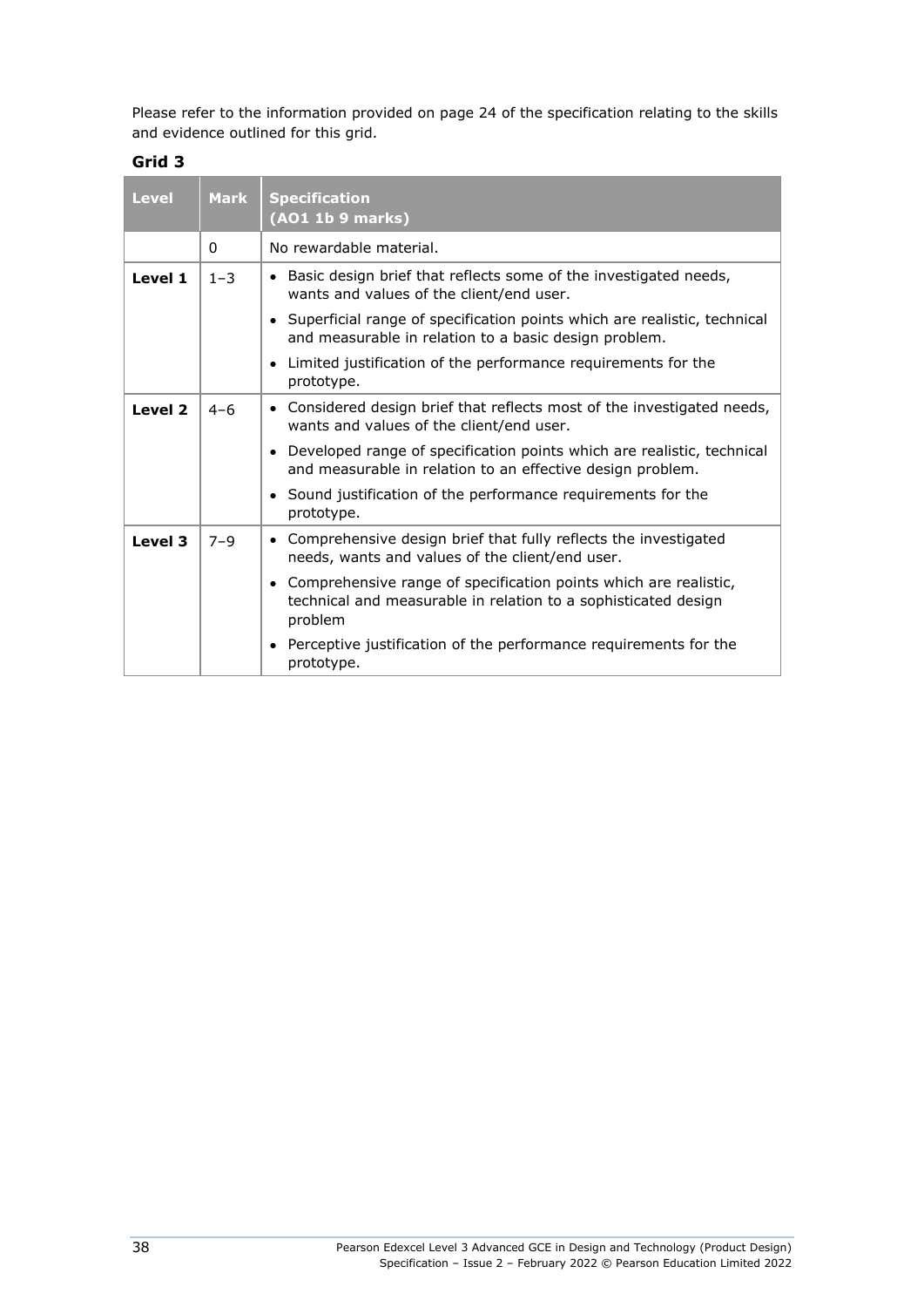# **Part 2: Designing a prototype**

Please refer to the information provided on page 25 of the specification relating to the skills and evidence outlined for this grid.

| <b>Level</b> | <b>Mark</b> | <b>Design ideas</b><br>(AO2 9 marks)                                                                                                                                                        |
|--------------|-------------|---------------------------------------------------------------------------------------------------------------------------------------------------------------------------------------------|
|              | 0           | No rewardable material                                                                                                                                                                      |
| Level 1      | $1 - 3$     | • Basic selection and use of design strategies to inform decisions.                                                                                                                         |
|              |             | • Present ideas that show a limited consideration for the user needs<br>and specification parameters.                                                                                       |
|              |             | Basic use of aesthetic features with basic consideration of historical<br>$\bullet$<br>and cultural influences showing a limited understanding of the<br>intended use of the prototype.     |
|              |             | • Ideas demonstrate a basic understanding of relevant materials and<br>processes.                                                                                                           |
| Level 2      | $4 - 6$     | • Considered selection and use of design strategies to inform<br>decisions.                                                                                                                 |
|              |             | Present ideas that show sound consideration for the user needs and<br>specification parameters.                                                                                             |
|              |             | Effective use of aesthetic features with sound consideration of<br>historical and cultural influences showing a sound understanding of<br>the intended use of the prototype.                |
|              |             | Ideas demonstrate a sound understanding of relevant materials,<br>processes and techniques.                                                                                                 |
| Level 3      | $7 - 9$     | • Sophisticated selection and use of design strategies to inform<br>decisions.                                                                                                              |
|              |             | Present ideas that show an in-depth consideration for the user<br>$\bullet$<br>needs and specification parameters.                                                                          |
|              |             | • Accomplished use of aesthetic features with perceptive<br>consideration of historical and cultural influences showing an in-<br>depth understanding of the intended use of the prototype. |
|              |             | Ideas demonstrate an in-depth understanding of relevant materials,<br>$\bullet$<br>processes and techniques.                                                                                |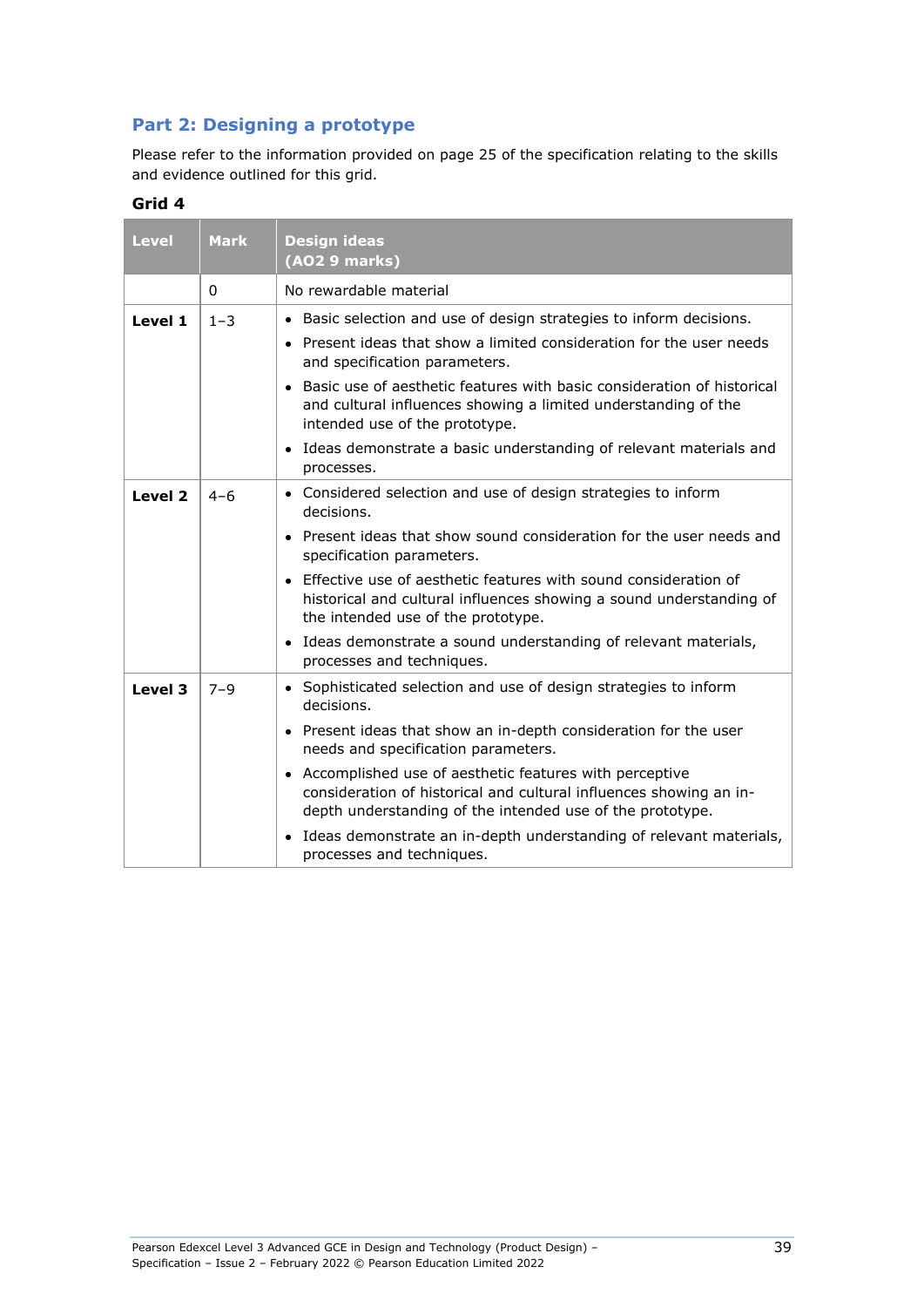Please refer to the information provided on page 26 of the specification relating to the skills and evidence outlined for this grid.

| <b>Level</b>       | <b>Mark</b> | <b>Development of design ideas</b><br>(AO2 9 marks)                                                                                                                                           |
|--------------------|-------------|-----------------------------------------------------------------------------------------------------------------------------------------------------------------------------------------------|
|                    | 0           | No rewardable material                                                                                                                                                                        |
| Level 1            | $1 - 3$     | • Superficial use of research to inform ongoing developmental<br>changes.                                                                                                                     |
|                    |             | • Basic use of an iterative approach to the development of a design<br>solution, including superficial input of client/end user feedback to<br>inform decisions throughout the process.       |
|                    |             | • Changes and alternatives to designs are informed by the basic<br>application of technical knowledge of materials and processes.                                                             |
|                    |             | Limited application of modelling/simulation techniques to inform<br>decisions showing a basic understanding of the need for testing in<br>the development of a final prototype.               |
| Level <sub>2</sub> | $4 - 6$     | • Considered use of research to inform ongoing developmental<br>changes.                                                                                                                      |
|                    |             | • Sound use of an iterative approach to the development of a design<br>solution, including considered input of client/end user feedback to<br>inform decisions throughout the process.        |
|                    |             | • Changes and alternatives to designs are informed by the sound<br>application of technical knowledge of materials and processes.                                                             |
|                    |             | • Effective application of modelling/simulation techniques to inform<br>decisions showing a sound understanding of the need for testing in<br>the development of a final prototype.           |
| Level 4            | $7 - 9$     | • Perceptive use of research to inform ongoing developmental changes.                                                                                                                         |
|                    |             | • Accomplished use of an iterative approach to the development of a<br>design solution, including perceptive input of client/end user<br>feedback to inform decisions throughout the process. |
|                    |             | • Changes and alternatives to designs are informed by the in-depth<br>application of technical knowledge of materials and processes.                                                          |
|                    |             | • Sophisticated application of modelling/simulation techniques to<br>inform decisions showing an in-depth understanding of the need for<br>testing in the development of a final prototype.   |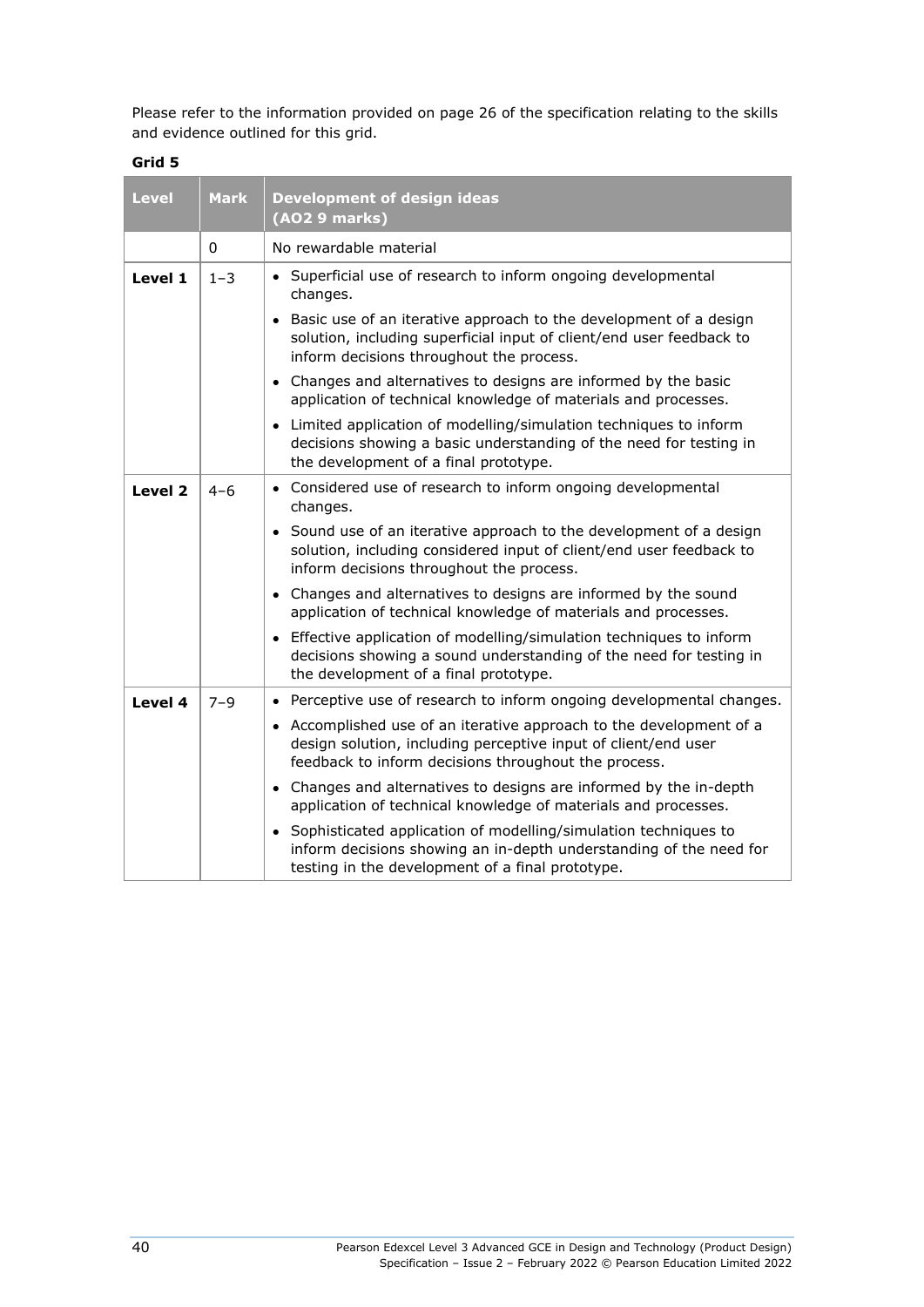Please refer to the information provided on page 27 of the specification relating to the skills and evidence outlined for this grid.

| <b>Level</b> | <b>Mark</b> | <b>Final design solution</b><br>(AO1 3 marks, AO2 6 marks)                                                                                                                                                                                                  |
|--------------|-------------|-------------------------------------------------------------------------------------------------------------------------------------------------------------------------------------------------------------------------------------------------------------|
|              | $\Omega$    | No rewardable material                                                                                                                                                                                                                                      |
| Level 1      | $1 - 3$     | • The manufacturing specification generally addresses the needs and<br>wants of the client/end user and includes basic technical details to<br>allow partially accurate interpretation by a third party.                                                    |
|              |             | • Basic refinement of design proposals to generate a design solution<br>that generally meets the requirements of the design specification.                                                                                                                  |
|              |             | • Basic project management including application of calculations to<br>determine material quantities and costs related to the production of<br>the prototype, showing a basic understanding of methods which can<br>be applied to reduce wastage.           |
| Level 2      | $4 - 6$     | • A manufacturing specification that effectively addresses the needs<br>and wants of the client/end user is presented that includes effective<br>technical details to allow mostly accurate interpretations by a third<br>party.                            |
|              |             | • Effective refinement of design proposals to generate a design solution<br>that effectively meets the requirements of the design specification.                                                                                                            |
|              |             | • Effective project management including application of calculations to<br>determine material quantities and costs related to the production of<br>the prototype, showing an effective understanding of methods which<br>can be applied to reduce wastage.  |
| Level 3      | $7 - 9$     | • A manufacturing specification that comprehensively addresses the<br>needs and wants of the client/end user is presented that includes<br>comprehensive technical details to allow fully accurate interpretation<br>by a third party.                      |
|              |             | • Sophisticated refinement of design proposals to generate a design<br>solution that comprehensively meets the requirements of the design<br>specification.                                                                                                 |
|              |             | • Accomplished project management including application of<br>calculations to determine material quantities and costs related to the<br>production of the prototype, showing a thorough understanding of<br>methods which can be applied to reduce wastage. |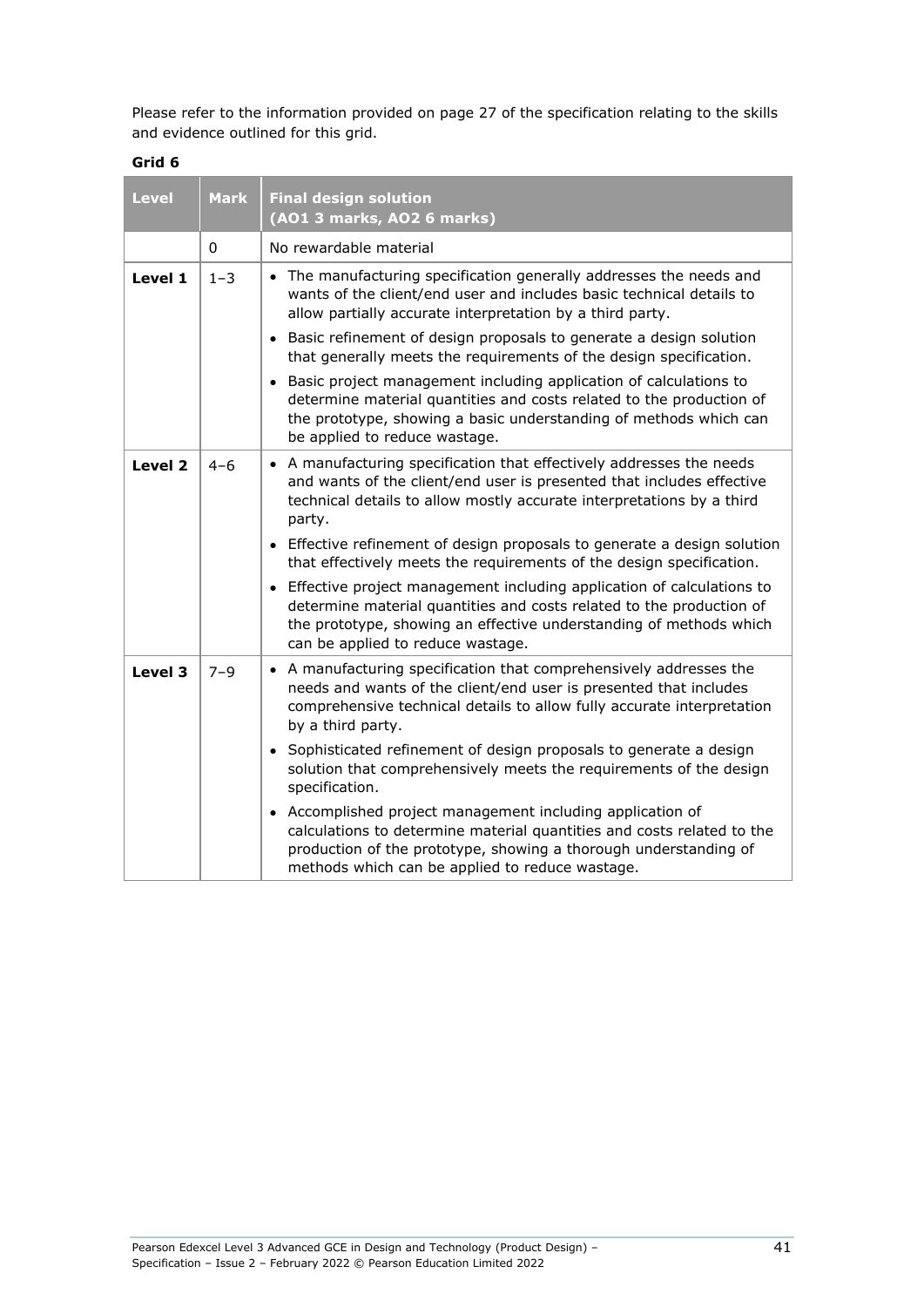Please refer to the information provided on page 27 of the specification relating to the skills and evidence outlined for this grid.

| <b>Level</b> | <b>Mark</b> | <b>Review of development and final idea</b><br>(AO3 1a 6 marks, AO3 1b 6 marks)                                                                                                                                                                                                                                                                                                                                                                                                                                                                                                                                                                                                                                                                                                                                                                                                                                                                  |
|--------------|-------------|--------------------------------------------------------------------------------------------------------------------------------------------------------------------------------------------------------------------------------------------------------------------------------------------------------------------------------------------------------------------------------------------------------------------------------------------------------------------------------------------------------------------------------------------------------------------------------------------------------------------------------------------------------------------------------------------------------------------------------------------------------------------------------------------------------------------------------------------------------------------------------------------------------------------------------------------------|
|              | 0           | No rewardable material                                                                                                                                                                                                                                                                                                                                                                                                                                                                                                                                                                                                                                                                                                                                                                                                                                                                                                                           |
| Level 1      | $1 - 3$     | • Superficial analysis of the refinements made to designs through the<br>development process with limited references to feedback made by<br>others and consideration of materials, components and manufacturing<br>techniques.<br>Limited and imbalanced evaluation of the refinements made to<br>$\bullet$<br>designs through the development process, which draw limited<br>conclusions about the appropriateness of the final prototype in                                                                                                                                                                                                                                                                                                                                                                                                                                                                                                    |
|              |             | meeting the needs of the specification.<br>• Superficial analysis of the designs and prototypes made by others,<br>which considers a limited range of factors and makes superficial<br>connections between elements of the design.                                                                                                                                                                                                                                                                                                                                                                                                                                                                                                                                                                                                                                                                                                               |
|              |             | Limited and imbalanced evaluation of the design and prototypes<br>$\bullet$<br>made by others, which begins to inform their own design decisions.                                                                                                                                                                                                                                                                                                                                                                                                                                                                                                                                                                                                                                                                                                                                                                                                |
| Level 2      | $4 - 6$     | • Partially developed analysis of the refinements made to designs<br>through the development process, supported by generally relevant<br>references to feedback made by others and consideration of<br>materials, components and manufacturing techniques.<br>Partially sound and partially balanced evaluation of the refinements<br>$\bullet$<br>made to designs through the development process, which is used to<br>draw partially sound conclusions about the appropriateness of the<br>final prototype in meeting the needs of the specification.<br>• Partially developed analysis of the designs and prototypes made by<br>others, which considers a generally relevant range of factors and<br>makes partially developed connections between elements of the<br>design.<br>• Partially sound and partially balanced evaluation of the designs and<br>prototypes made by others, which coherently informs their own<br>design decisions. |
| Level 3      | $7 - 9$     | • Mostly developed analysis of the refinements made to designs<br>throughout the development process, mostly relevant references to<br>feedback made by others and consideration of materials, components<br>and manufacturing techniques.<br>• Sound and mostly balanced evaluation of the refinements made to<br>designs through the development process, which is used to draw<br>sound conclusions about the appropriateness of the final prototype in<br>meeting the needs of the specification.<br>Mostly developed analysis of the designs and prototypes made by<br>$\bullet$<br>others, which considers a mostly relevant range of factors and makes<br>mostly relevant connections between elements of the design.<br>• Sound and mostly balanced evaluation of the designs and prototypes<br>made by others, which effectively informs their own design decisions.                                                                    |

**Grid 7**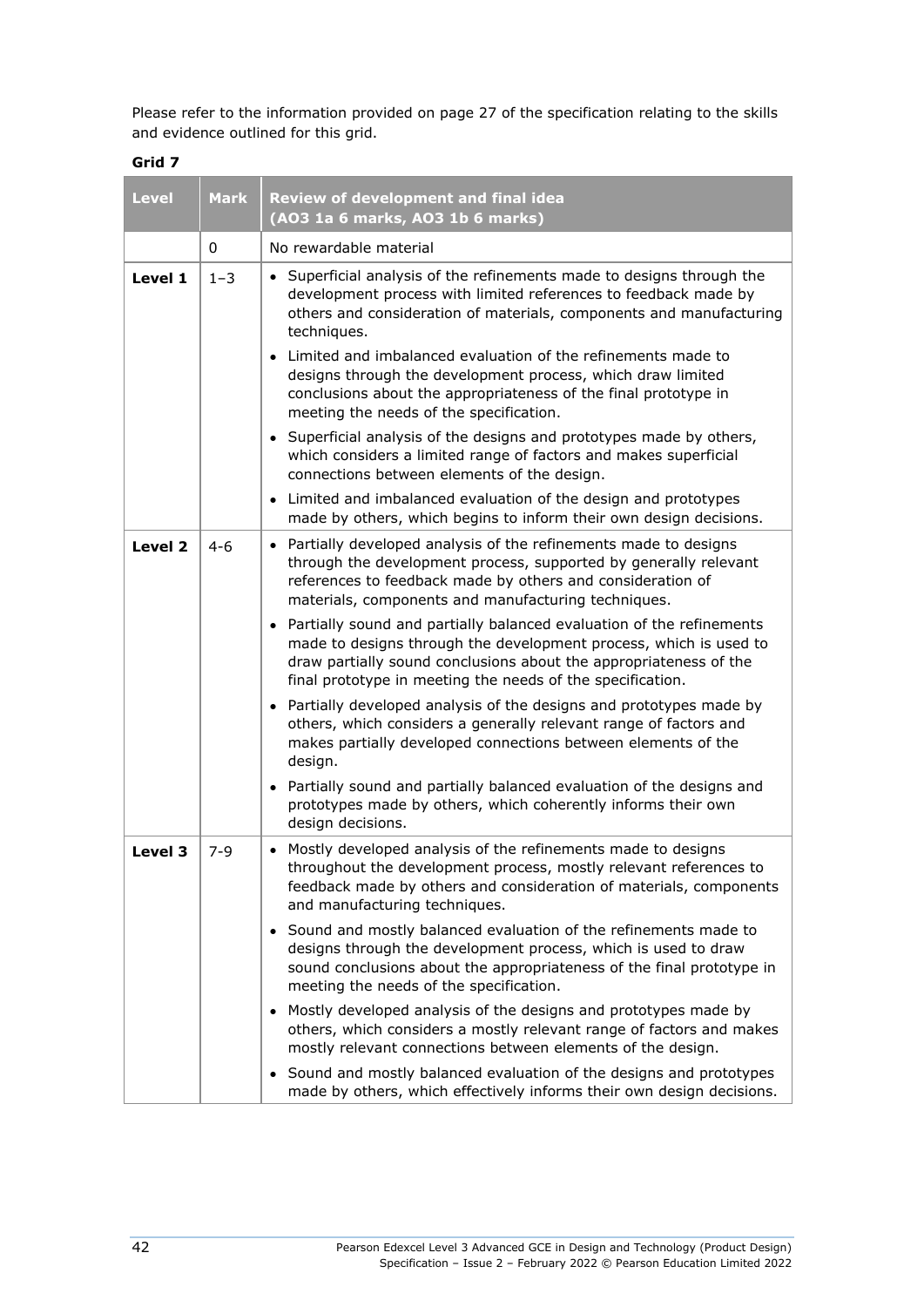| <b>Level</b> | <b>Mark</b> | Review of development and final idea (continued)<br>(AO3 1a 6 marks, AO3 1b 6 marks)                                                                                                                                                                       |
|--------------|-------------|------------------------------------------------------------------------------------------------------------------------------------------------------------------------------------------------------------------------------------------------------------|
| Level 4      | $10 - 12$   | Comprehensively developed analysis of the refinements made to<br>designs through the development process, pertinently supported by<br>references to feedback made by others and consideration of<br>materials, components and manufacturing techniques.    |
|              |             | • Perceptive and balanced evaluation of the refinements made to<br>designs through the development process, which is used to draw<br>perceptive conclusions about the appropriateness of the final<br>prototype in meeting the needs of the specification. |
|              |             | • Comprehensively developed analysis of the designs and prototypes<br>made by others, which considers a comprehensive range of factors<br>and makes comprehensive connections between elements of the<br>design.                                           |
|              |             | • Perceptive and balanced evaluation of the designs and prototypes<br>made by others, which is used perceptively to inform their own<br>design decisions.                                                                                                  |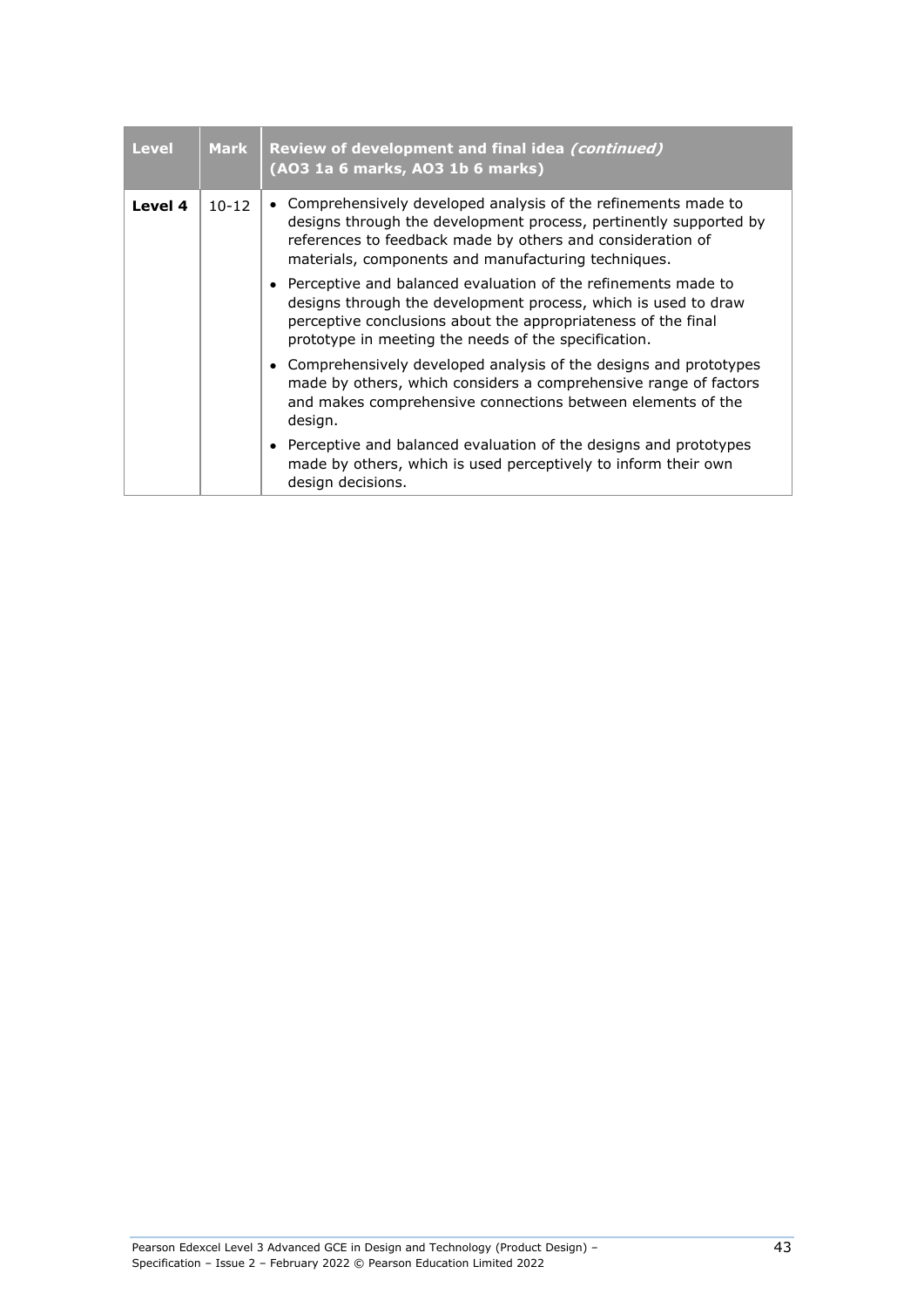Please refer to the information provided on page 28 of the specification relating to the skills and evidence outlined for this grid.

| <b>Level</b> | <b>Mark</b> | <b>Communication of design ideas</b><br>(AO2 6 marks)                                                                      |
|--------------|-------------|----------------------------------------------------------------------------------------------------------------------------|
|              | 0           | No rewardable material                                                                                                     |
| Level 1      | $1 - 2$     | • Basic selection and appropriate use of traditional/manual graphical<br>techniques to communicate design proposals.       |
|              |             | • Basic selection and appropriate use of computer-aided design (CAD)<br>techniques to communicate design proposals.        |
|              |             | • Basic selection and appropriate use of written techniques to<br>communicate design proposals.                            |
| Level 2      | $3 - 4$     | • Considered selection and effective use of traditional/manual graphical<br>techniques to communicate design proposals.    |
|              |             | • Considered selection and effective use of computer-aided design<br>(CAD) techniques to communicate design proposals.     |
|              |             | • Considered selection and effective use of written techniques to<br>communicate design proposals.                         |
| Level 3      | $5 - 6$     | • Perceptive selection and accomplished use of traditional/manual<br>graphical techniques to communicate design proposals. |
|              |             | • Perceptive selection and accomplished use of computer-aided design<br>(CAD) techniques to communicate design proposals.  |
|              |             | • Perceptive selection and accomplished use of written techniques to<br>communicate design proposals.                      |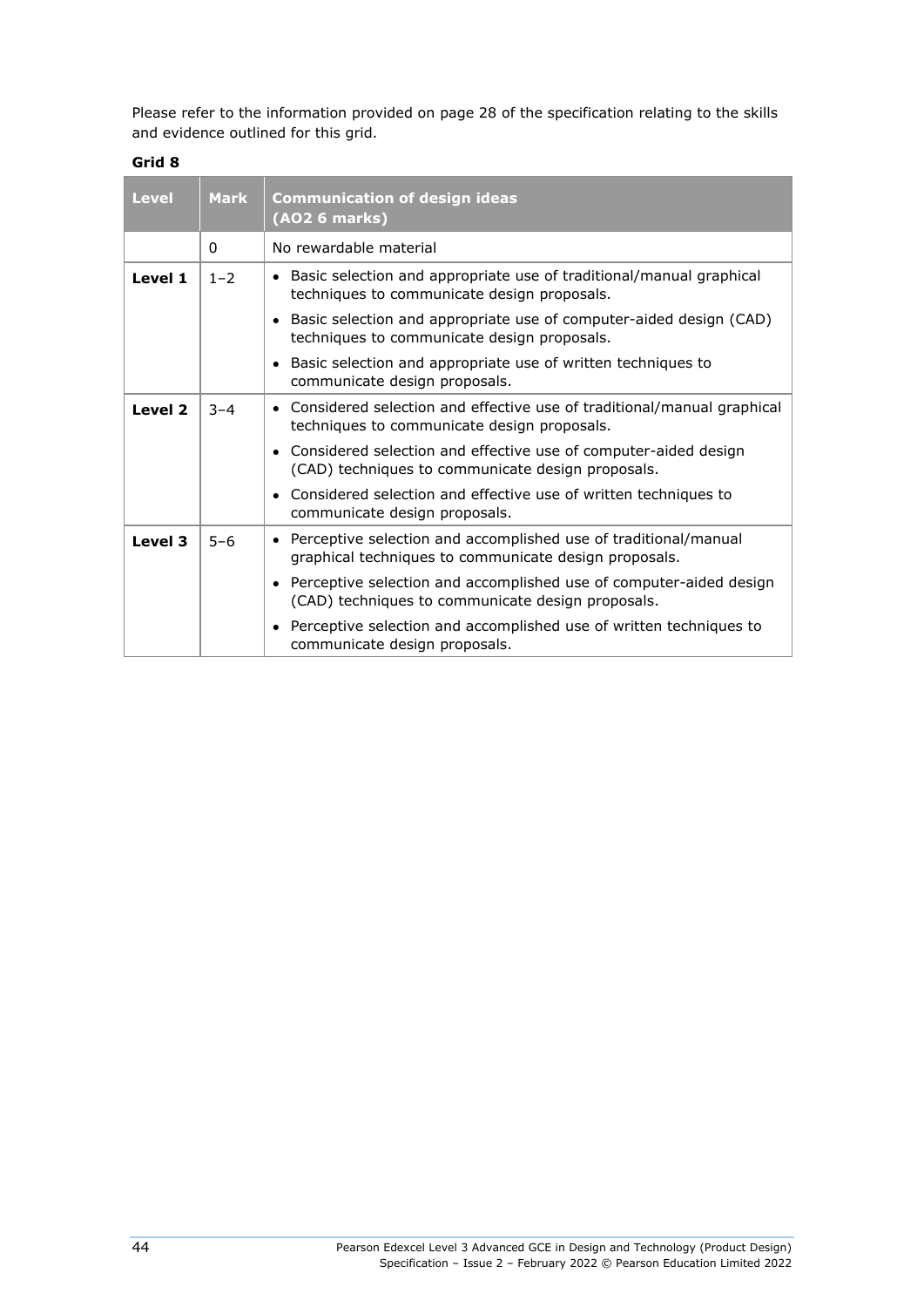## **Part 3: Making a final prototype**

Please refer to the information provided on pages 29-30 of the specification relating to the skills and evidence outlined for this grid.

| <b>Level</b> | <b>Mark</b> | <b>Tools and equipment</b><br>(AO2 12 marks)                                                                                                                                                                                                                                  |
|--------------|-------------|-------------------------------------------------------------------------------------------------------------------------------------------------------------------------------------------------------------------------------------------------------------------------------|
|              | 0           | No rewardable material                                                                                                                                                                                                                                                        |
| Level 1      | $1 - 3$     | • Basic selection of materials, fixtures, components and fittings some<br>of which are appropriate for the final prototype, showing a limited<br>understanding of the intended purpose of the prototype.                                                                      |
|              |             | • Limited use of tools and equipment to prepare materials for the<br>manufacture of the prototype, showing a limited understanding of the<br>need for dimensional accuracy.                                                                                                   |
|              |             | • Demonstrate a generally adequate degree of safe working practice<br>for self and others.                                                                                                                                                                                    |
| Level 2      | $4 - 6$     | • Adequate selection of materials, fixtures, components and fittings<br>which are generally appropriate for the final prototype, showing a<br>partially sound understanding of the requirements of the end user<br>and the intended purpose of the prototype.                 |
|              |             | • Some skilful use of tools, equipment and techniques to prepare<br>materials for the manufacture of the prototype, showing a generally<br>sound understanding of the need for dimensional or geometric<br>accuracy.                                                          |
|              |             | • Demonstrate a fully adequate degree of safe working practice for self<br>and others.                                                                                                                                                                                        |
| Level 3      | $7 - 9$     | Mostly sophisticated selection of materials, fixtures, components and<br>fittings which are mostly appropriate for the final prototype, showing<br>a sound understanding of the requirements of the end user and the<br>intended purpose of the prototype.                    |
|              |             | • Mostly Skilful use of tools, equipment and techniques to prepare<br>materials for the manufacture of the prototype, showing a sound<br>understanding of the need for dimensional or geometric accuracy.                                                                     |
|              |             | • Demonstrate a generally high degree of safe working practice for self<br>and others.                                                                                                                                                                                        |
| Level 4      | $10 - 12$   | Sophisticated selection of materials, fixtures, components and fittings<br>which are fully appropriate for the final prototype, showing an in-<br>depth understanding of material properties, the requirements of the<br>end user, and the intended purpose of the prototype. |
|              |             | • Accomplished use of tools, equipment and techniques to prepare<br>materials for the manufacture of the prototype, showing an in-depth<br>understanding of the need for dimensional and geometric accuracy.                                                                  |
|              |             | • Demonstrate a consistently high degree of safe working practice for<br>self and others.                                                                                                                                                                                     |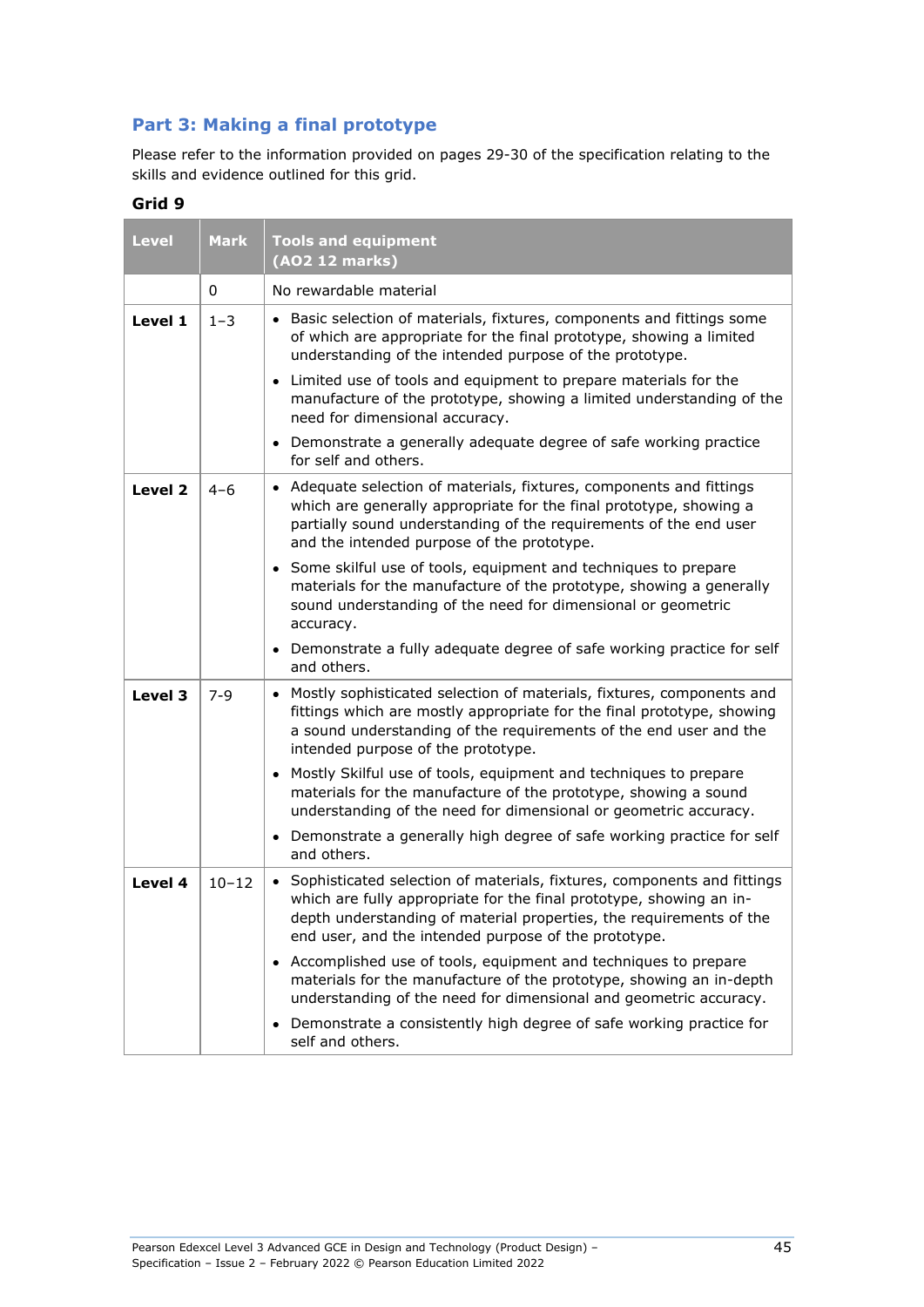Please refer to the information provided on pages 29-30 of the specification relating to the skills and evidence outlined for this grid.

| <b>Level</b> | <b>Mark</b> | <b>Quality and accuracy</b><br>(AO2 18 marks)                                                                                                  |
|--------------|-------------|------------------------------------------------------------------------------------------------------------------------------------------------|
|              | $\Omega$    | No rewardable material                                                                                                                         |
| Level 1      | $1 - 4$     | • Produce a prototype that demonstrates mostly adequate making<br>skills in relation to a basic design problem.                                |
|              |             | • Produce a partly functioning prototype which matches the end user<br>needs.                                                                  |
|              |             | • Produce a prototype that superficially meets the design specification.                                                                       |
|              |             | • Basic application of an iterative approach to manufacture and to<br>produce a prototype.                                                     |
| Level 2      | $5 - 9$     | • Produce a prototype that demonstrates some skilful making skills at<br>an advanced level in relation to a partially effective design problem |
|              |             | • Produce a generally functioning prototype which matches the end<br>user needs.                                                               |
|              |             | • Produce a prototype that partially meets the design specification.                                                                           |
|              |             | Considered application of an iterative approach to manufacture to<br>produce a prototype.                                                      |
| Level 3      | $10 - 14$   | • Produce a prototype that demonstrates skilful making skills at an<br>advanced level in relation to an effective design problem.              |
|              |             | • Produce a mostly functional prototype which matches the end user<br>needs.                                                                   |
|              |             | Produce a prototype that mostly meets the design specification.                                                                                |
|              |             | • Accomplished application of an iterative approach to manufacture to<br>produce a prototype.                                                  |
| Level 4      | $15 - 18$   | • Produce a prototype that demonstrates accomplished making skills at<br>an advanced level in relation to a sophisticated design problem       |
|              |             | • Produce a fully functional prototype which matches the end user<br>needs.                                                                    |
|              |             | • Produce a prototype that fully meets the design specification.                                                                               |
|              |             | • Sophisticated application of an iterative approach to manufacture to<br>produce a prototype.                                                 |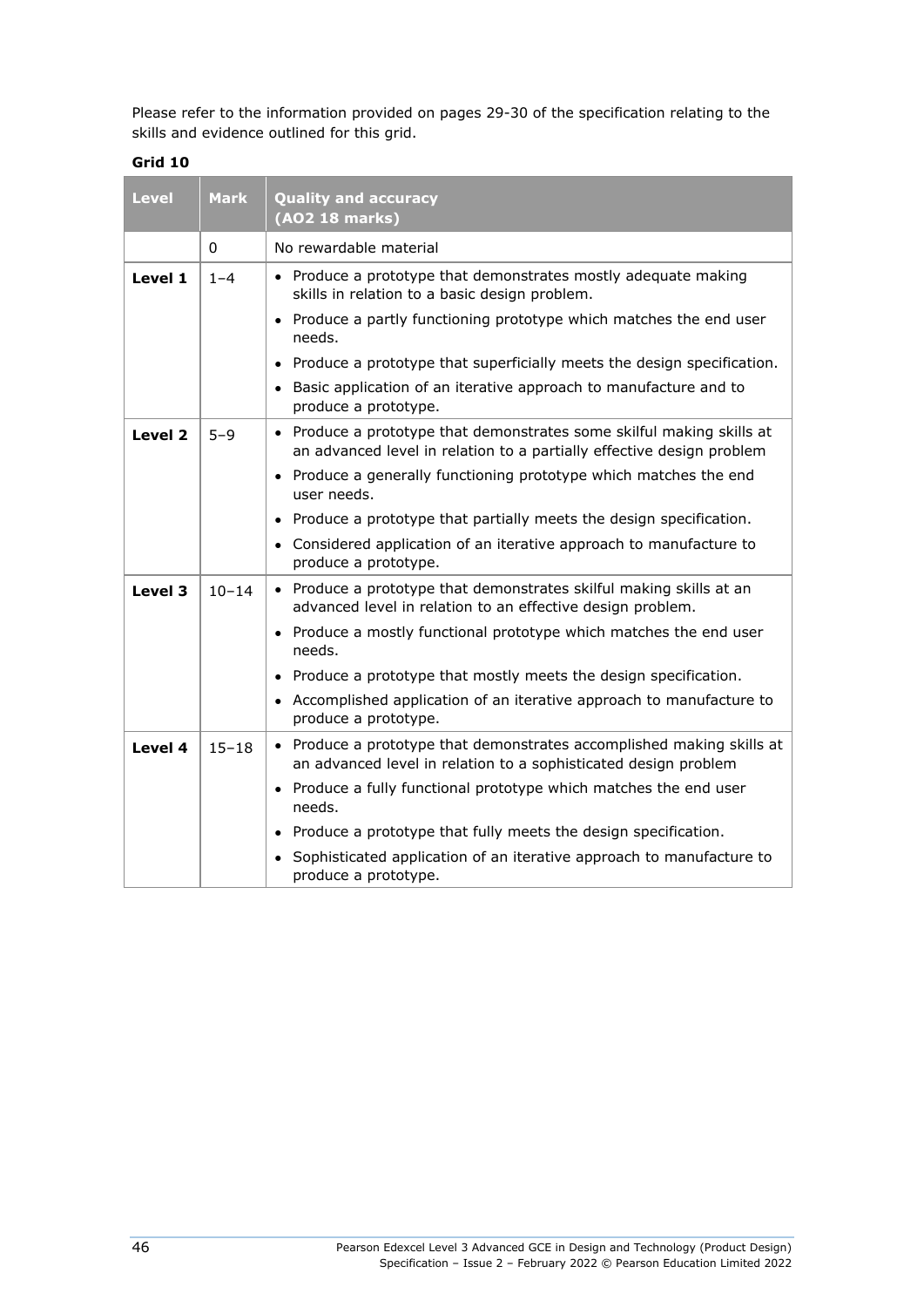# **Part 4: Evaluating own design and prototype**

Please refer to the information provided on page 31 of the specification relating to the skills and evidence outlined for this grid.

| <b>Level</b>       | <b>Mark</b> | <b>Testing and evaluation</b><br>(AO3 1a 3 marks, AO3 1b 3 marks, AO3 2a 3 marks,<br><b>AO3 2b 3 marks)</b>                                                                                                                                                     |
|--------------------|-------------|-----------------------------------------------------------------------------------------------------------------------------------------------------------------------------------------------------------------------------------------------------------------|
|                    | 0           | No rewardable material                                                                                                                                                                                                                                          |
| Level 1            | $1 - 4$     | • Superficial analysis of the final prototype, taking into account<br>refinements implemented during the development and manufacturing<br>process and the client/end user specification, showing a limited<br>approach to testing against measurable criteria.  |
|                    |             | • Limited evaluation of the prototype, taking into account the iterative<br>design process and the intended purpose of the prototype, drawing<br>imbalanced conclusions from testing.                                                                           |
|                    |             | • Superficial analysis of the social, moral, ethical and environmental<br>impact of materials and manufacturing processes of the prototype                                                                                                                      |
|                    |             | • Limited evaluation o of the social, moral, ethical and environmental<br>impact of the prototype.                                                                                                                                                              |
| Level <sub>2</sub> | $5 - 8$     | Developed analysis of the prototype, taking into account refinements<br>$\bullet$<br>implemented during the development and the client/end user<br>specification, showing a sound approach to testing against<br>measurable criteria.                           |
|                    |             | • Sound evaluation of the prototype, taking into account the iterative<br>design process and the intended purpose of the prototype, drawing<br>mostly balanced conclusions from testing against measurable criteria.                                            |
|                    |             | • Developed analysis of the social, moral, ethical and environmental<br>impact of materials and manufacturing processes of the prototype                                                                                                                        |
|                    |             | • Sound evaluation of the social, moral, ethical and environmental<br>impact of the prototype.                                                                                                                                                                  |
| Level 3            | $9 - 12$    | Comprehensively developed analysis of the prototype, taking into<br>$\bullet$<br>account refinements implemented during the development and the<br>client/end user specification, showing a perceptive approach to<br>testing against most measurable criteria. |
|                    |             | • Perceptive evaluation of the prototype, taking into account the<br>iterative design process and the intended purpose of the prototype,<br>drawing balanced conclusions from testing against measureable<br>criteria.                                          |
|                    |             | • Comprehensively developed analysis of the social, moral, ethical and<br>environmental impact of materials and manufacturing processes of<br>the prototype                                                                                                     |
|                    |             | • Perceptive evaluation of the social, moral, ethical and environmental<br>impact of the prototype.                                                                                                                                                             |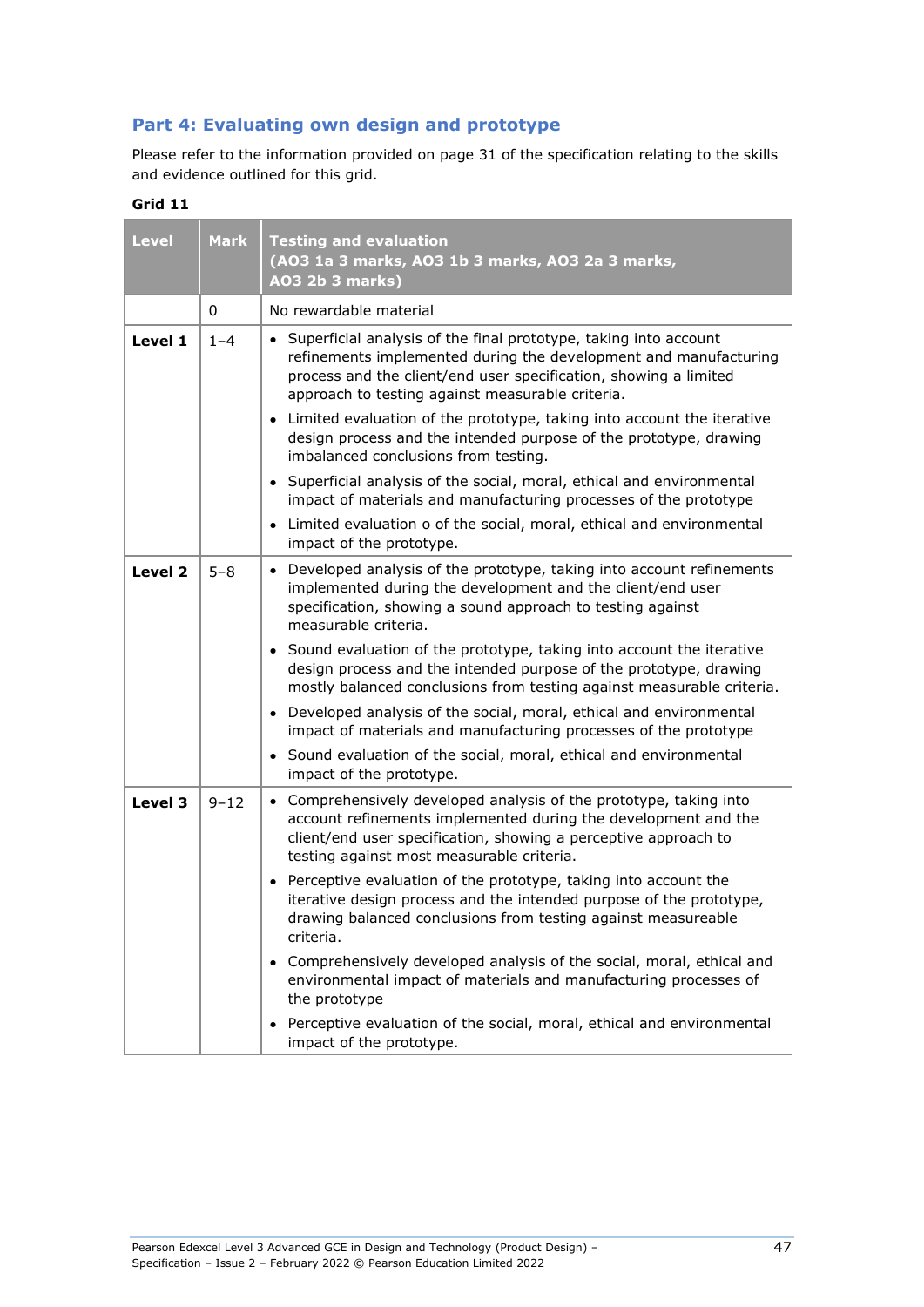# **Security and backups**

It is the centre's responsibility to keep the work that students have submitted for assessment secure.

Secure storage is defined as a securely-locked cabinet or cupboard. Where students are producing artefacts, secure storage is defined as a classroom studio or workshop that is locked or supervised from the end of one session to the start of the next.

The rules on storage also apply to electronic data. For example, centres should collect memory sticks for secure storage between sessions or restrict student access to specific areas of the centre's IT network.

For materials stored electronically, centres are strongly advised to use firewall protection and virus-checking software, and to employ an effective backup strategy, so that an up-to-date archive of students' evidence is maintained.

## **Further information**

For up-to-date advice on teacher involvement and administration of non-examination assessments, please refer to the Joint Council for Qualifications (JCQ) document *Instructions for conducting non-examination assessments (new GCE and GCSE specifications)* available on the JCQ website: www.jcq.org.uk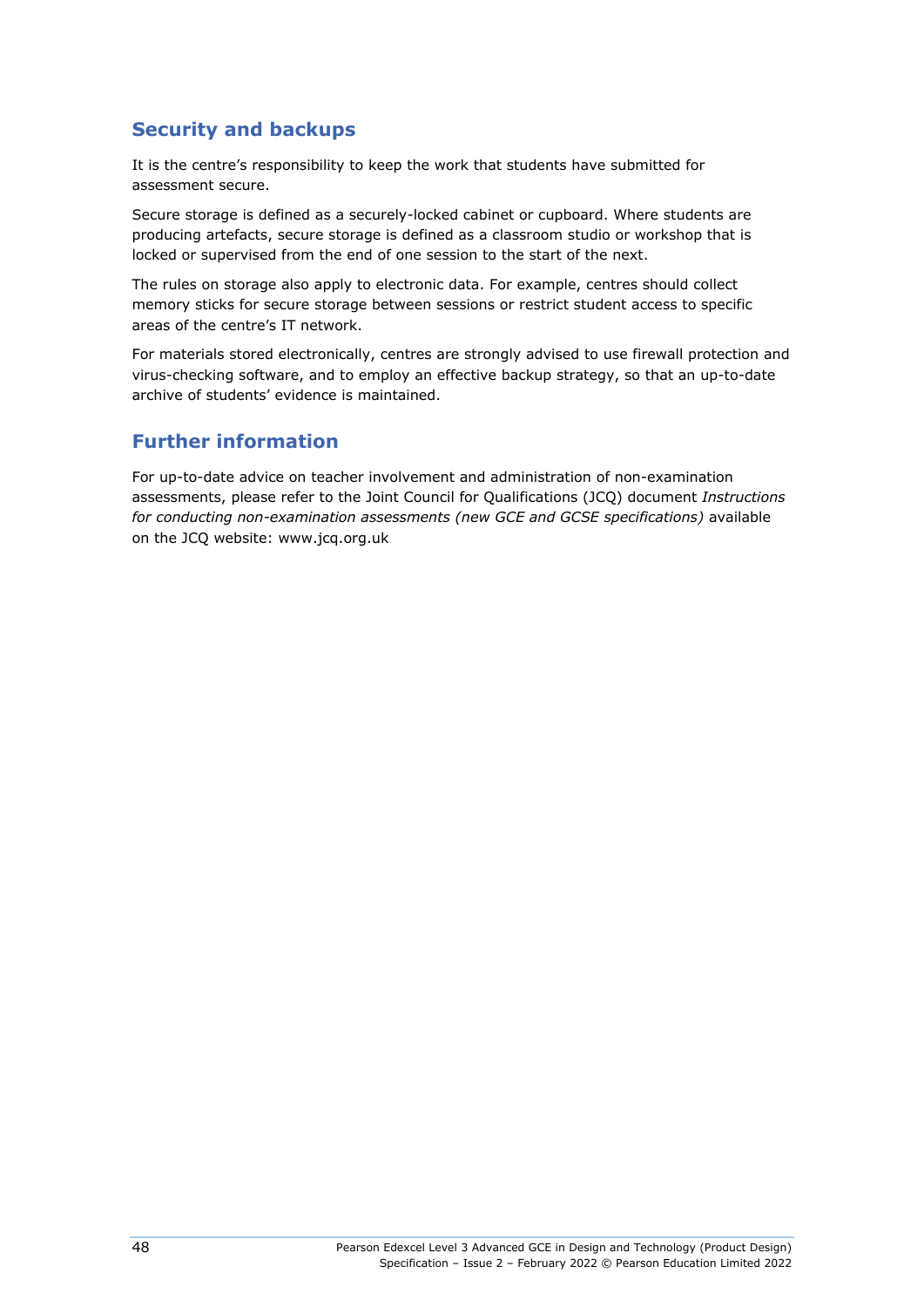# **Assessment Objectives**

| <b>Students must:</b> |                                                                                                                                                               | % in GCE<br><b>A Level</b> |
|-----------------------|---------------------------------------------------------------------------------------------------------------------------------------------------------------|----------------------------|
| <b>AO1</b>            | Identify, investigate and outline design possibilities to address<br>needs and wants                                                                          | 15                         |
| AO <sub>2</sub>       | Design and make prototypes that are fit for purpose                                                                                                           | 25                         |
| AO <sub>3</sub>       | Analyse and evaluate<br>• design decisions and outcomes, including for prototypes made<br>by themselves and others<br>• wider issues in design and technology | 25                         |
| A04                   | Demonstrate and apply knowledge and understanding of<br>• technical principles<br>design and making principles                                                | 35                         |
| Total                 |                                                                                                                                                               | 100%                       |

# **Breakdown of Assessment Objectives**

|                                                     | <b>Assessment Objectives</b> |       |            |         | <b>Total for all</b>                   |
|-----------------------------------------------------|------------------------------|-------|------------|---------|----------------------------------------|
| <b>Component</b>                                    | $AO1$ %                      | AO2 % | AO3 %      | $AO4\%$ | <b>Assessment</b><br><b>Objectives</b> |
| Component 1: Principles of<br>Design and Technology |                              |       | 15         | 35      | 50%                                    |
| Component 2: Independent<br>Design and Make Project | 15                           | 25    | 10         |         | 50%                                    |
| <b>Total for GCE A Level</b>                        | 15%                          | 25%   | <b>25%</b> | 35%     | <b>100%</b>                            |

NB Totals have been rounded either up or down.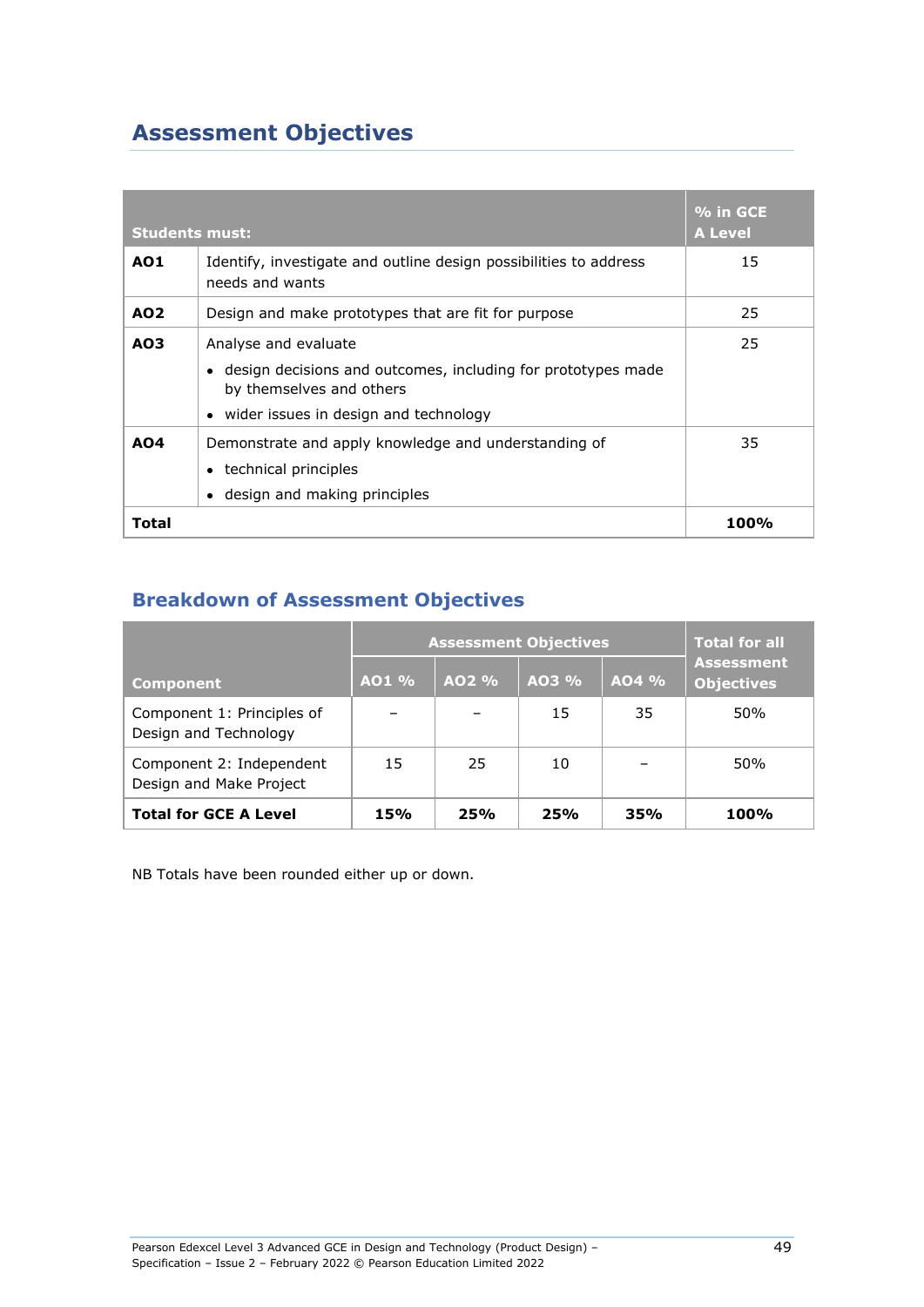# **3 Administration and general information**

# **Entries**

Details of how to enter students for the examinations for this qualification can be found in our *UK Information Manual*. A copy is made available to all examinations officers and is available on our website: qualifications.pearson.com

## **Discount codes and performance tables**

Centres should be aware that students who enter for more than one GCE qualification with the same discount code will have only one of the grades they achieve counted for the purpose of the school and college performance tables. This will be the grade for the larger qualification (i.e. the A Level grade rather than the AS grade). If the qualifications are the same size, then the better grade will be counted (please see *Appendix 9: Codes*).

Students should be advised that if they take two GCE qualifications with the same discount code, colleges, universities and employers they wish to progress to are likely to take the view that this achievement is equivalent to only one GCE. The same view may be taken if students take two GCE qualifications that have different discount codes but have significant overlap of content. Students or their advisers who have any doubts about their subject combinations should check with the institution they wish to progress to before embarking on their programmes.

# **Access arrangements, reasonable adjustments, special consideration and malpractice**

Equality and fairness are central to our work. Our equality policy requires all students to have equal opportunity to access our qualifications and assessments, and our qualifications to be awarded in a way that is fair to every student.

We are committed to making sure that:

- students with a protected characteristic (as defined by the Equality Act 2010) are not, when they are undertaking one of our qualifications, disadvantaged in comparison to students who do not share that characteristic
- all students achieve the recognition they deserve for undertaking a qualification and that this achievement can be compared fairly to the achievement of their peers.

#### **Language of assessment**

Assessment of this qualification will be available in English. All student work must be in English.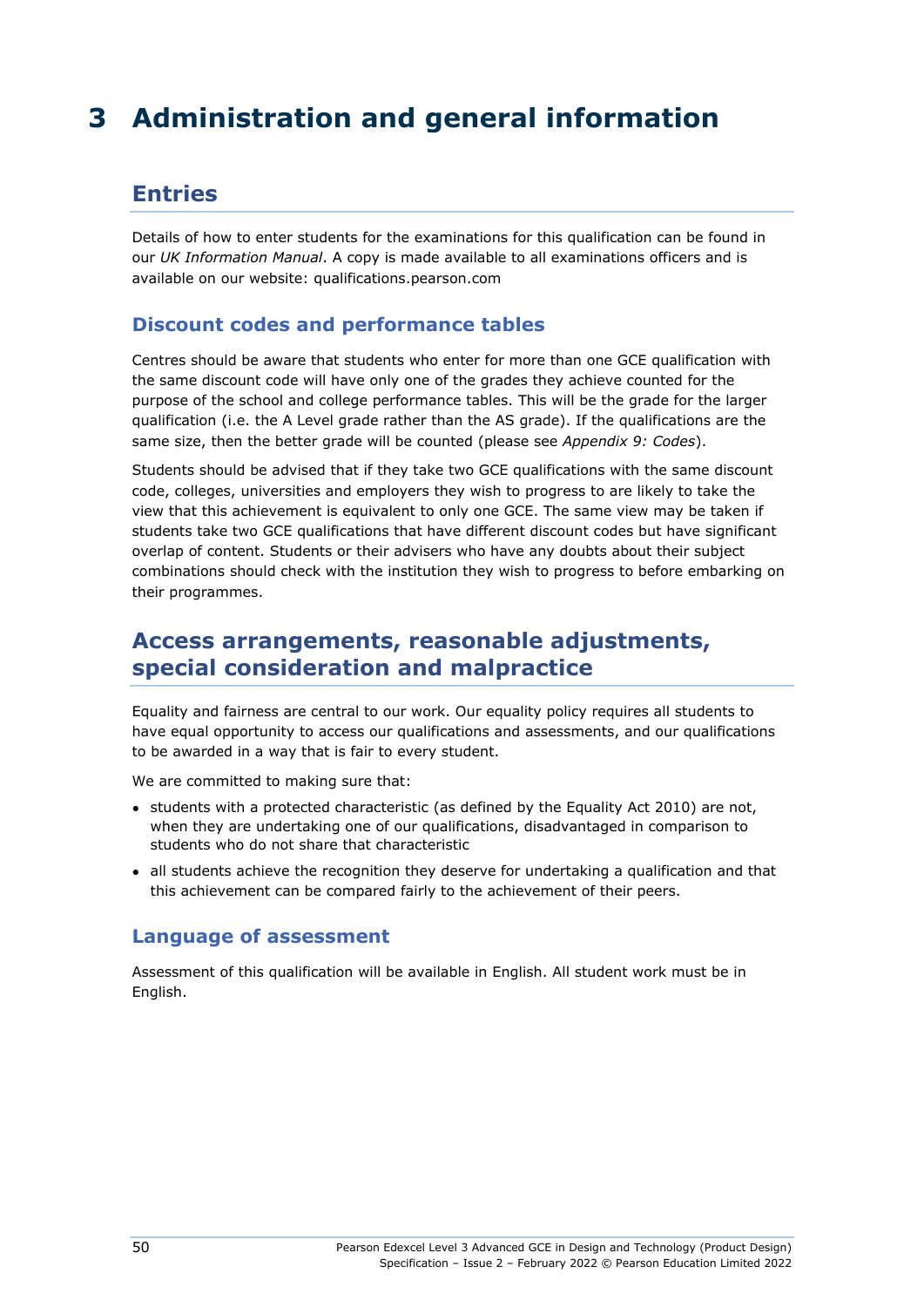### **Access arrangements**

Access arrangements are agreed before an assessment. They allow students with special educational needs, disabilities or temporary injuries to:

- access the assessment
- show what they know and can do without changing the demands of the assessment.

The intention behind an access arrangement is to meet the particular needs of an individual student with a disability, without affecting the integrity of the assessment. Access arrangements are the principal way in which awarding bodies comply with the duty under the Equality Act 2010 to make 'reasonable adjustments'.

Access arrangements should always be processed at the start of the course. Students will then know what is available and have the access arrangement(s) in place for assessment.

# **Reasonable adjustments**

The Equality Act 2010 requires an awarding organisation to make reasonable adjustments where a person with a disability would be at a substantial disadvantage in undertaking an assessment. The awarding organisation is required to take reasonable steps to overcome that disadvantage.

A reasonable adjustment for a particular person may be unique to that individual and therefore might not be in the list of available access arrangements.

Whether an adjustment will be considered reasonable will depend on a number of factors, which will include:

- the needs of the student with the disability
- the effectiveness of the adjustment
- the cost of the adjustment, and
- the likely impact of the adjustment on the student with the disability and other students.

An adjustment will not be approved if it involves unreasonable costs to the awarding organisation, timeframes or affects the security or integrity of the assessment. This is because the adjustment is not 'reasonable'.

# **Special consideration**

Special consideration is a post-examination adjustment to a student's mark or grade to reflect temporary injury, illness or other indisposition at the time of the examination/ assessment, which has had, or is reasonably likely to have had, a material effect on a student's ability to take an assessment or demonstrate their level of attainment in an assessment.

# **Further information**

Please see our website for further information about how to apply for access arrangements and special consideration.

For further information about access arrangements, reasonable adjustments and special consideration, please refer to the JCQ website: www.jcq.org.uk.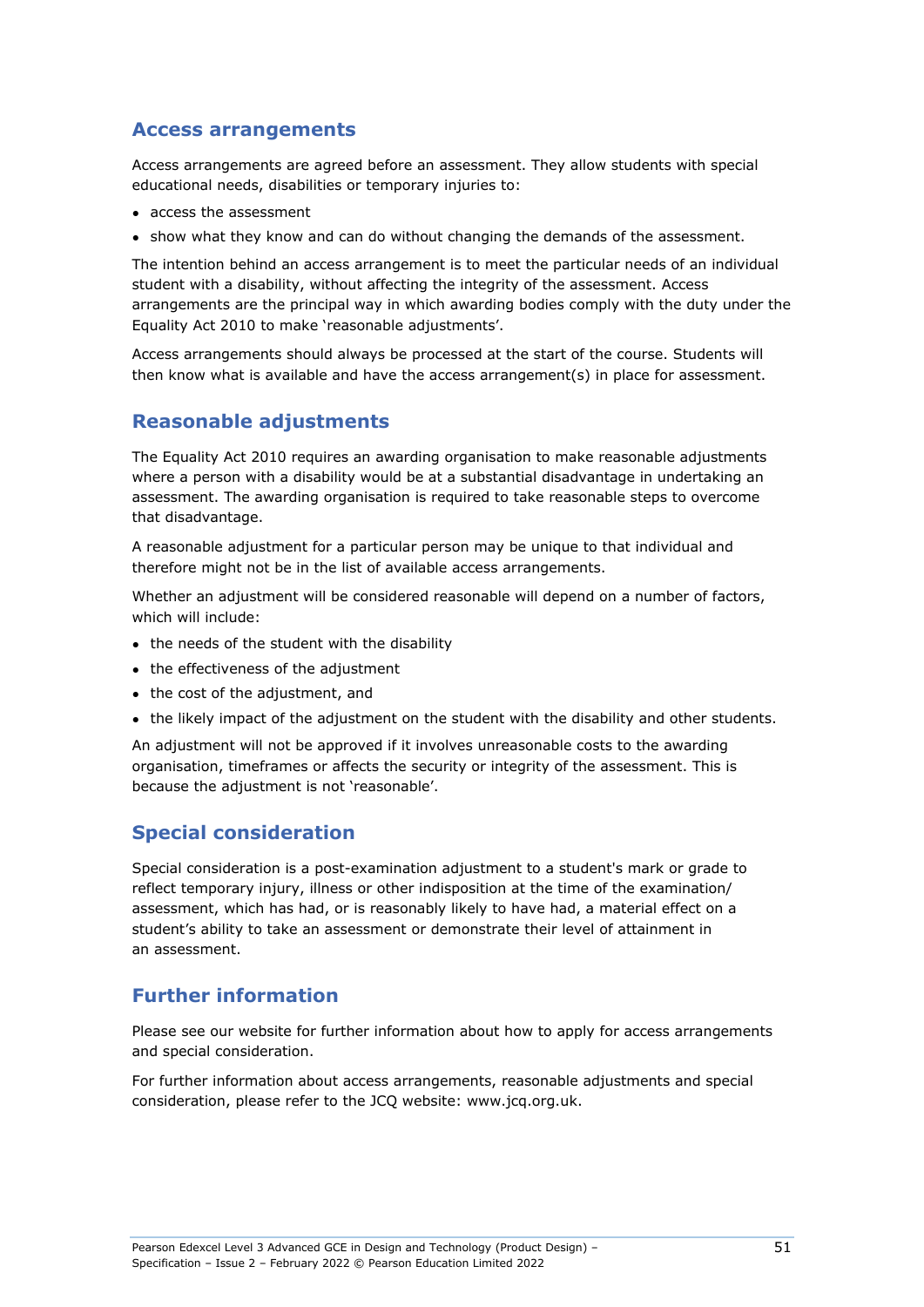# **Malpractice**

## **Candidate malpractice**

Candidate malpractice refers to any act by a candidate that compromises or seeks to compromise the process of assessment or which undermines the integrity of the qualifications or the validity of results/certificates.

Candidate malpractice in controlled assessments discovered before the candidate has signed the declaration of authentication form does not need to be reported to Pearson.

Candidate malpractice found in controlled assessments after the declaration of authenticity has been signed, and in examinations **must** be reported to Pearson on a *JCQ Form M1* (available at [www.jcq.org.uk/exams-office/malpractice\)](http://www.jcq.org.uk/exams-office/malpractice). The form should be emailed to [candidatemalpractice@pearson.com.](mailto:candidatemalpractice@pearson.com) Please provide as much information and supporting documentation as possible. Note that the final decision regarding appropriate sanctions lies with Pearson.

Failure to report candidate malpractice constitutes staff or centre malpractice.

### **Staff/centre malpractice**

Staff and centre malpractice includes both deliberate malpractice and maladministration of our qualifications. As with candidate malpractice, staff and centre malpractice is any act that compromises or seeks to compromise the process of assessment or undermines the integrity of the qualifications or the validity of results/certificates.

All cases of suspected staff malpractice and maladministration **must** be reported immediately, before any investigation is undertaken by the centre, to Pearson on a *JCQ Form M2(a)* (available at www.jcq.org.uk/exams-office/malpractice). The form, supporting documentation and as much information as possible should be emailed to [pqsmalpractice@pearson.com.](mailto:pqsmalpractice@pearson.com) Note that the final decision regarding appropriate sanctions lies with Pearson.

Failure to report malpractice itself constitutes malpractice.

More detailed guidance on malpractice can be found in the latest version of the document *General and Vocational Qualifications Suspected Malpractice in Examinations and Assessments Policies and Procedures,* available at www.jcq.org.uk/exams-office/malpractice.

# **Awarding and reporting**

This qualification will be graded, awarded and certificated to comply with the requirements of Ofqual's General Conditions of Recognition.

This A Level qualification will be graded and certificated on a six-grade scale from  $A^*$  to E using the total subject mark. Individual components are not graded.

Students whose level of achievement is below the minimum judged by Pearson to be of sufficient standard to be recorded on a certificate will receive an unclassified U result.

The first certification opportunity for this qualification will be 2019.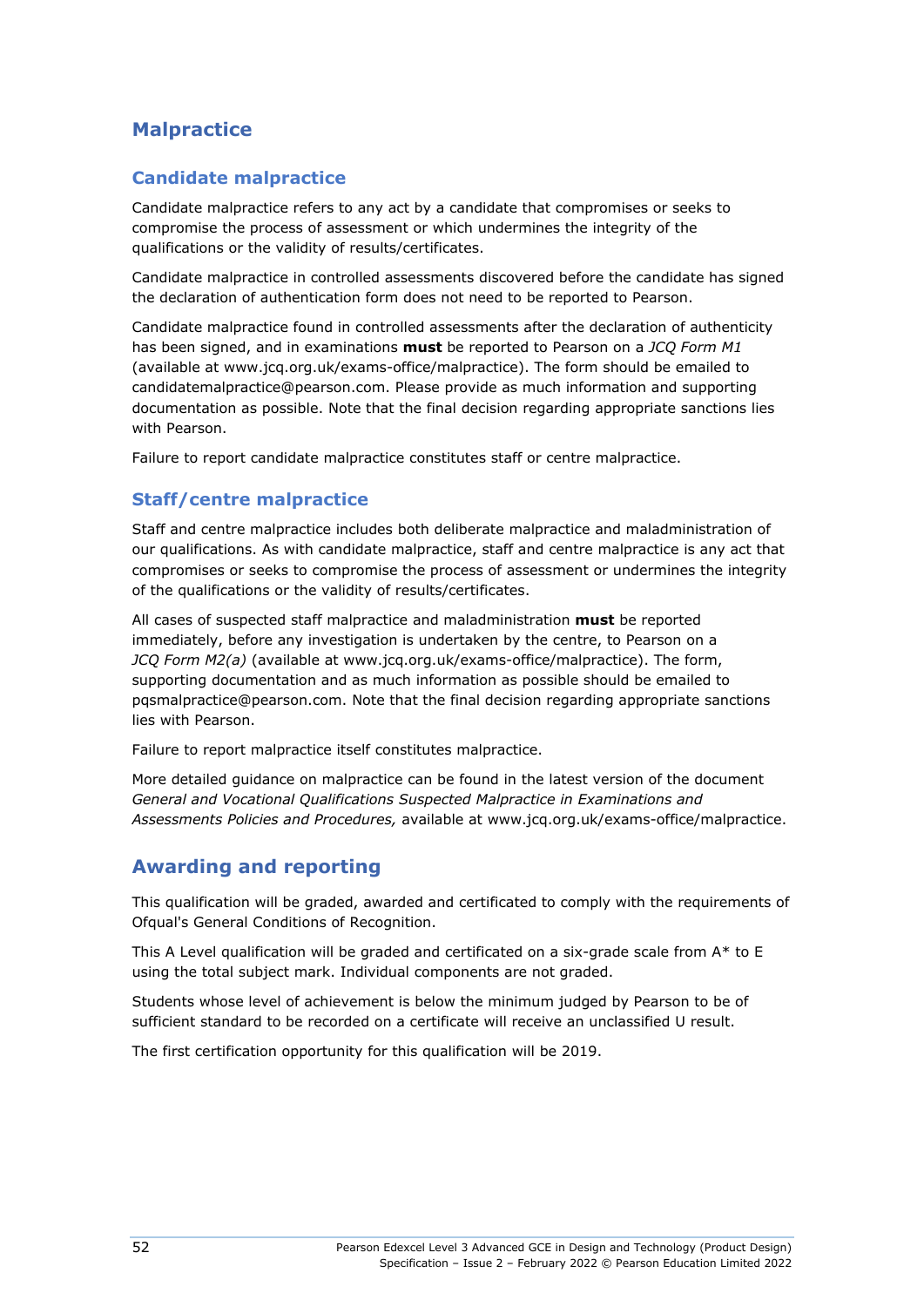# **Student recruitment and progression**

Pearson follows the JCQ policy concerning recruitment to our qualifications in that:

- they must be available to anyone who is capable of reaching the required standard
- they must be free from barriers that restrict access and progression
- equal opportunities exist for all students.

## **Prior learning and other requirements**

There are no prior learning or other requirements for this qualification.

Students who would benefit most from studying this qualification are likely to have a Level 2 qualification such as a GCSE in Design and Technology.

## **Progression**

Students can progress from this qualification to:

- tertiary education and/or work-based study including product design, engineering and architecture
- further training in the design, creative, engineering and/or manufacturing industries
- employment in a relevant sector.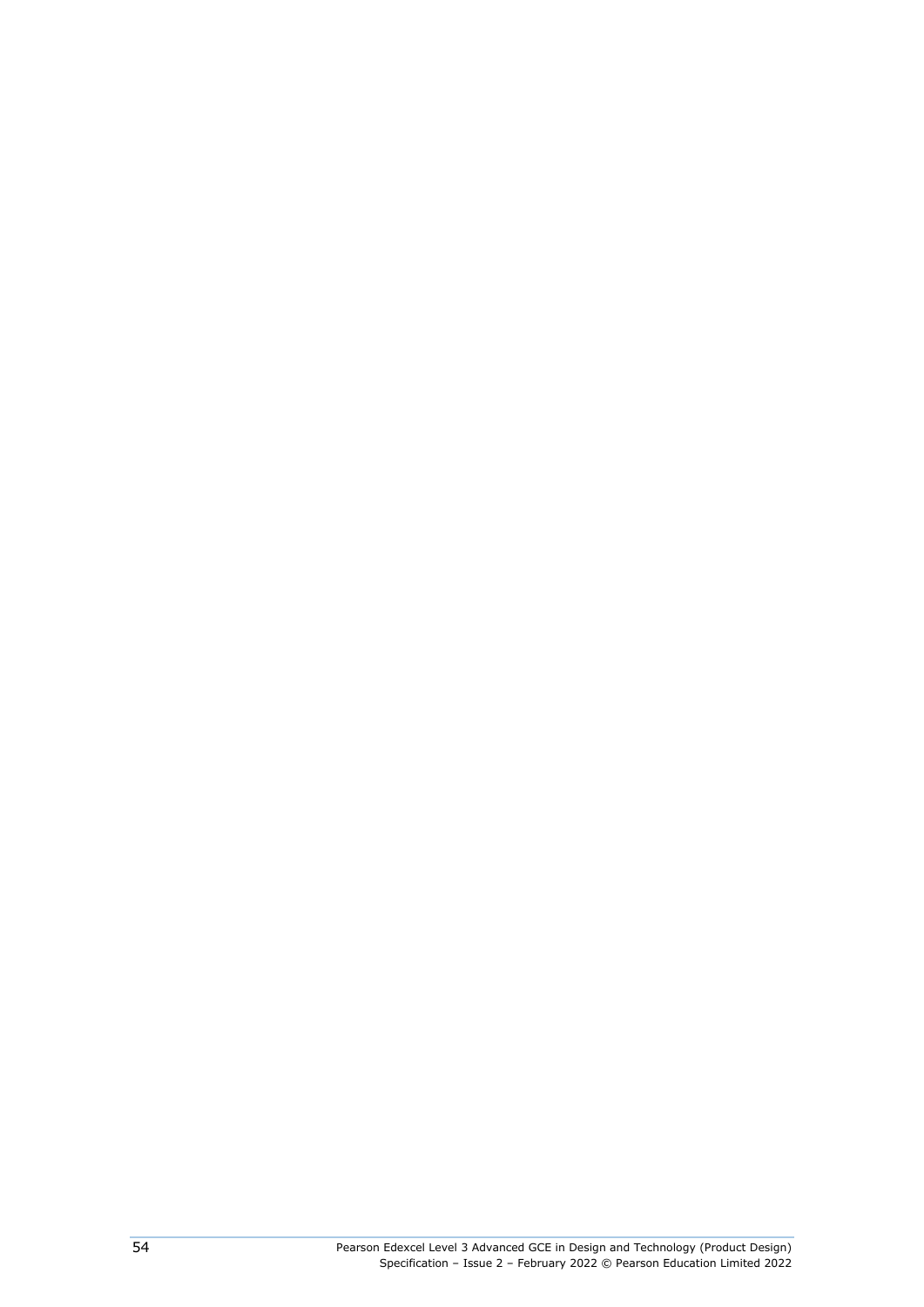# **Appendices**

| Appendix 1: Mathematical skills requirement                       | 57 |
|-------------------------------------------------------------------|----|
| Appendix 2: Calculators                                           | 58 |
| Appendix 3: Science knowledge and skills requirement              | 59 |
| Appendix 4: Links to other relevant subjects                      | 60 |
| Appendix 5: Command word definitions                              | 62 |
| Appendix 6: The context for the development of this qualification | 64 |
| Appendix 7: Transferable skills                                   | 66 |
| Appendix 8: Level 3 Extended Project qualification                | 67 |
| Appendix 9: Codes                                                 | 69 |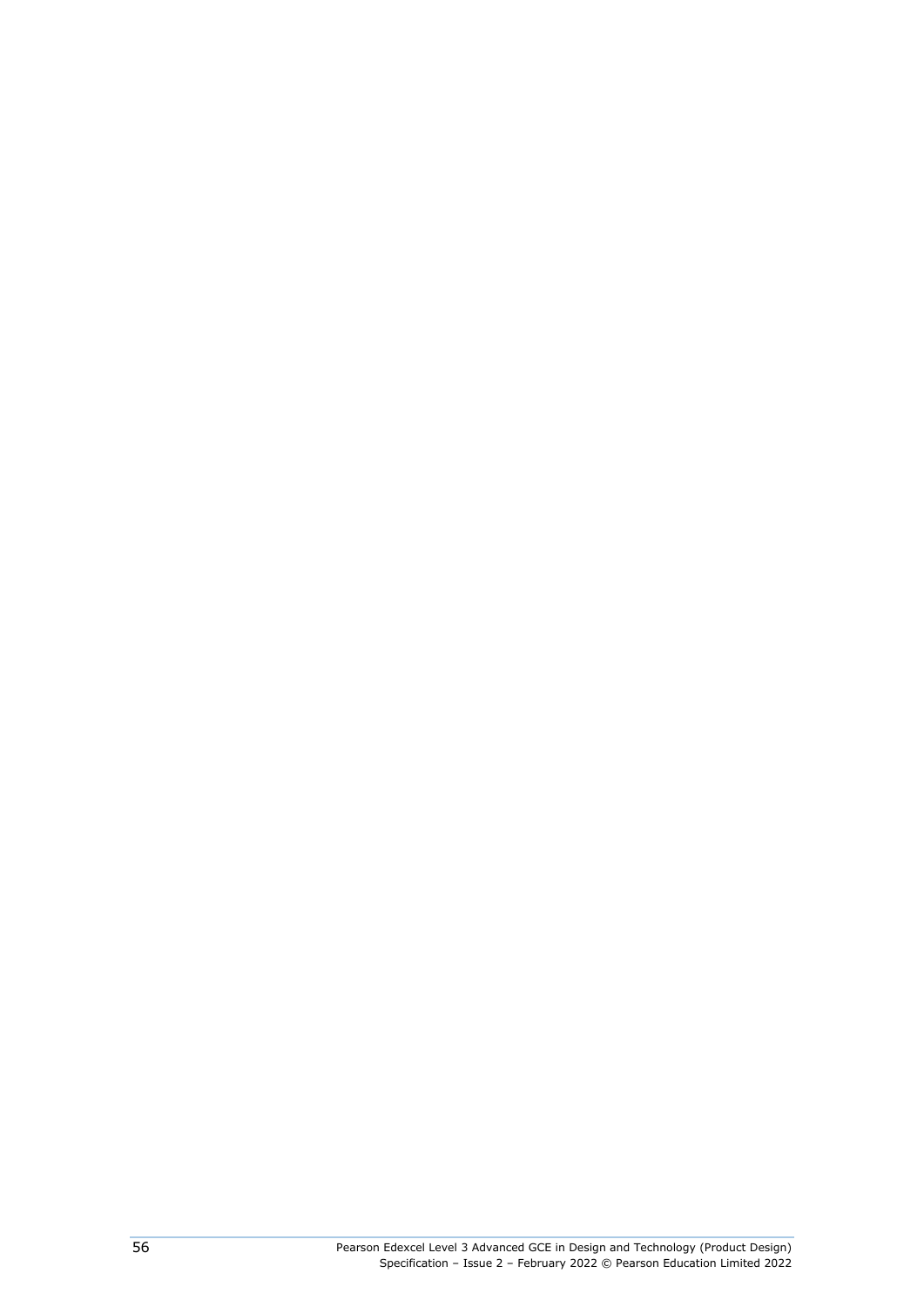# **Appendix 1: Mathematical skills requirement**

This appendix is taken from the document *Design and Technology GCE subject content* published by the Department for Education (DfE) in December 2015.

The mathematical skills listed will be assessed in the examination only. The minimum level of mathematics in the examinations will be equivalent to higher tier in a GCSE Qualification in Mathematics.

These skills will be sampled in each examination and covered over the lifetime of the specification. Examples of mathematical questions are Q1(d), 4(c) and 4(d) in the *Sample Assessment Materials.*

| Reference | <b>Mathematical skills</b><br>requirement                          | <b>Potential applications</b>                                                                                                                                    |
|-----------|--------------------------------------------------------------------|------------------------------------------------------------------------------------------------------------------------------------------------------------------|
| a         | Confident use of number,<br>percentages and<br>percentiles         | Calculation of quantities of materials, costs and<br>sizes.                                                                                                      |
| b         | Use of ratios                                                      | Scaling drawings.                                                                                                                                                |
| C         | Calculation of surface<br>areas and/or volumes                     | Determining quantities of materials.                                                                                                                             |
| d         | Use of trigonometry                                                | Calculation of sides and angles as part of<br>product design.                                                                                                    |
| e         | Construction, use and/or<br>analysis of graphs and<br>charts       | Representation of data used to inform<br>decisions and evaluation of outcomes.<br>Presentation of market data, user preferences,<br>outcomes of market research. |
| f         | Use of coordinates and<br>geometry                                 | Use of datum points and geometry when<br>setting out design drawings.                                                                                            |
| g         | Use of statistics and<br>probability as a measure of<br>likelihood | Interpret statistical analyses to determine user<br>needs and preferences.                                                                                       |
|           |                                                                    | Use data related to human scale and<br>proportion to determine product scale and<br>dimensions.                                                                  |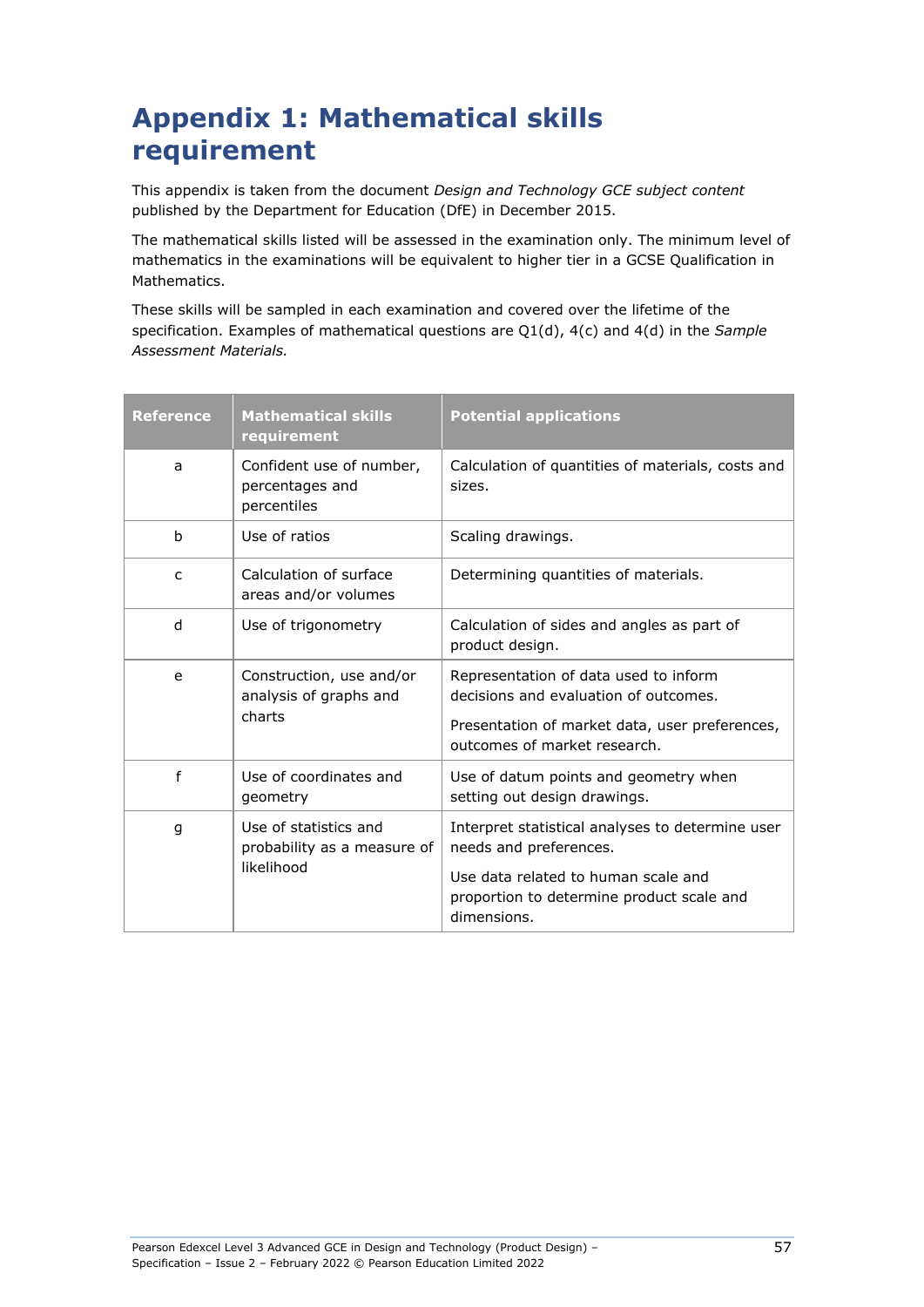# **Appendix 2: Calculators**

Students may use a calculator in assessments for this qualification, and centres are responsible for making sure that calculators used by their students meet the requirements highlighted in the table below.

Students must be told these regulations beforehand and they must be familiar with them before their assessments for this qualification.

Students must have a calculator with them for their examinations which they may use.

| Calculators must be:                              | <b>Calculators must not:</b>                                                |
|---------------------------------------------------|-----------------------------------------------------------------------------|
| • of a size suitable for use on a desk            | be designed or adapted to offer any of these<br>facilities:                 |
| • either battery or solar powered                 |                                                                             |
| • free of lids, cases and covers that             | o language translators                                                      |
| have printed instructions or                      | $\circ$ symbolic algebraic manipulation                                     |
| formulae.                                         | $\circ$ symbolic differentiation or integration                             |
| The candidate is responsible for                  | communication with other machines or<br>the internet                        |
| the following:<br>• the calculator's power supply | be borrowed from another candidate during<br>an examination for any reason* |
| • the calculator's working condition              | have retrievable information stored in them,                                |
| • clearing anything stored in the                 | and this includes:                                                          |
| calculator.                                       | databanks<br>$\Omega$                                                       |
|                                                   | dictionaries<br>$\Omega$                                                    |
|                                                   | mathematical formulae                                                       |
|                                                   | o text.                                                                     |

\*An invigilator may give a student a replacement calculator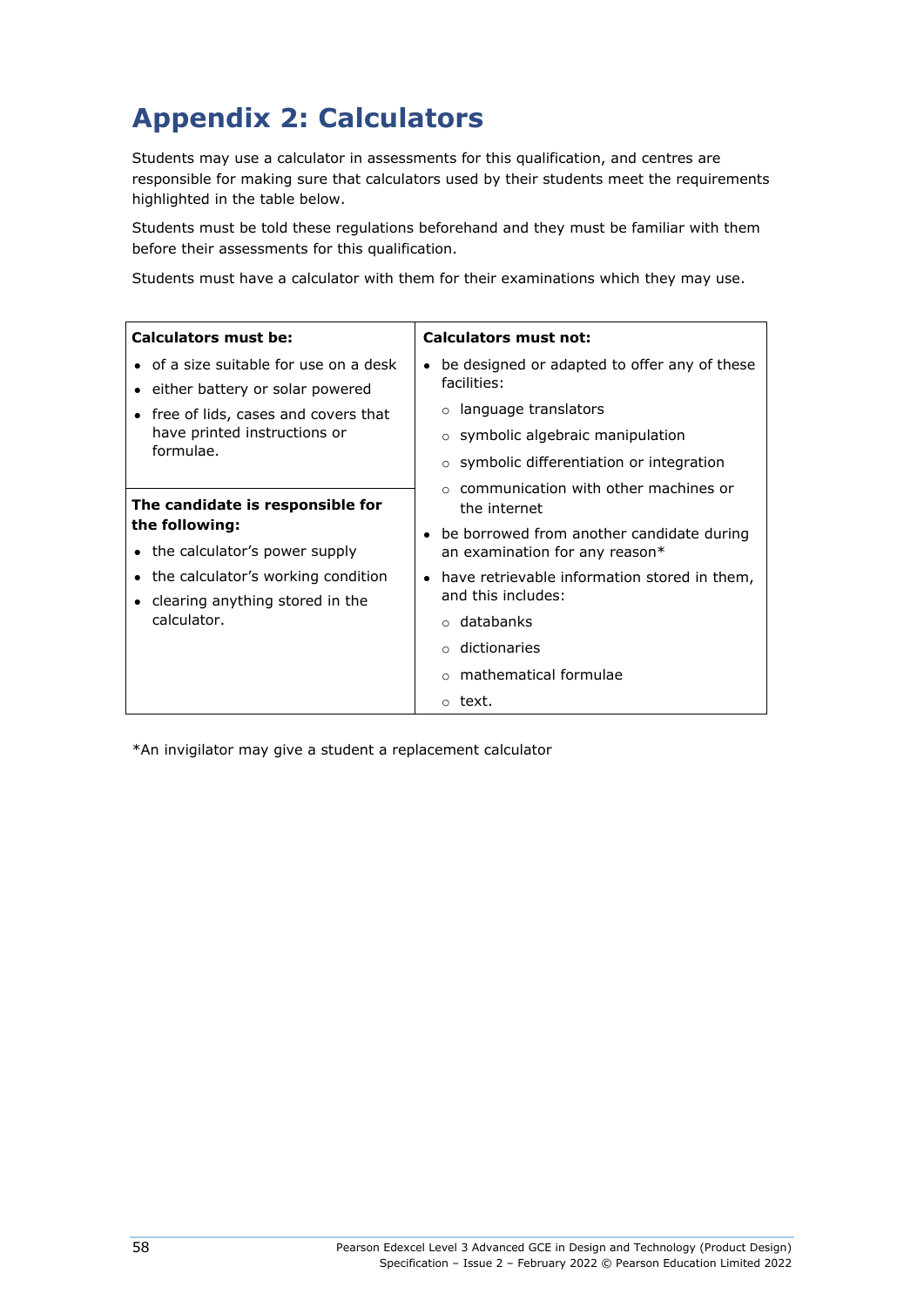# **Appendix 3: Science knowledge and skills requirement**

This appendix is taken from the document *Design and Technology GCSE subject content* published by the Department for Education (DfE) in December 2015.

These skills will be sampled in each examination and covered over the lifetime of the specification. Example of science knowledge and skills questions are Q2(a), 3(c) and 4(b) in the *Sample Assessment Materials.*

Students must know and apply the following scientific skills, knowledge and understanding:

| <b>Reference</b> | <b>Science knowledge and</b><br>skills requirement                                                | <b>Example of applications</b>                                                                                                                                   |
|------------------|---------------------------------------------------------------------------------------------------|------------------------------------------------------------------------------------------------------------------------------------------------------------------|
| b                | Describe the conditions<br>that cause degradation                                                 | Ensure products are designed to take account<br>of potential corrosion caused by environmental<br>factors.                                                       |
| C                | Know the physical<br>properties of materials and<br>explain how they are<br>related to their uses | Understand the appropriate use of materials,<br>including glass and ceramics, polymers,<br>composites, woods, and metals, based on their<br>physical properties. |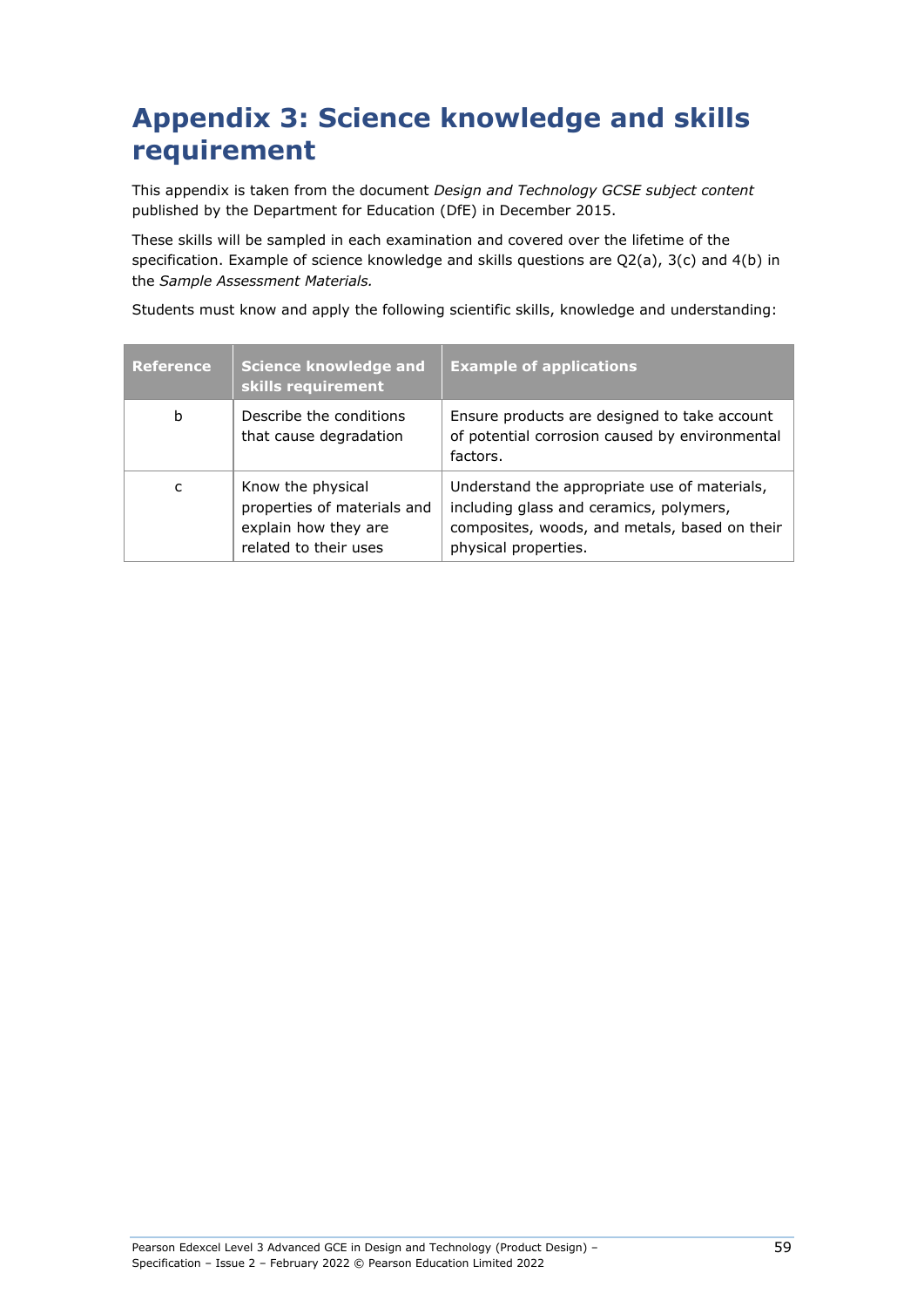# **Appendix 4: Links to other relevant subjects**

The following table show how this qualification links to other relevant subjects As part of the delivery of this qualification, teachers should use this appendix to ensure students gain an awareness and appreciation for the ways in which other subjects inform decisions in design and the application or development of technology.

These links will be sampled over the lifetime of the qualification through the assessment of the related Design & Technology content. For example, in the *Sample Assessment Materials*, Q4(e) is linked to Business A Level subject criteria (*operations management: quality and productivity*), while Q8 is linked to Art and Design A Level subject criteria (*explore relevant resources; analyse, discuss and evaluate images, objects and artefacts; make and record independent judgements*)*.*

| <b>Links to</b><br>other<br>subjects | <b>Examples of links to other</b><br>A Level subject criteria                                                     | <b>Examples of Design and Technology</b><br>Content                                                                                                                |
|--------------------------------------|-------------------------------------------------------------------------------------------------------------------|--------------------------------------------------------------------------------------------------------------------------------------------------------------------|
| <b>Business</b>                      | Operations management:                                                                                            | <b>Component 1</b>                                                                                                                                                 |
|                                      | Quality<br>• Productivity                                                                                         | 5.1 - The importance and influence of<br>ensuring products are fit-for-purpose and<br>meet the criteria of specifications when<br>designing, making and evaluating |
|                                      |                                                                                                                   | 11.2 - Modelling the costing of projects<br>to achieve an optimum outcomes                                                                                         |
|                                      | Business analysis:                                                                                                | <b>Component 1</b>                                                                                                                                                 |
|                                      | Decision making<br>$\bullet$                                                                                      | 12.2 - Project management strategies                                                                                                                               |
|                                      | Business analysis:                                                                                                | <b>Component 1</b>                                                                                                                                                 |
|                                      | • Forecasting                                                                                                     | 11.1a- Marketing research                                                                                                                                          |
|                                      | Data analysis                                                                                                     |                                                                                                                                                                    |
|                                      | Marketing:                                                                                                        | <b>Component 1</b>                                                                                                                                                 |
|                                      | • Identifying and anticipating<br>customer needs<br>• Product life cycle                                          | 5 - Factors influencing the development<br>of products                                                                                                             |
|                                      |                                                                                                                   | 11.1a- Marketing research                                                                                                                                          |
|                                      |                                                                                                                   | 12.3 - The cost, sales, profit and market<br>implications to the designer and<br>manufacturer of the stages of a product's<br>life cycle                           |
| Art and                              | Explore relevant resources;                                                                                       | <b>Component 2</b>                                                                                                                                                 |
| <b>Design</b>                        | analyse, discuss and evaluate<br>images, objects and artefacts;<br>and make and record<br>independent judgements. | Part 1: Identifying and Outlining<br>Possibilities for Design                                                                                                      |
|                                      |                                                                                                                   | • Identification and investigation of a<br>design possibility                                                                                                      |
|                                      |                                                                                                                   | • Investigation of needs and research                                                                                                                              |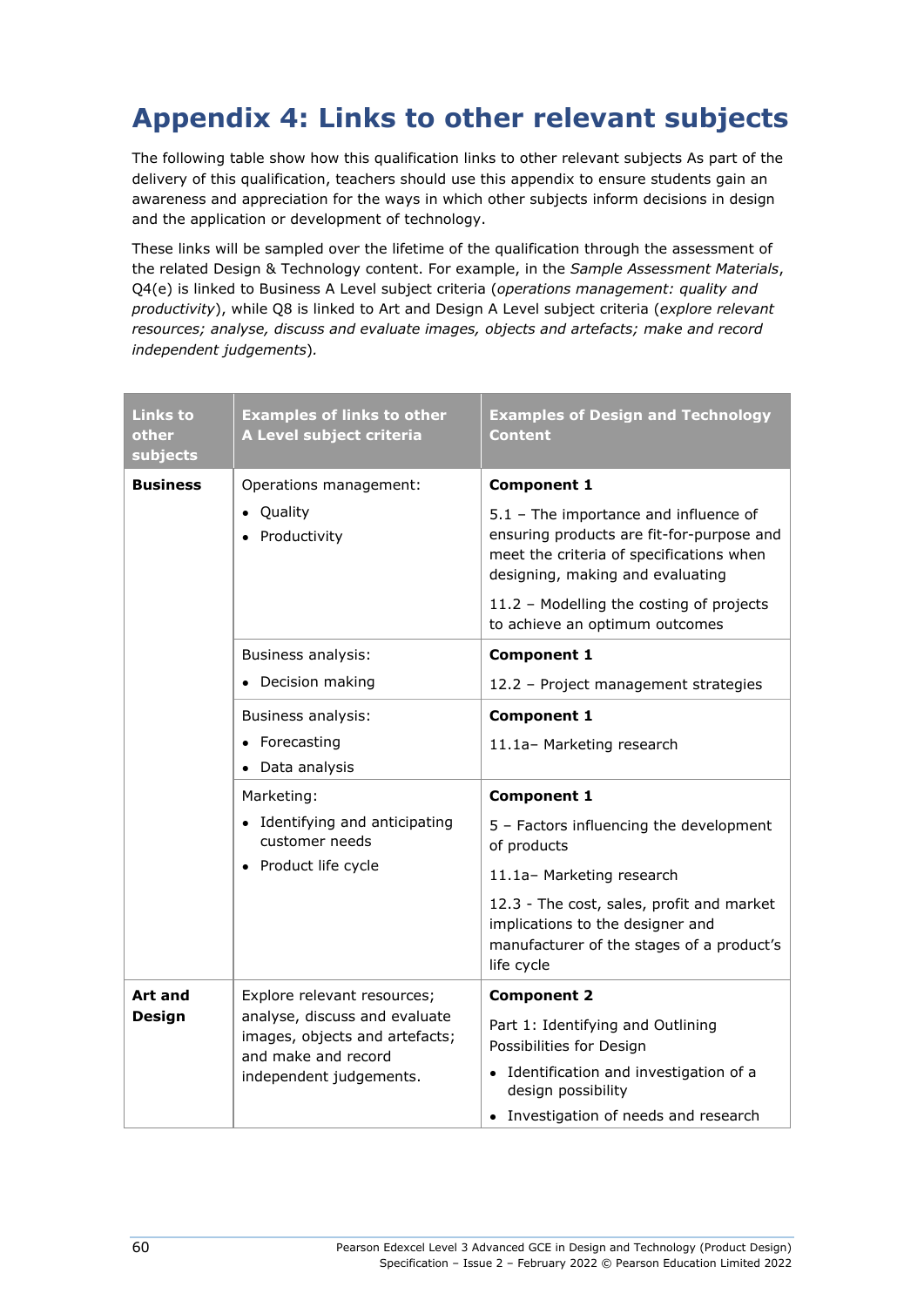| <b>Links to</b><br>other<br>subjects | <b>Examples of links to other</b><br>A Level subject criteria                                                                                                  | <b>Examples of Design and Technology</b><br><b>Content</b>                                                                                                                             |
|--------------------------------------|----------------------------------------------------------------------------------------------------------------------------------------------------------------|----------------------------------------------------------------------------------------------------------------------------------------------------------------------------------------|
| Art and                              | Record experiences and                                                                                                                                         | <b>Component 1</b>                                                                                                                                                                     |
| <b>Design</b><br>(continued)         | observations, in a variety of<br>ways using drawing or other<br>appropriate visual forms;<br>undertake research; and gather,<br>select and organise visual and | 3.3 - Use of media to record to<br>recognised standards, explain and<br>communicate information and ideas to<br>recognised standards                                                   |
|                                      | other appropriate information.                                                                                                                                 | <b>Component 2</b>                                                                                                                                                                     |
|                                      |                                                                                                                                                                | Part 1: Identifying and Outlining<br>Possibilities for Design                                                                                                                          |
|                                      |                                                                                                                                                                | Identification and investigation of a<br>$\bullet$<br>design possibility                                                                                                               |
|                                      |                                                                                                                                                                | Investigation of needs and research<br>$\bullet$                                                                                                                                       |
|                                      | Explore relevant resources:<br>analyse, discuss and evaluate<br>images, objects and artefacts:<br>and make and record<br>independent judgements                | <b>Component 1</b>                                                                                                                                                                     |
|                                      |                                                                                                                                                                | $5.3 - Aesthetics$                                                                                                                                                                     |
|                                      |                                                                                                                                                                | 5.4 - Design theory                                                                                                                                                                    |
|                                      |                                                                                                                                                                | <b>Component 2</b>                                                                                                                                                                     |
|                                      |                                                                                                                                                                | Part 1: Identifying and Outlining<br>Possibilities for Design                                                                                                                          |
|                                      |                                                                                                                                                                | Part 2: Investigation of needs and<br>research                                                                                                                                         |
| Geography                            | Global systems                                                                                                                                                 | <b>Component 1</b>                                                                                                                                                                     |
|                                      |                                                                                                                                                                | $6.1c$ - the global marketplace                                                                                                                                                        |
| <b>Computer</b>                      | The individual (moral), social                                                                                                                                 | <b>Component 1</b>                                                                                                                                                                     |
| Science                              | (ethical), legal and cultural<br>opportunities and risks of digital<br>technology.                                                                             | 6.1 - Current and historical technological<br>developments that have had an effect on<br>the work of designers and technologists<br>and their social, moral and ethical<br>impacts     |
|                                      |                                                                                                                                                                | 9.1 - Characteristics, application,<br>advantages and disadvantages of<br>'cleaner' design and technology - a<br>product's life cycle in relation to<br>sustainable development issues |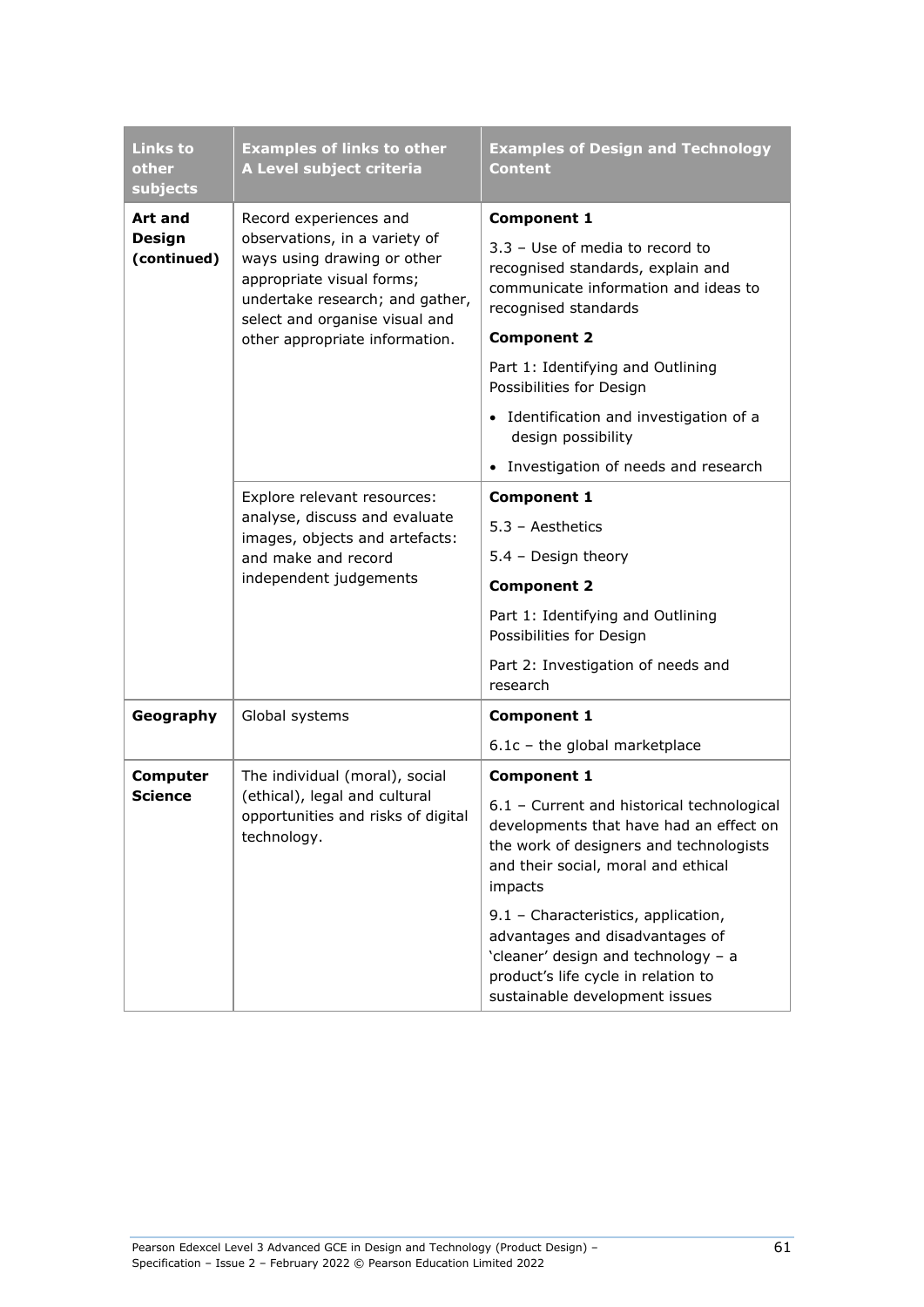# **Appendix 5: Command word definitions**

This table lists the command words that will be used in the examination for this qualification and their definitions.

| <b>Command word</b>                                                                 | <b>Definition</b>                                                                                                                                                                                                                                                                                                                                                                                |
|-------------------------------------------------------------------------------------|--------------------------------------------------------------------------------------------------------------------------------------------------------------------------------------------------------------------------------------------------------------------------------------------------------------------------------------------------------------------------------------------------|
| Give/State/Name                                                                     | All of these command words are really synonyms. They<br>generally all require recall of one or more pieces of<br>information.                                                                                                                                                                                                                                                                    |
| <b>Describe</b>                                                                     | Give an account of a 'process' listing the steps or stages of<br>the process in the correct order/sequence, or give an<br>account of 'something' listing a series of<br>features/points/trends. The number of points/depth of<br>answer required will be indicated by the mark allocation.                                                                                                       |
| Describe using sketch<br>and notes/annotation                                       | Using graphical depiction with annotation, give an account of<br>a 'process' showing the steps or stages of the process in the<br>correct sequence/order, or give an account of 'something'<br>showing a series of features/points/trends. The number of<br>points/stages required will be indicated by the mark<br>allocation.                                                                  |
| <b>Calculate</b>                                                                    | Work out a numerical problem using mathematical processes<br>or formulae using the appropriate processes in their<br>response. Requires showing how they have worked out the<br>answer.                                                                                                                                                                                                          |
|                                                                                     | Points-based mark scheme may credit use of correct<br>formulae, use of correct steps/stages of calculation<br>(evidenced by showing workings), correct outcome.                                                                                                                                                                                                                                  |
| <b>Explain</b>                                                                      | Providing an answer and a reason or set of reasons<br>qualifying the answer, such as reasons why something can<br>be considered to fulfil a need, provide a purpose,<br>communicate an intention. The answer must contain some<br>element of reasoning/justification; may be used to support a<br>given statement.                                                                               |
| <b>Outline</b>                                                                      | This is a <b>broad</b> command that is looking for a clear and<br>coherent approach that communicates the essential<br>features of a process, system, technique, philosophy or<br>concept. Does not require a conclusion.                                                                                                                                                                        |
| <b>Construct/Produce/Draw</b><br>(a 2-point perspective<br>drawing/working drawing) | Use graphical means to communicate/demonstrate<br>understanding and application of drawing conventions.<br>Requires use of maths skills/coordinates/measuring for<br>accuracy.                                                                                                                                                                                                                   |
| <b>Consider/Discuss</b>                                                             | Identify the issue/situation/problem/concept/argument in the<br>question. Explore aspects of the<br>issue/element/situation/problem/concept/argument.<br>Investigate the issue/situation etc by reasoning or argument.<br>Uses subject-specific language and demonstrates use of<br>evidence (scientific, mathematical, data) to support points of<br>discussion. Does not require a conclusion. |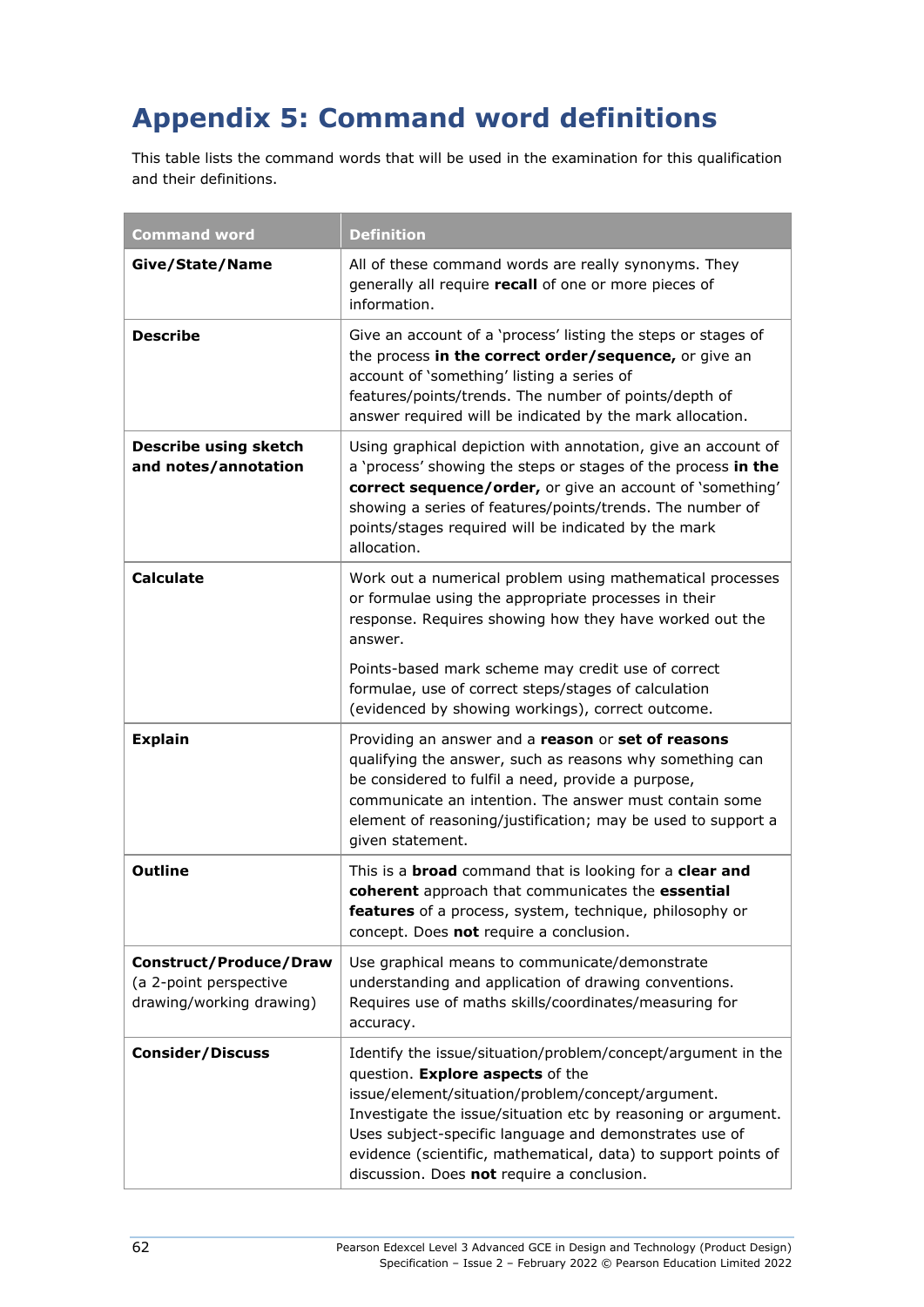| <b>Command word</b> | <b>Definition</b>                                                                                                                                                                                                                                                                                                                                                                                                                                                                                                                        |
|---------------------|------------------------------------------------------------------------------------------------------------------------------------------------------------------------------------------------------------------------------------------------------------------------------------------------------------------------------------------------------------------------------------------------------------------------------------------------------------------------------------------------------------------------------------------|
| <b>Justify</b>      | Used where a developed argument or discussion that reaches<br>a conclusion requires legitimising or requires backing up.<br>To provide the rationale as to why a conclusion has been<br>reached. Where opinions are expressed, the factors that<br>have been considered and how their importance and effect<br>been gauged. Clear trajectory/path is central to the<br>response, response has a clear route and a coherent flow<br>throughout. Uses subject-specific language and provides the<br>evidence or structure to a conclusion. |
| <b>Analyse</b>      | To <b>break down</b> or <b>deconstruct</b> a process, system,<br>technique, philosophy, concept, design movement or<br>product, together with reasoned consideration, scrutiny and<br>investigation of a range of factors - contextual influences,<br>researched and recalled information or data (scientific,<br>mathematical), subject-specific language and formal<br>discussion. Consideration of the components and factors in<br>relation to one another.                                                                          |
| <b>Evaluate</b>     | Critically review information gained from analysis,<br>investigations - bring it together to form a conclusion,<br>drawing on evidence, data (scientific, mathematical),<br>including strengths, weaknesses, and relevant information.<br>Come to a supported conclusion in relation to a given<br>context. Will be part of the process making independent<br>judgements, communicating own views as an informed<br>student.                                                                                                             |

Please refer to the *Pearson Edexcel Level 3 Advanced GCE in Design and Technology (Product Design) Sample Assessment Materials (SAMs)* and any associated Levels Descriptors for further guidance relating to each command word.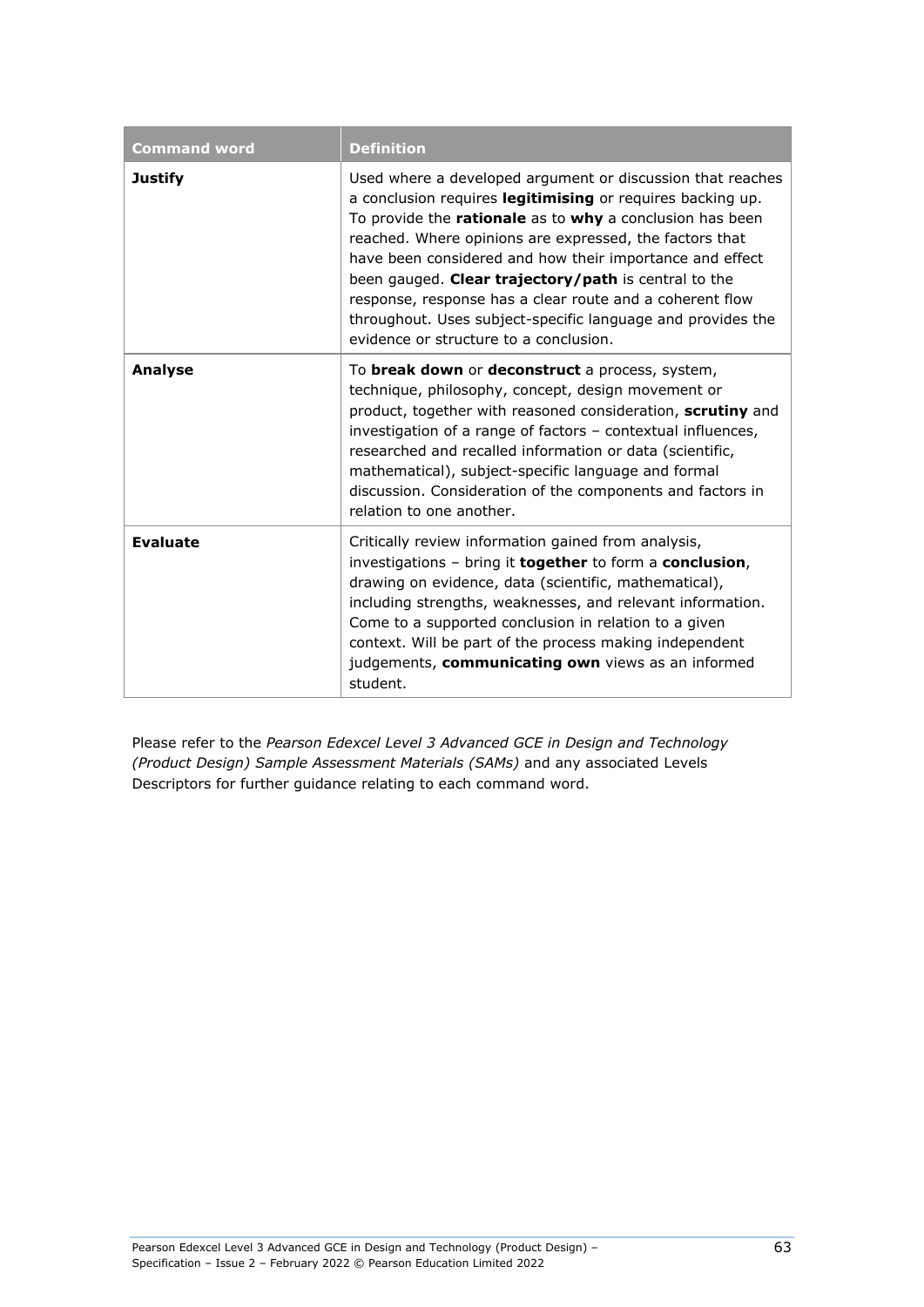# **Appendix 6: The context for the development of this qualification**

All our qualifications are designed to meet our World Class Qualification Principles<sup>[[1\]](#page-67-0)</sup> and our ambition to put the student at the heart of everything we do.

We have developed and designed this qualification by:

- reviewing other curricula and qualifications to ensure that it is comparable with those taken in high-performing jurisdictions overseas
- consulting with key stakeholders on content and assessment, including learned bodies, subject associations, higher-education academics, teachers and employers to ensure this qualification is suitable for a UK context
- reviewing the legacy qualification and building on its positive attributes.

This qualification has also been developed to meet criteria stipulated by Ofqual in their documents *GCE Qualification Level Conditions and Requirements* and *GCE Subject Level Conditions and Requirements for* Design and Technology, published in February 2016.

<span id="page-67-0"></span><sup>&</sup>lt;sup>[1]</sup>Pearson's World Class Qualification Principles ensure that our qualifications are:

<sup>●</sup> **demanding**, through internationally benchmarked standards, encouraging deep learning and measuring higher-order skills

<sup>●</sup> **rigorous**, through setting and maintaining standards over time, developing reliable and valid assessment tasks and processes, and generating confidence in end users of the knowledge, skills and competencies of certified students

<sup>•</sup> **inclusive**, through conceptualising learning as continuous, recognising that students develop at different rates and have different learning needs, and focusing on progression

<sup>●</sup> **empowering**, through promoting the development of transferable skills, see *Appendix 7*.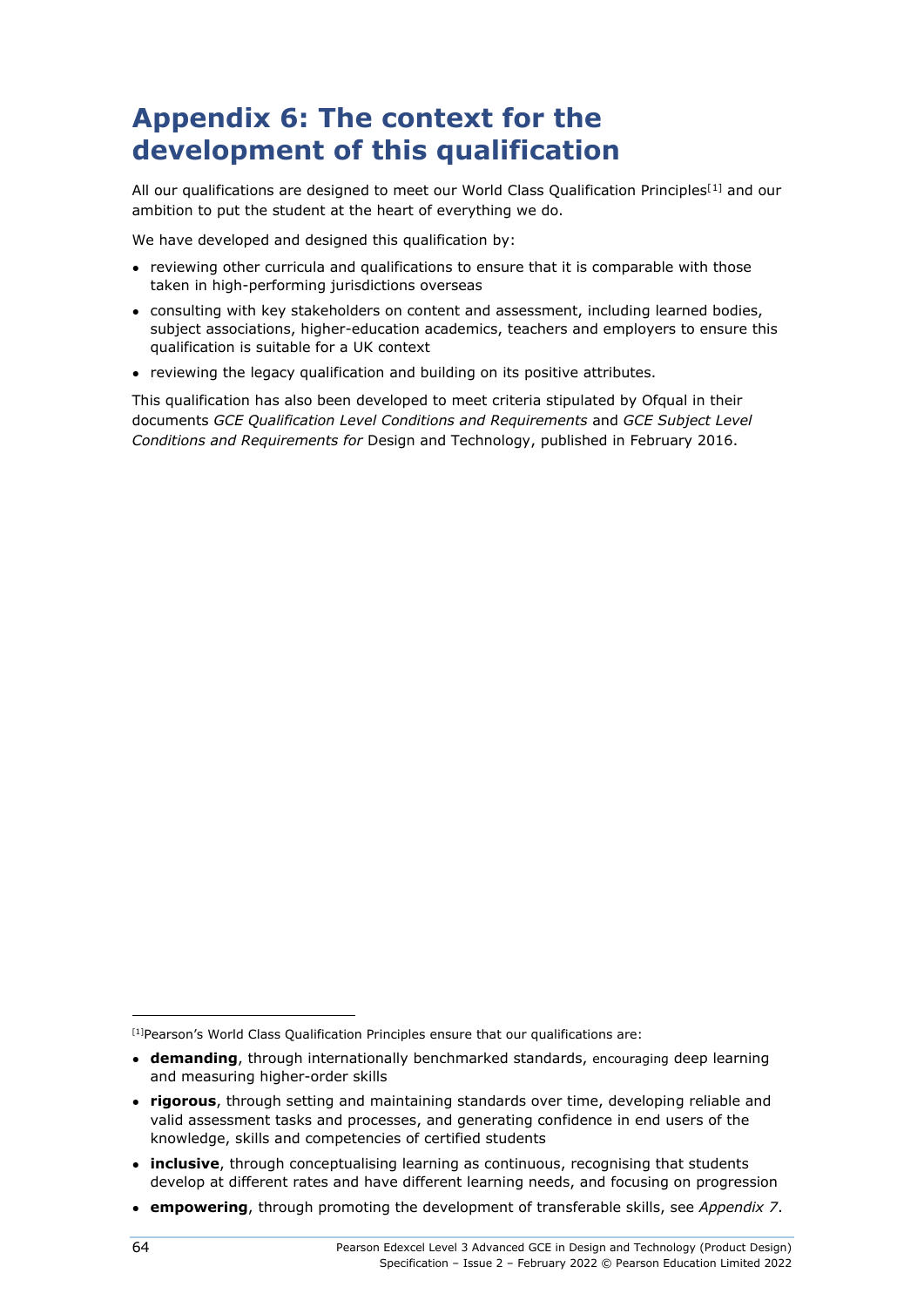#### **From Pearson's Expert Panel for World Class Qualifications**

**W** The reform of the qualifications system in England is a profoundly important change to the education system. Teachers need to know that the new qualifications will assist them in helping their learners make progress in their lives.

When these changes were first proposed we were approached by Pearson to join an 'Expert Panel' that would advise them on the development of the new qualifications.

We were chosen, either because of our expertise in the UK education system, or because of our experience in reforming qualifications in other systems around the world as diverse as Singapore, Hong Kong, Australia and a number of countries across Europe.

We have guided Pearson through what we judge to be a rigorous qualification development process that has included:

- extensive international comparability against the highest-performing jurisdictions in the world
- benchmarking assessments against UK and overseas providers to ensure that they are at the right level of demand
- establishing External Subject Advisory Groups, drawing on independent subject-specific expertise to challenge and validate our qualifications
- subjecting the final qualifications to scrutiny against the DfE content and Ofqual accreditation criteria in advance of submission.

Importantly, we have worked to ensure that the content and learning is future oriented. The design has been guided by what is called an 'Efficacy Framework', meaning learner outcomes have been at the heart of this development throughout.

We understand that ultimately it is excellent teaching that is the key factor to a learner's success in education. As a result of our work as a panel we are confident that we have supported the development of qualifications that are outstanding for their coherence, thoroughness and attention to detail and can be regarded as representing world-class best practice.  $''$ 

| <b>Sir Michael Barber (Chair)</b>            | <b>Professor Lee Sing Kong</b>                          |
|----------------------------------------------|---------------------------------------------------------|
| Chief Education Advisor, Pearson plc         | Director, National Institute of Education,<br>Singapore |
| <b>Bahram Bekhradnia</b>                     | <b>Professor Jonathan Osborne</b>                       |
| President, Higher Education Policy Institute | <b>Stanford University</b>                              |
| <b>Dame Sally Coates</b>                     | Professor Dr Ursula Renold                              |
|                                              |                                                         |
| Principal, Burlington Danes Academy          | Federal Institute of Technology,<br>Switzerland         |
|                                              |                                                         |
| <b>Professor Robin Coningham</b>             | <b>Professor Bob Schwartz</b>                           |
| Pro-Vice Chancellor, University of Durham    | Harvard Graduate School of Education                    |
| Dr Peter Hill                                |                                                         |

Former Chief Executive ACARA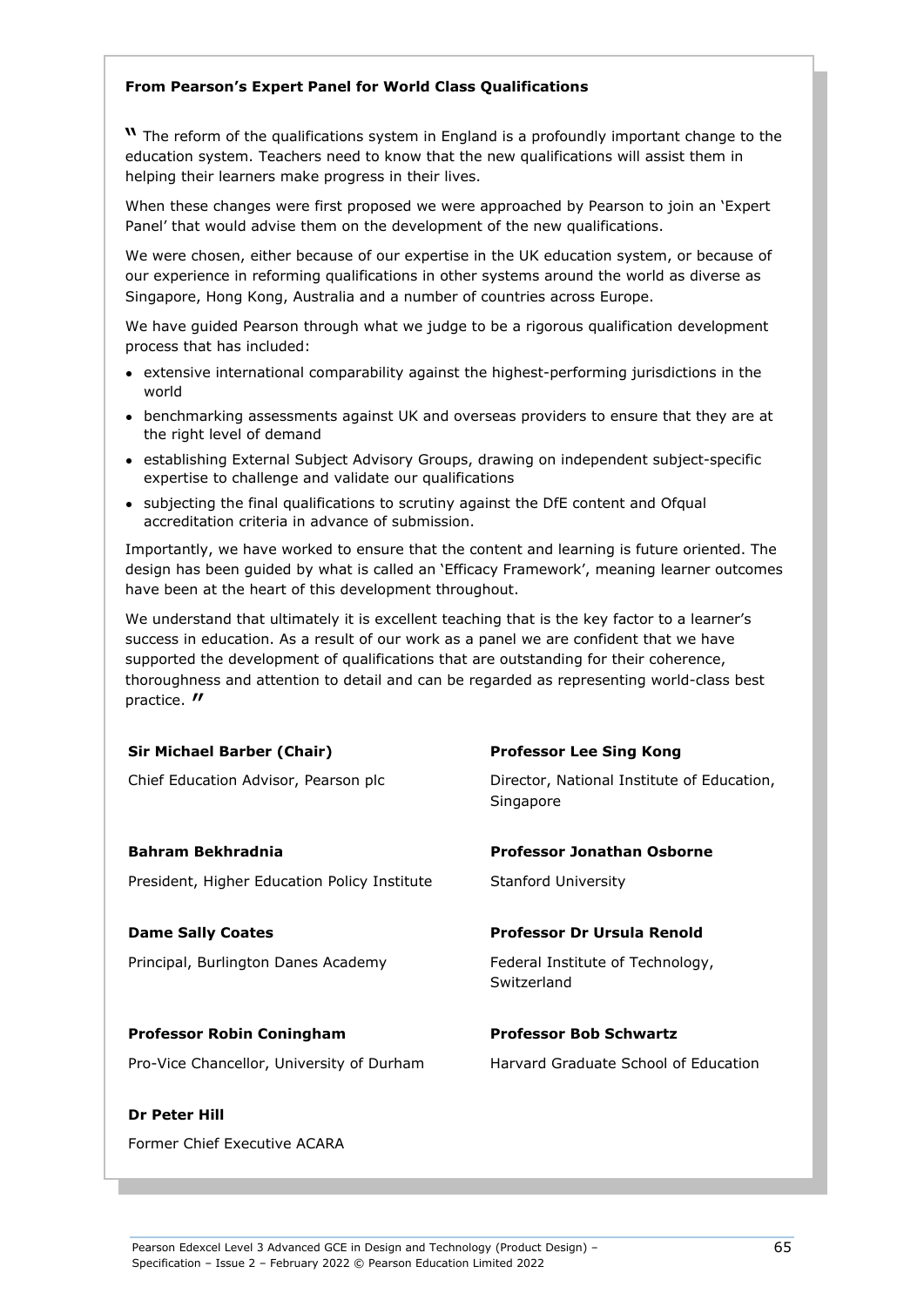# **Appendix 7: Transferable skills**

### **The need for transferable skills**

In recent years, higher education institutions and employers have consistently flagged the need for students to develop a range of transferable skills to enable them to respond with confidence to the demands of undergraduate study and the world of work.

The Organisation for Economic Co-operation and Development (OECD) defines skills, or competencies, as 'the bundle of knowledge, attributes and capacities that can be learned and that enable individuals to successfully and consistently perform an activity or task and can be built upon and extended through learning.' [[1\]](#page-69-0)

To support the design of our qualifications, the Pearson Research Team selected and evaluated seven global 21st-century skills frameworks. Following on from this process, we identified the National Research Council's (NRC) framework as the most evidence-based and robust skills framework. We adapted the framework slightly to include the Program for International Student Assessment (PISA) ICT Literacy and Collaborative Problem Solving (CPS) Skills.

The adapted National Research Council's framework of skills involves: [[2](#page-69-1)]

### **Cognitive skills**

- **Non-routine problem solving** expert thinking, metacognition, creativity.
- **Systems thinking** decision making and reasoning.
- **Critical thinking** definitions of critical thinking are broad and usually involve general cognitive skills such as analysing, synthesising and reasoning skills.
- $\bullet$  **ICT literacy** access, manage, integrate, evaluate, construct and communicate.  $^{[3]}$  $^{[3]}$  $^{[3]}$

#### **Interpersonal skills**

- **Communication** active listening, oral communication, written communication, assertive communication and non-verbal communication.
- **Relationship-building skills** teamwork, trust, intercultural sensitivity, service orientation, self-presentation, social influence, conflict resolution and negotiation.
- **Collaborative problem solving** establishing and maintaining shared understanding, taking appropriate action, establishing and maintaining team organisation.

#### **Intrapersonal skills**

- **Adaptability** ability and willingness to cope with the uncertain, handling work stress, adapting to different personalities, communication styles and cultures, and physical adaptability to various indoor and outdoor work environments.
- **Self-management and self-development** ability to work remotely in virtual teams, work autonomously, be self-motivating and self-monitoring, willing and able to acquire new information and skills related to work.

Transferable skills enable young people to face the demands of further and higher education, as well as the demands of the workplace, and are important in the teaching and learning of this qualification. We will provide teaching and learning materials, developed with stakeholders, to support our qualifications.

<span id="page-69-0"></span><sup>[1]</sup> OECD – *Better Skills, Better Jobs, Better Lives* (OECD Publishing, 2012)

<span id="page-69-1"></span><sup>[2]</sup> Koenig J A, National Research Council – *Assessing 21st Century Skills: Summary of a Workshop* (National Academies Press, 2011)

<span id="page-69-2"></span><sup>[3]</sup> PISA – *The PISA Framework for Assessment of ICT Literacy* (2011)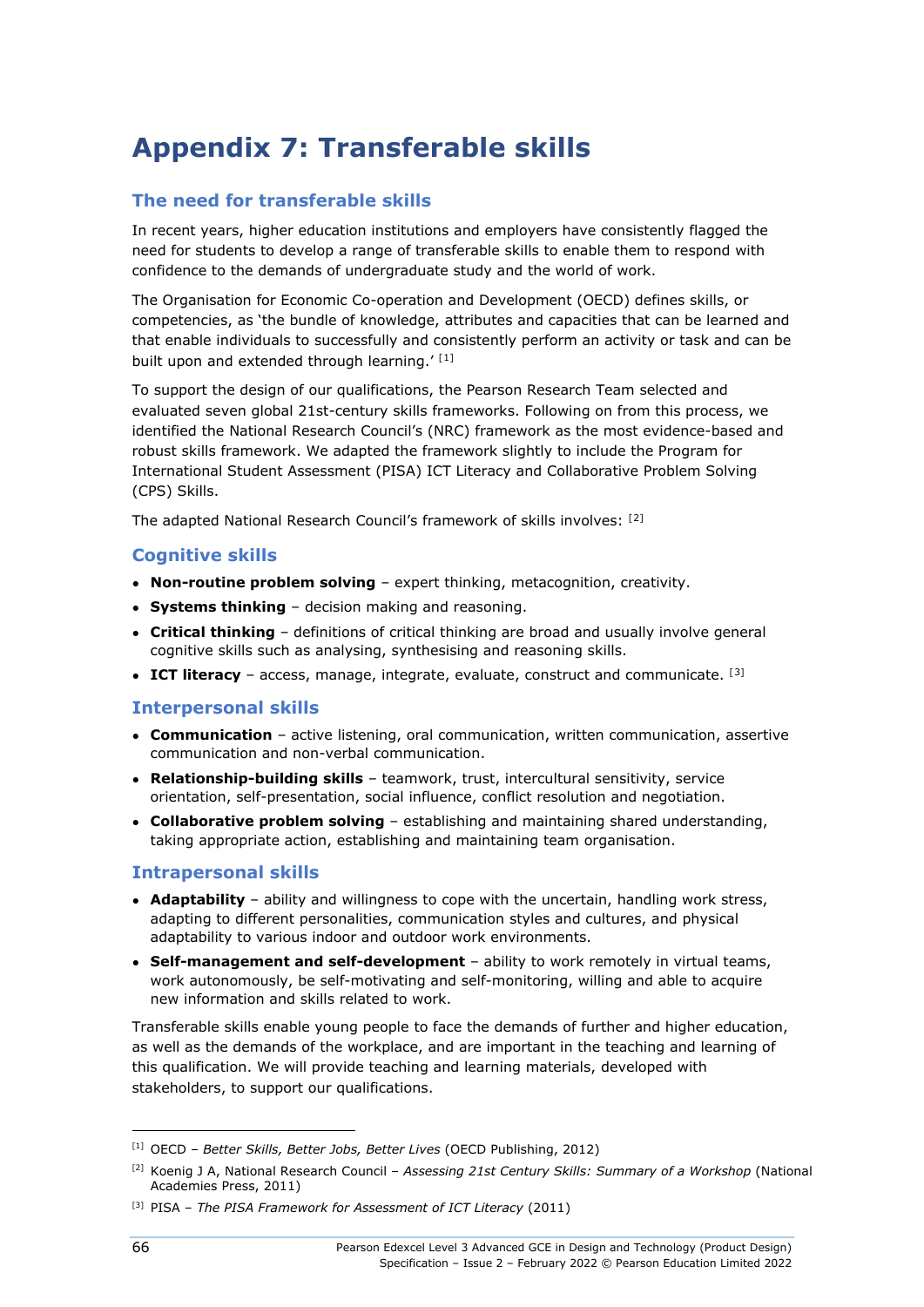# **Appendix 8: Level 3 Extended Project qualification**

### **What is the Extended Project?**

The Extended Project is a standalone qualification that can be taken alongside GCEs. It supports the development of independent learning skills and helps to prepare students for their next step – whether that be higher education or employment. The qualification:

- is recognised by higher education for the skills it develops
- $\bullet$  is worth half of an Advanced GCE qualification at grades A $\ast$ -E
- carries UCAS points for university entry.

The Extended Project encourages students to develop skills in the following areas: research, critical thinking, extended writing and project management. Students identify and agree a topic area of their choice for in-depth study (which may or may not be related to a GCE subject they are already studying), guided by their teacher.

Students can choose from one of four approaches to produce:

- a dissertation (for example an investigation based on predominately secondary research)
- an investigation/field study (for example a practical experiment)
- a performance (for example in music, drama or sport)
- an artefact (for example creating a sculpture in response to a client brief or solving an engineering problem).

The qualification is coursework based and students are assessed on the skills of managing, planning and evaluating their project. Students will research their topic, develop skills to review and evaluate the information, and then present the final outcome of their project.

The Extended Project has 120 guided learning hours (GLH) consisting of a 40-GLH taught element that includes teaching the technical skills (for example research skills) and an 80-GLH guided element that includes mentoring students through the project work. The qualification is 100% internally assessed and externally moderated.

### **How to link the Extended Project with design and technology**

The Extended Project creates the opportunity to develop transferable skills for progression to higher education and to the workplace, through the exploration of either an area of personal interest or a topic of interest from within the design and technology qualification content.

Through the Extended Project students will develop skills that support their study of design and technology, including:

- investigation and analysis of a problem within a context
- conducting, organising and using research
- independent reading in the subject area
- planning, project management and time management
- production of a design brief and specification to direct, inform and evaluate their design practice
- collecting, handling and interpreting data and evidence
- critically analyse and evaluate their own ideas and decisions while using an iterative design and make process
- consideration of social, moral and ethical factors
- critical thinking.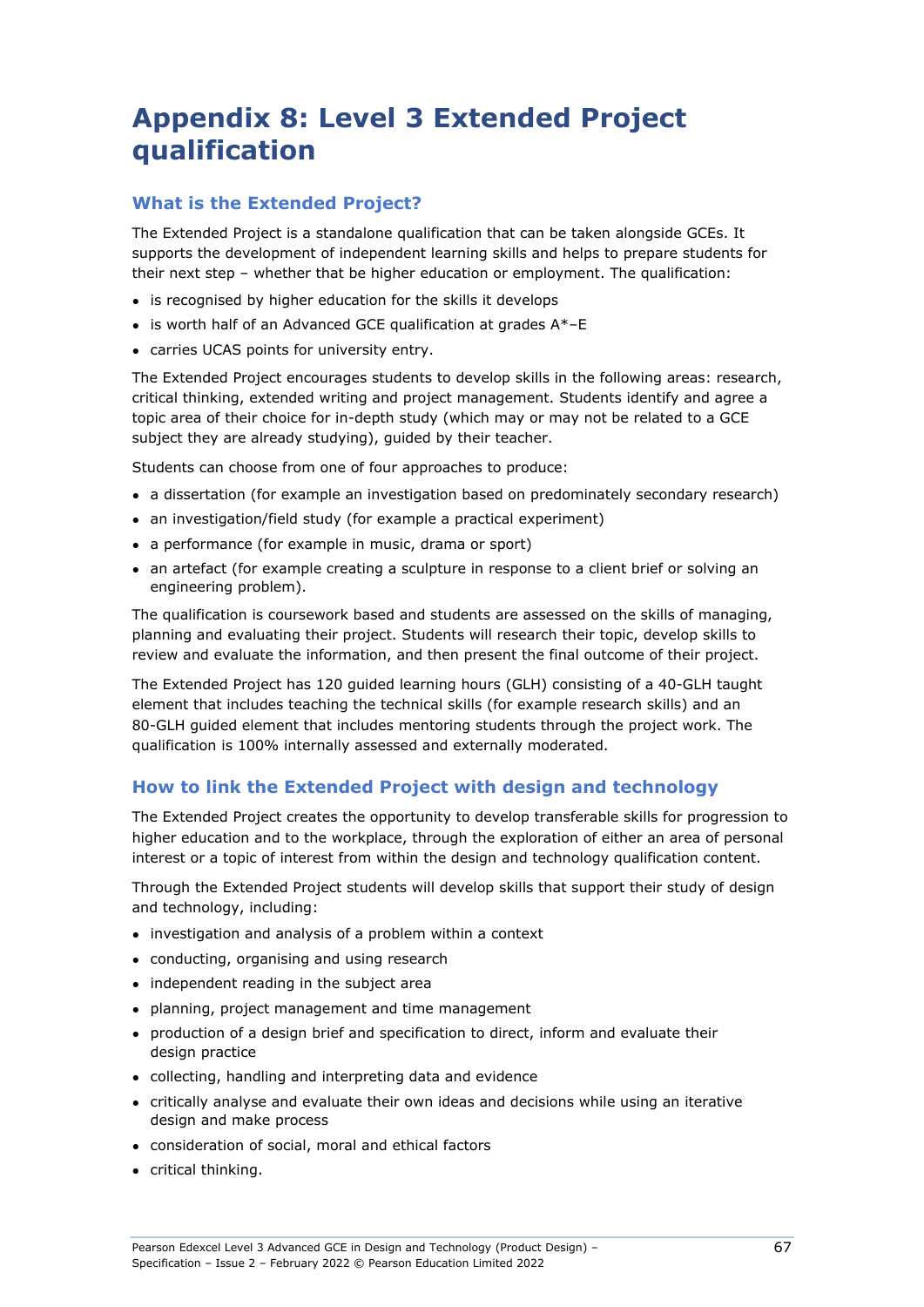In the context of the Extended Project, critical thinking refers to the objective analysis and evaluation of prototypes/products made by others and the students themselves. This supports the development of evaluative skills, through evaluating design decisions, and using qualitative and quantitative evidence to support informed judgements and propose evidencebased solutions to real-world problems.

# **Types of Extended Project related to design and technology**

Students may produce a dissertation on any topic that can be researched and argued, for example a controversial business issue such as child labour, executive pay or advertising to children.

A dissertation might involve an investigation such as:

- the impact of digital downloads on the music industry
- an investigation into the ease of doing business in a chosen country.

The dissertation uses secondary research sources to provide a reasoned defence or a point of view, with consideration of counter-arguments.

An alternative might be an investigative project or field study involving the collection of data from primary research, for example:

- a study of the impact of unemployment on the local community
- a statistical survey of changing social attitudes towards online purchasing.

A field study might consider an issue that lends itself to primary research, for example an investigation into the motivation techniques used in a chosen business.

### **Using the Extended Project to support breadth and depth**

In the Extended Project, students are assessed on the quality of the work they produce and the skills they develop and demonstrate through completing this work. Students should demonstrate that they have extended themselves in some significant way beyond what they have been studying in design and technology. Students can demonstrate extension in one or more dimensions:

- *deepening understanding* where a student explores a topic in greater depth than in the specification content. This could be an in-depth exploration of one aspect of design and make principles leading to the production of their prototype
- *broadening skills* where a student learns a new skill. This might be learning new processes or techniques that can be applied in their independent design and make project
- **widening perspectives** where the student's project spans different subjects. A student studying design and technology with geography may wish to research the impact of technology on a particular region or locality. A student studying design and technology with mathematics may wish to use statistical techniques to analyse market data and research one aspect of a market in more detail.

A wide range of information to support the delivery and assessment of the Extended Project, including the specification, teacher guidance for all aspects, an editable scheme of work and exemplars for all four approaches, can be found on our website.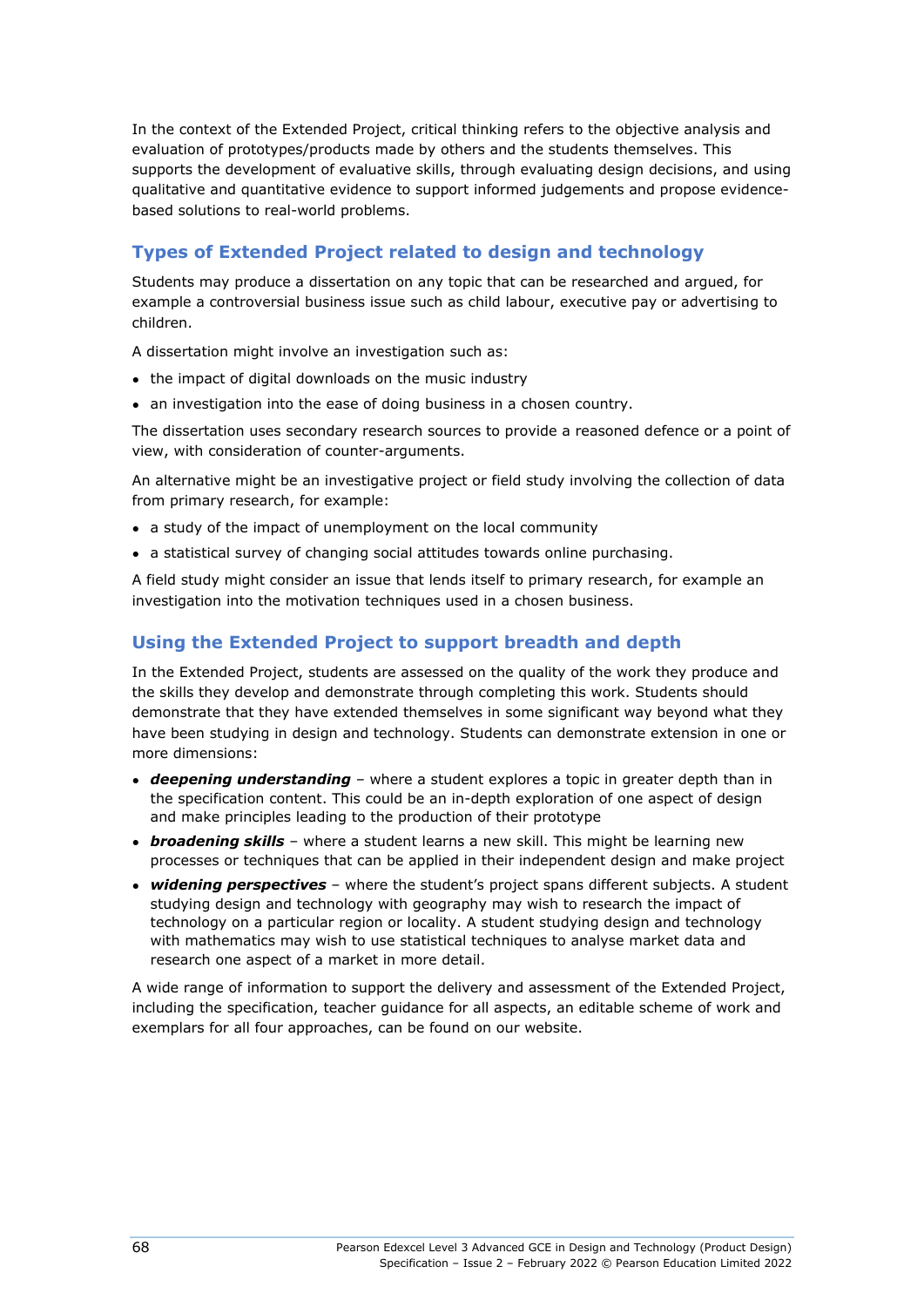## **Appendix 9: Codes**

| <b>Type of code</b>                                     | <b>Use of code</b>                                                                                                                                                                                                                                                                                                                                                                                                                | Code                                               |
|---------------------------------------------------------|-----------------------------------------------------------------------------------------------------------------------------------------------------------------------------------------------------------------------------------------------------------------------------------------------------------------------------------------------------------------------------------------------------------------------------------|----------------------------------------------------|
| Discount codes                                          | Every qualification eligible for performance<br>tables is assigned a discount code<br>indicating the subject area to which it<br>belongs.                                                                                                                                                                                                                                                                                         | VF <sub>2</sub>                                    |
|                                                         | Discount codes are published by DfE in the<br>RAISEonline library (www.raiseonline.org)                                                                                                                                                                                                                                                                                                                                           |                                                    |
| Regulated<br>Qualifications<br>Framework (RQF)<br>codes | Each qualification title is allocated an<br>Ofqual Regulated Qualifications<br>Framework (RQF) code.<br>The RQF code is known as a Qualification<br>Number (QN). This is the code that<br>features in the DfE Section 96 and on the<br>LARA as being eligible for 16-18 and 19+<br>funding, and is to be used for all<br>qualification funding purposes. The QN will<br>appear on students' final certification<br>documentation. | The QN for this<br>qualification is:<br>603/0697/X |
| Subject codes                                           | The subject code is used by centres to<br>enter students for a qualification. Centres<br>will need to use the entry codes only when<br>claiming students' qualifications.                                                                                                                                                                                                                                                         | A Level - 9DT0                                     |
| Component codes                                         | These codes are provided for reference<br>purposes. Students do not need to be<br>entered for individual components.                                                                                                                                                                                                                                                                                                              | Component 1: 9DT0/01<br>Component 2: 9DT0/02       |

DB250221 9781446933015\_GCE2017\_AL\_DTECH\_ISS2.DOC.1–76/0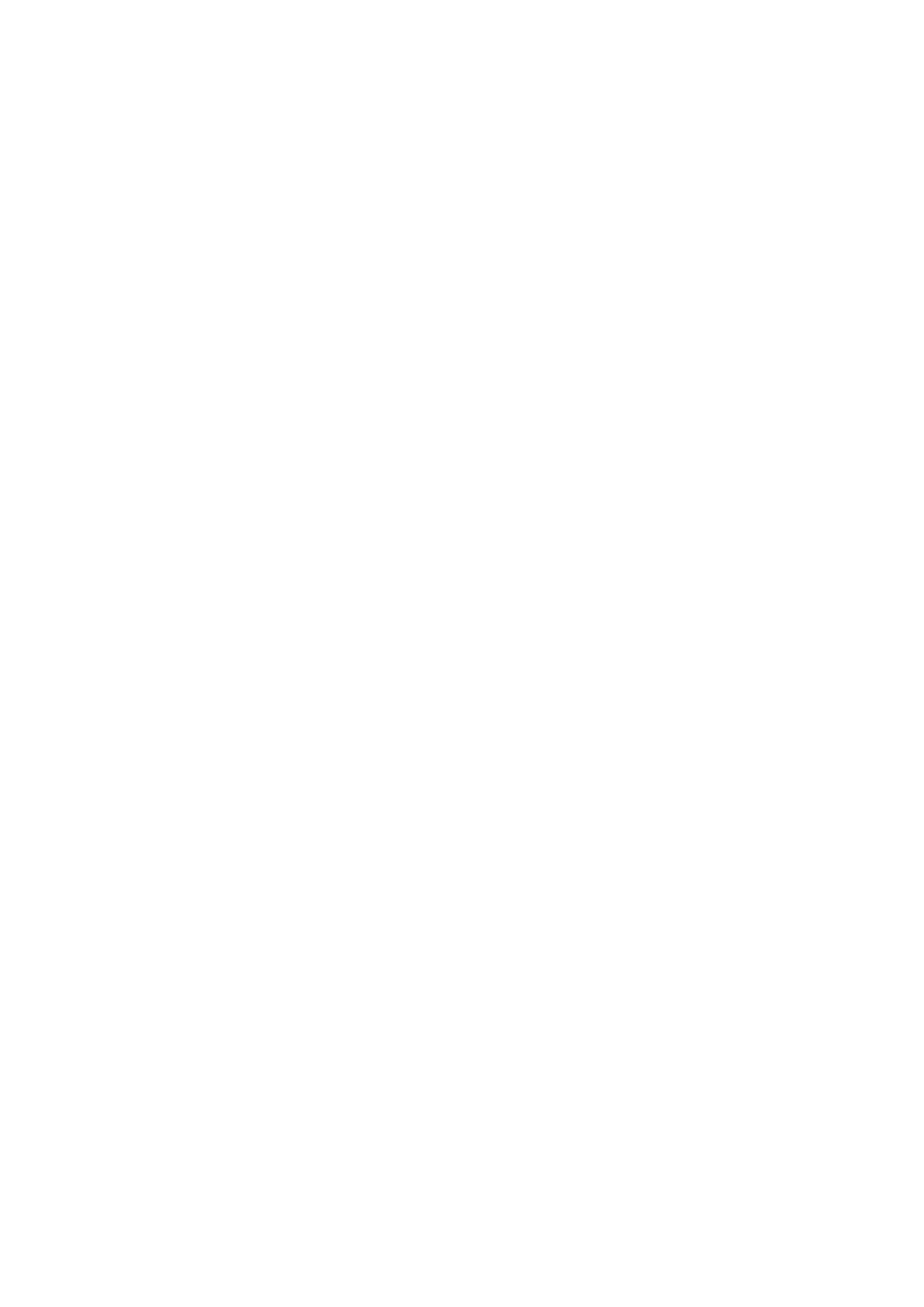## **Edexcel, BTEC and LCCI qualifications**

Edexcel, BTEC and LCCI qualifications are awarded by Pearson, the UK's largest awarding body offering academic and vocational qualifications that are globally recognised and benchmarked. For further information, please visit our qualifications website at [qualifications.pearson.com.](http://qualifications.pearson.com/) Alternatively, you can get in touch with us using the details on our contact us page at [qualifications.pearson.com/](http://qualifications.pearson.com/)contactus

## **About Pearson**

Pearson is the world's leading learning company, with 22,500 employees in more than 70 countries working to help people of all ages to make measurable progress in their lives through learning. We put the learner at the centre of everything we do, because wherever learning flourishes, so do people. Find out more about how we can help you and your learners at qualifications.pearson.com

*References to third party material made in this specification are made in good faith. Pearson does not endorse, approve or accept responsibility for the content of materials, which may be subject to change, or any opinions expressed therein. (Material may include textbooks, journals, magazines and other publications and websites.)*

*All information in this specification is correct at time of publication.*

Original origami artwork: Mark Bolitho Origami photography: Pearson Education Ltd/Naki Kouyioumtzis

ISBN 978 1 446 9 3301 5

All the material in this publication is copyright © Pearson Education Limited 2022